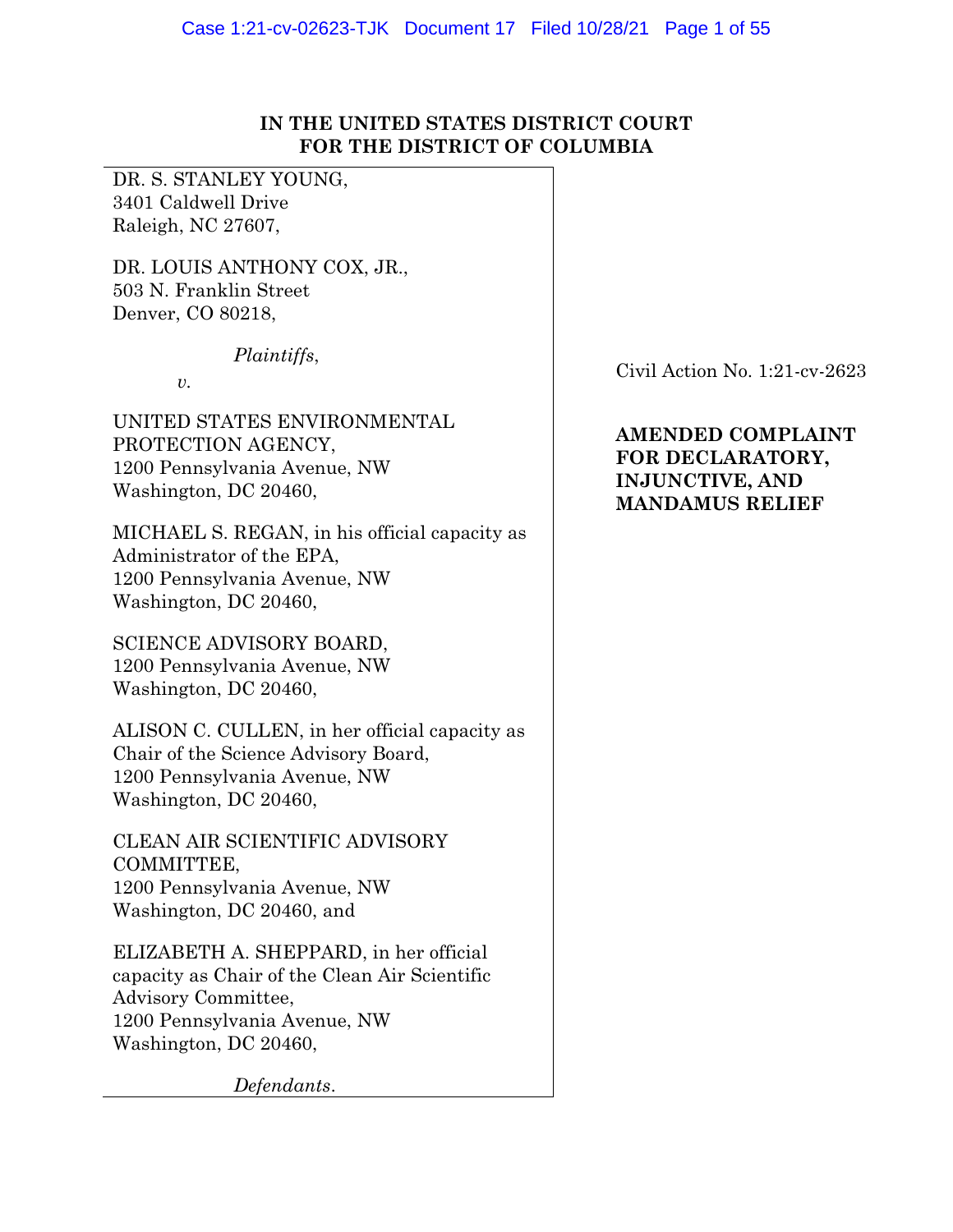Plaintiffs Dr. S. Stanley Young and Dr. Louis Anthony Cox, Jr., by and through their undersigned attorneys, allege as follows:

### **INTRODUCTION**

1. The Environmental Protection Agency ("EPA") has a problem with dissent. In an unprecedented move, EPA purged all industry representatives from two important advisory committees and proceeded to stack those committees with academics who are financially beholden to EPA for multi-million dollar research grants. Through this mass dismissal, EPA guaranteed that the committees will rubber stamp the new administration's regulations without the inconvenience of an objecting voice from industries targeted by those regulations, knowledgeable about their real-world impacts, and bearing billions of dollars of their costs each year. These newly constituted, industry-free advisory committees are neither fairly balanced nor protected from inappropriate influence in violation of the Federal Advisory Committee Act ("FACA"). Further, EPA has never attempted to explain how the composition of these new committees could possibly comply with FACA, nor has the EPA acknowledged—much less justified—its departure from its longstanding, bipartisan practice of ensuring industry representation on these two advisory committees. EPA also abandoned—again without acknowledgment or explanation—its policy of addressing grant-based conflicts of interests on an individual appointment-by-appointment basis. In its haste to eliminate all traces of industry from its advisory committees, EPA ran roughshod over FACA and its obligation to engage in reasoned decision-making.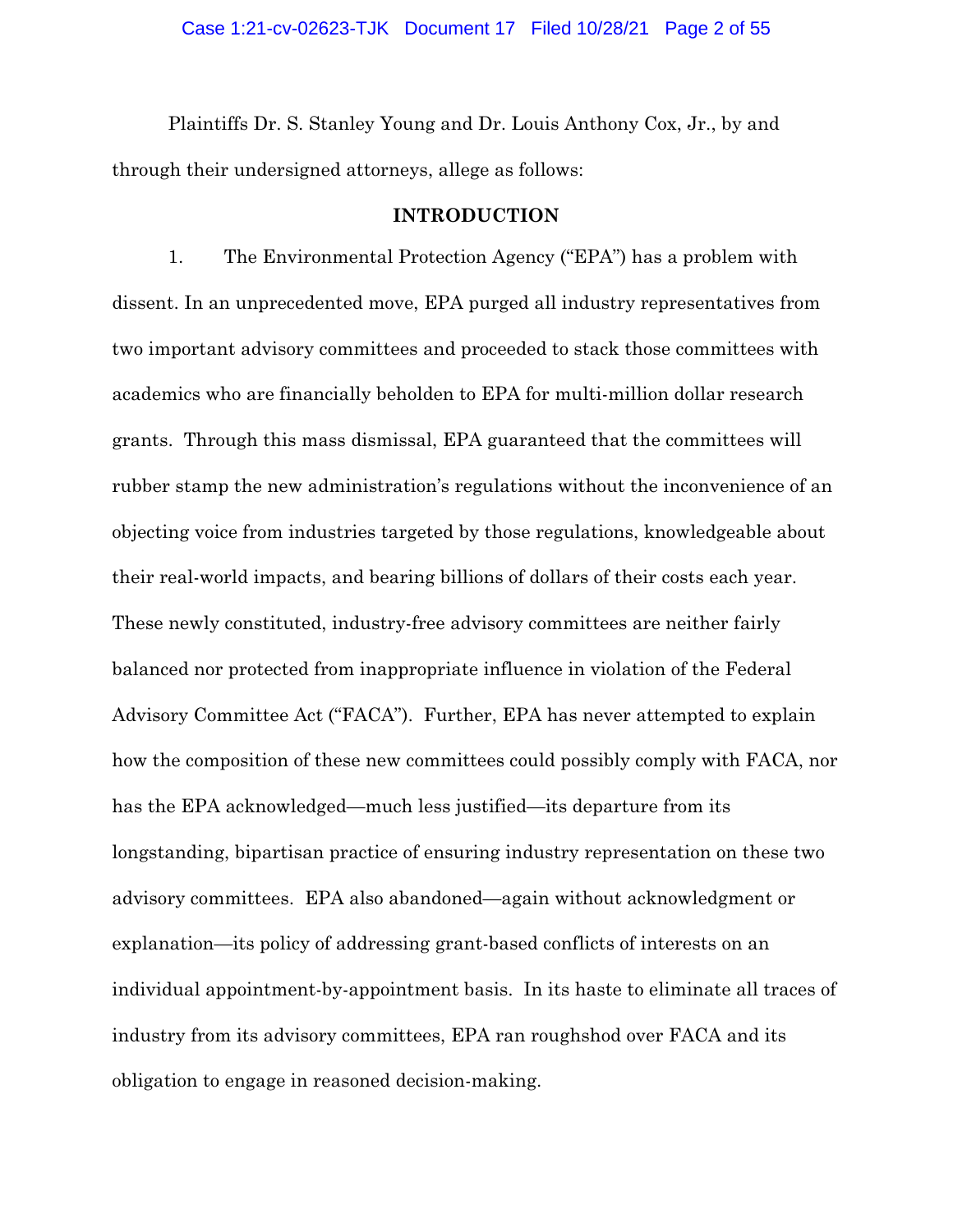#### Case 1:21-cv-02623-TJK Document 17 Filed 10/28/21 Page 3 of 55

2. Numerous advisory committees provide input and recommendations to EPA on a wide range of environmental policies that impact industries across America. This case involves two such committees: the 40- to 50-member Science Advisory Board ("Board" or "SAB"), which reviews the scientific and technical bases for EPA regulations and provides scientific and policy advice at the agency's request on any issue, and the 7-member Clean Air Scientific Advisory Committee ("Committee" or "CASAC"), which performs a critical role advising EPA on air quality standards, as well as the energy and economic impact of those standards. Despite the "advisory" label, EPA engagement with these committees is, in fact, mandatory: "The statute creating the SAB, for example, requires that [EPA] 'shall make available' to the Board 'any proposed criteria document, standard, limitation, or regulation' created under numerous environmental statutes and shared with any other agency, and the Clean Air Act requires that when issuing notice of certain proposed rules, EPA must 'set forth or summarize' the findings and recommendations of CASAC and, 'if the proposal differs in any important respect from any of these recommendations,' EPA must provide 'an explanation of the reasons for such differences." *Physicians for Soc. Resp. v. Wheeler*, 956 F.3d 634, 639 (D.C. Cir. 2020) (quoting 42 U.S.C. §§ 4365(c), 7607(d)(3)). Both committees are subject to FACA.

3. FACA imposes two fundamental requirements on agencies that form advisory committees: (1) the membership of each committee must be "fairly balanced in terms of the points of view represented and the functions to be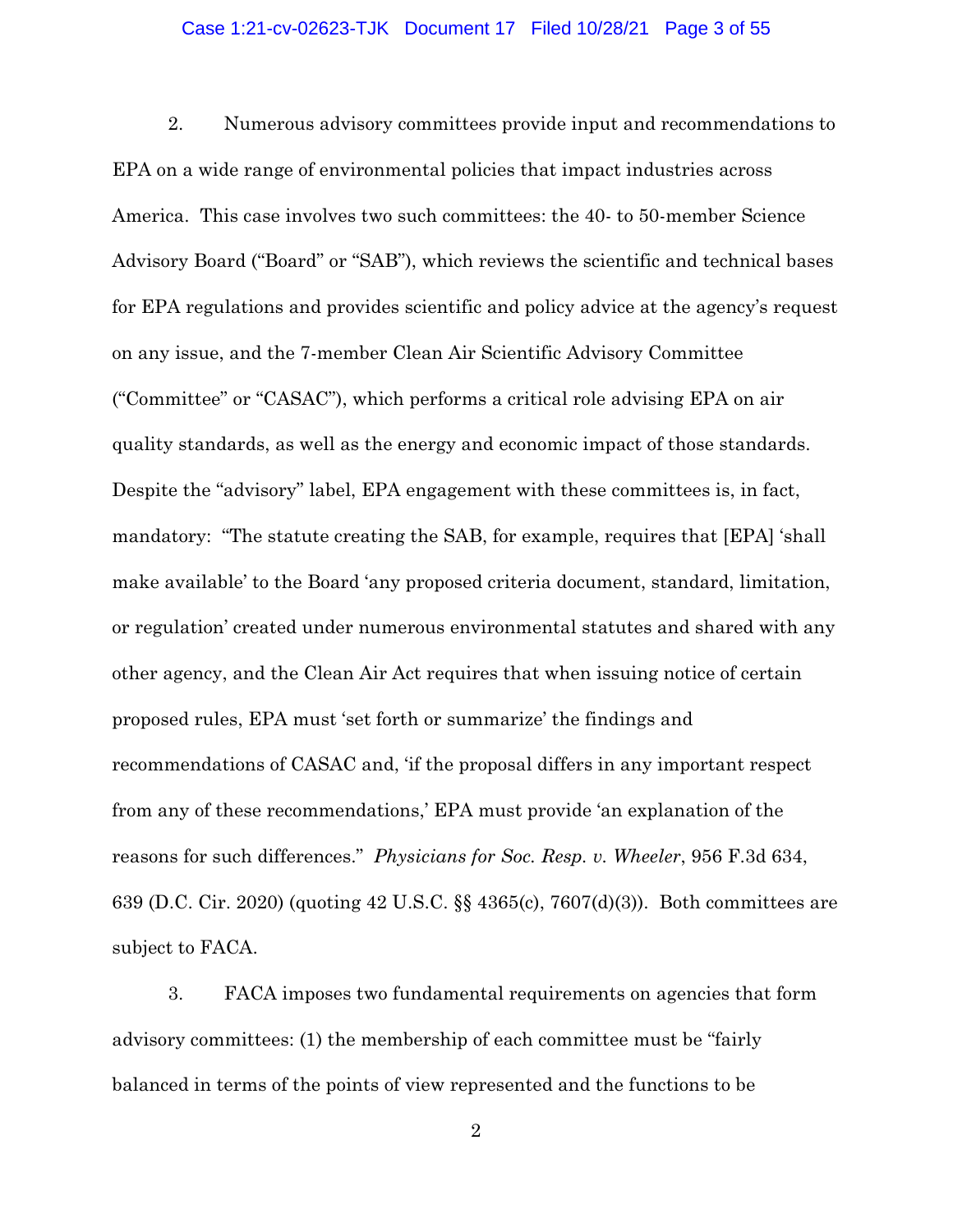#### Case 1:21-cv-02623-TJK Document 17 Filed 10/28/21 Page 4 of 55

performed by the advisory committee," and (2) the agency must adopt "appropriate provisions to assure that the advice and recommendations of the advisory committee will not be inappropriately influenced by the appointing authority or by any special interest, but will instead be the result of the advisory committee's independent judgment." 5 U.S.C. app. 2 § 5(b)(2), (b)(3), (c).

4. Consistent with these requirements, EPA has long taken steps to ensure that its advisory committees are fairly balanced and free of inappropriate influence. For instance, across administrations over the last two decades, the Board has consisted of a mix of members affiliated with universities, non-profits, state and tribal governments, consulting organizations, and (particularly relevant here) regulated industries. The Committee, too, has included industry-affiliated members. Industry representation is essential because industry inputs inform the advice of both the Board and the Committee, and the committees' advice and the resulting EPA actions significantly affect numerous regulated industries. Indeed, EPA estimates that its air quality standards impose billions of dollars in compliance costs on regulated industry every year, which explains why EPA previously took steps to include representatives of regulated industry on its advisory committees.

5. In addition, to further safeguard the independence of these committees, members are usually appointed for and complete multi-year terms. Indeed, during three prior presidential administrations dating back to 2000, individual members of the Board and Committee were rarely fired, and none of the administrations terminated the entire membership of the committees *en masse*.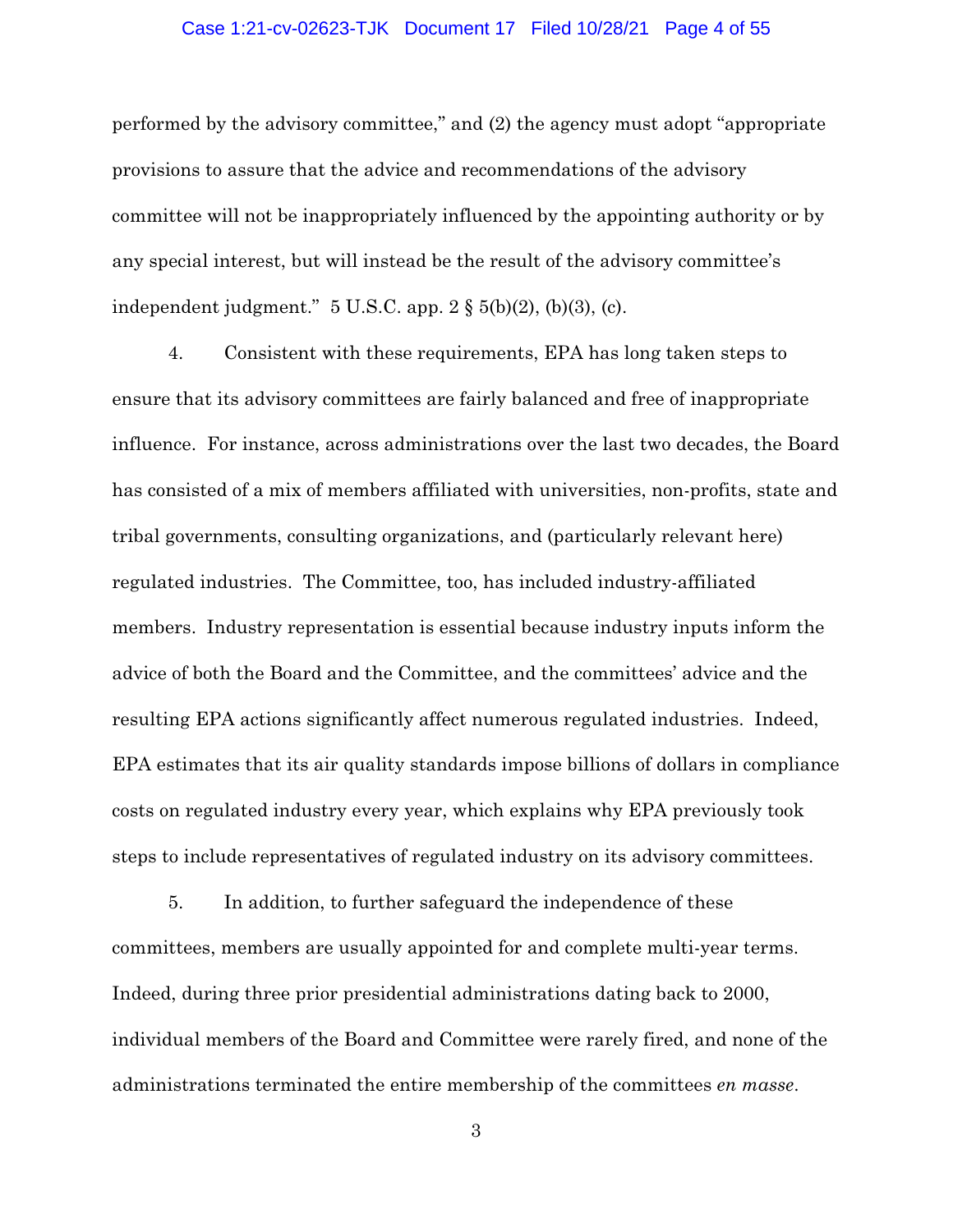#### Case 1:21-cv-02623-TJK Document 17 Filed 10/28/21 Page 5 of 55

6. All of this changed during the opening months of the current administration. In March 2021, only twenty days after being sworn, new EPA Administrator Michael S. Regan (the "Administrator") abruptly fired all members of the Board and the Committee, including Plaintiff Dr. S. Stanley Young, a former Board member and an accomplished statistician, and Plaintiff Dr. Louis Anthony Cox, Jr., the former Chair of the Committee and a Board member with expertise in all aspects of health risk analysis and over 40 years of experience in industry and academia. In doing so, the Administrator did not claim that any former member had been unqualified to serve on the committees or had rendered unsatisfactory service. Nor did the Administrator claim that his decision was supported by prior agency practice. Unsurprisingly, his decision was immediately and widely recognized as an "unusual," "ham-handed" "purge," described as "designed to shrink the influence of industry on" the committees.1 Over these objections, the Administrator rapidly proceeded to pack the new committees with academics receiving multi-million dollar research grants from EPA, appointing a full slate of 47 members to the Board and 7 members to the Committee (while rejecting Dr.

<sup>1</sup> Dino Grandoni, *EPA dismisses dozens of key science advisers picked under Trump*, Wash. Post (Mar. 31, 2021), https://www.washingtonpost.com/climateenvironment/2021/03/31/epa-advisory-panels; Kristen Holmes, *EPA removes dozens of Trump-appointed advisers from two advisory panels*, CNN (Mar. 31, 2021), https://www.cnn.com/2021/03/31/politics/environmental-protection-agency-trumpappointees/index.html; Jennifer Dlouhy & Stephen Lee, *Biden Purges Science Adviser Panels Trump Tilted Toward Industry*, Bloomberg (Mar. 31, 2021), https://www.bloomberg.com/news/articles/2021-03-31/biden-purges-science-adviserpanels-trump-tilted-toward-industry.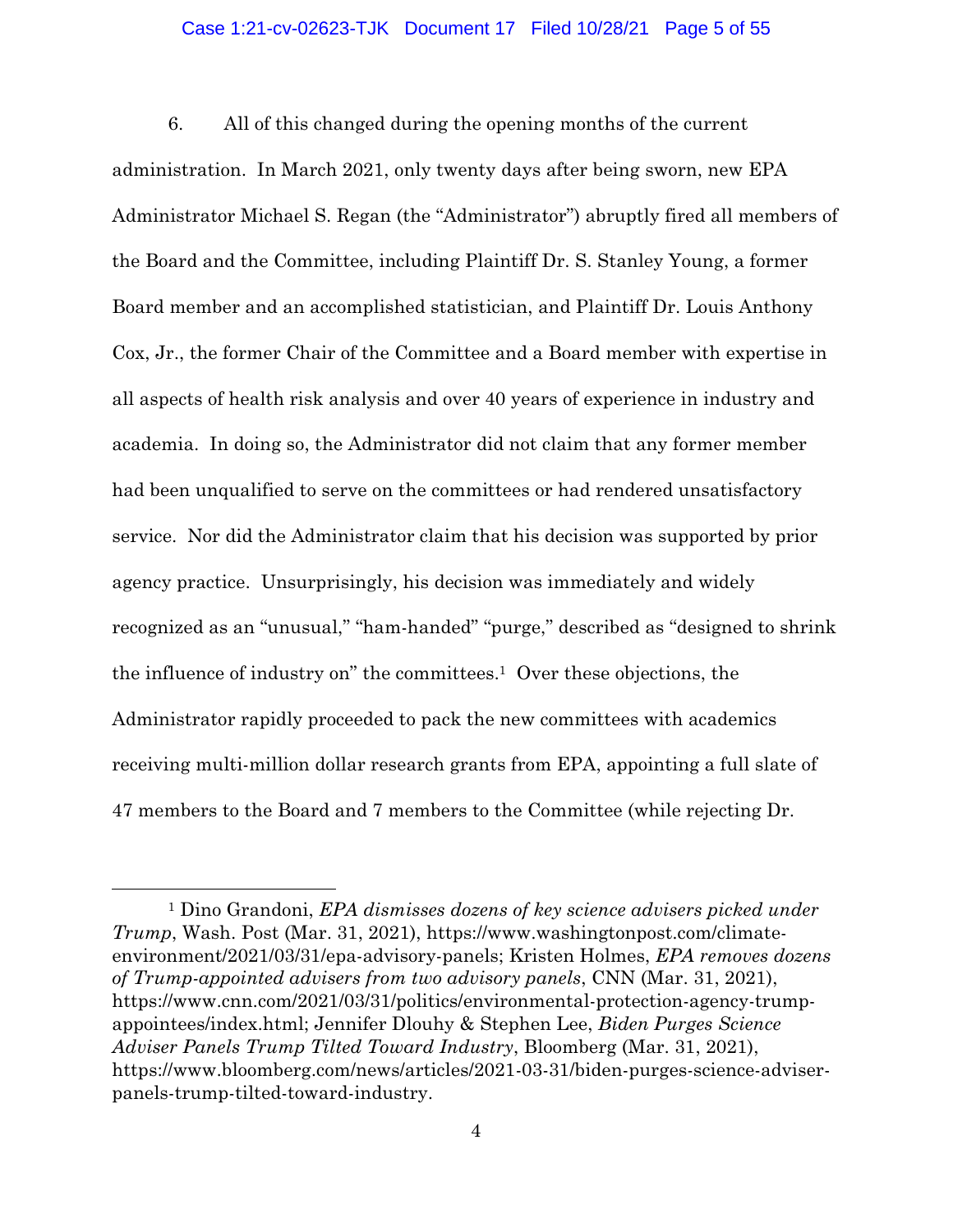#### Case 1:21-cv-02623-TJK Document 17 Filed 10/28/21 Page 6 of 55

Young's and Dr. Cox's nominations to both committees). But not one of these 54 new members is affiliated with regulated industries.

7. This "purge" and the subsequent reconstitution of the Board and the Committee violated FACA and its implementing regulations. The committees are now unfairly balanced—both in terms of points of view, technical competence, and the functions the committees are required to perform—due to their lack of members affiliated with regulated industries. EPA also failed to adopt appropriate measures to ensure that the committees are protected from inappropriate influence. The new committees are subject to inappropriate influence because they are stacked with academics who are financially beholden to EPA through multi-million dollar research grants.

8. On top of these FACA violations, EPA's reconstitution of the two committees violated the Administrative Procedure Act ("APA") in several respects. First, EPA failed to comply with FACA's implementing regulations. Second, EPA failed to reasonably explain how the two committees—packed with academics dependent on EPA's financial support but lacking any industry representation could possibly be considered fairly balanced or free from inappropriate influence. Third, EPA failed to acknowledge or explain the reversal of (a) its longstanding policy of including representatives of regulated industry on its advisory committees and (b) its more recent policy of policing grant-based conflicts on an appointmentby-appointment basis. Fourth, EPA failed to consider important aspects of the problem in reconstituting the two committees, including the regulatory factors that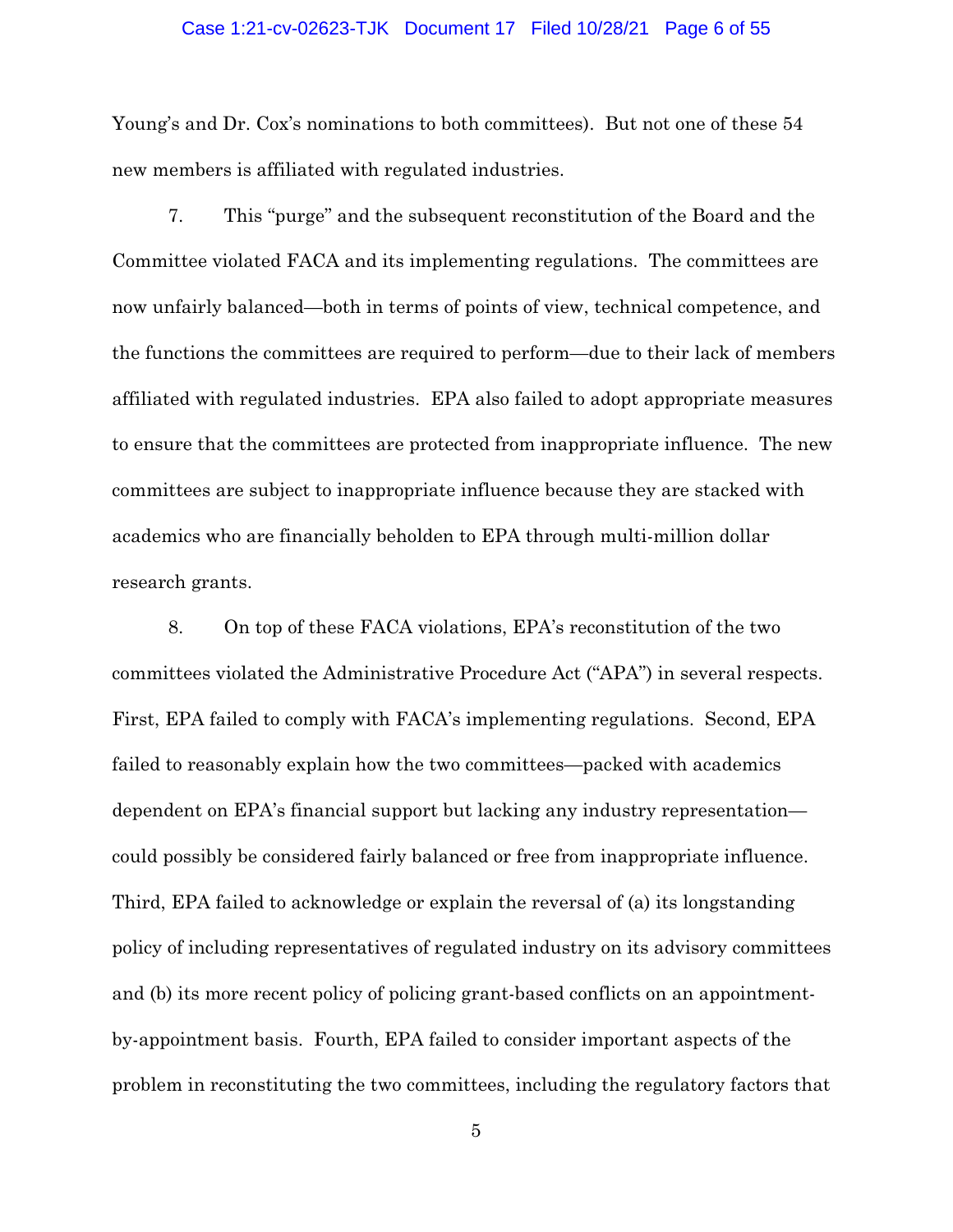#### Case 1:21-cv-02623-TJK Document 17 Filed 10/28/21 Page 7 of 55

must be considered to achieve a "balanced" advisory committee and the extent to which EPA grants could affect the members' ability to provide independent advice to EPA.

9. For these reasons, Plaintiffs request that the Court (a) declare that EPA violated the APA, FACA, and its implementing regulations in reconstituting the Board and the Committee, and that the committees are not lawfully constituted, (b) issue mandamus relief barring the Board, the Committee, and their respective Chairs from conducting any committee activities until the relevant committee is lawfully constituted, (c) enjoin EPA from receiving, relying on, or otherwise using any report or other action of each committee until the committee is lawfully constituted, (d) set aside the appointments of the current members of the Board and the Committee, and (e) enjoin EPA to reconstitute the committees with fairly balanced membership and adequate protections against inappropriate influence.

### **JURISDICTION AND VENUE**

10. This Court has jurisdiction over this case under 28 U.S.C. §§ 1331 and 1361.

11. This Court has the authority to grant declaratory, injunctive, and mandamus relief and set aside unlawful agency action under the Declaratory Judgment Act, the Mandamus Act, the APA, and this Court's inherent equitable powers. *See* 28 U.S.C. §§ 1361, 2201, 2202; 5 U.S.C. §§ 702–704, 706.

12. Venue is proper in this district under 28 U.S.C. § 1391(e)(1)(A), (B) and 5 U.S.C. § 703.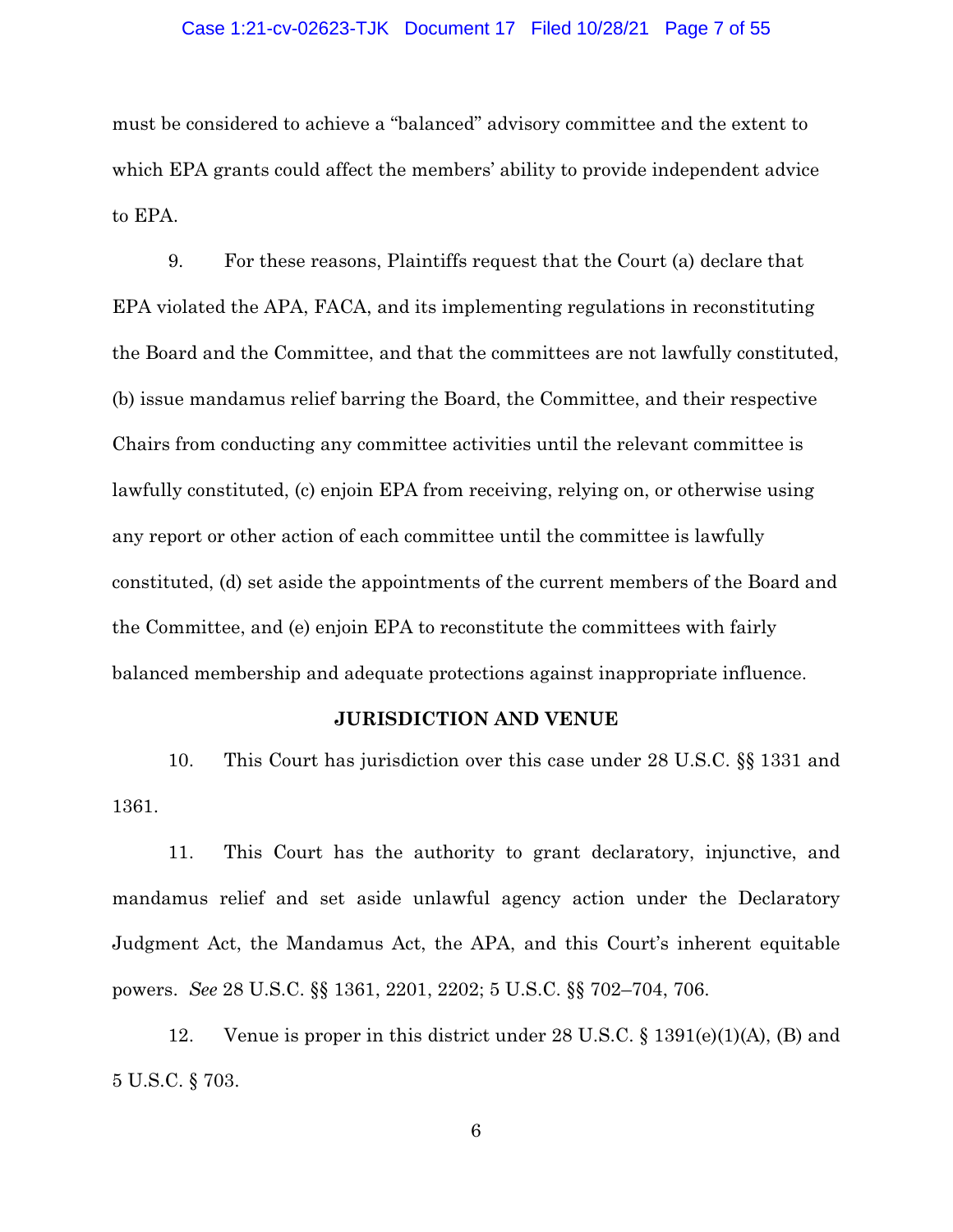#### **PARTIES**

13. Plaintiff S. Stanley Young, Ph.D, is a resident of North Carolina and currently the CEO of CGStat. Dr. Young previously served as a member of the Board. He was appointed to a 3-year term in 2018 and was reappointed for another 3-year term in 2020, but that term was cut short when the new EPA Administrator abruptly fired him along with every other member in March 2021. When EPA reconstituted the Board and the Committee later in 2021, Dr. Young was nominated to serve on both committees, but EPA did not select Dr. Young to serve on either committee.

14. Dr. Young previously worked at Eli Lilly, GlaxoSmithKline, and the National Institute of Statistical Sciences on questions of applied statistics, and he worked in the pharmaceutical industry on all phases of pre-clinical research. He authored or co-authored over 60 papers, including six "best paper" awards and a frequently cited book, *Resampling-Based Multiple Testing* (John Wiley & Sons, Inc., 1993), and he has three issued patents. Dr. Young is a Fellow of the American Statistical Association and the American Association for the Advancement of Science, as well as the Director of the National Association of Scholars' Shifting Sands Project and an adjunct professor of statistics at North Carolina State University, the University of Waterloo, the University of British Columbia, and Georgia Southern University. Dr. Young is a graduate of North Carolina State University, B.S., M.E.S., and a Ph.D in Statistics and Genetics.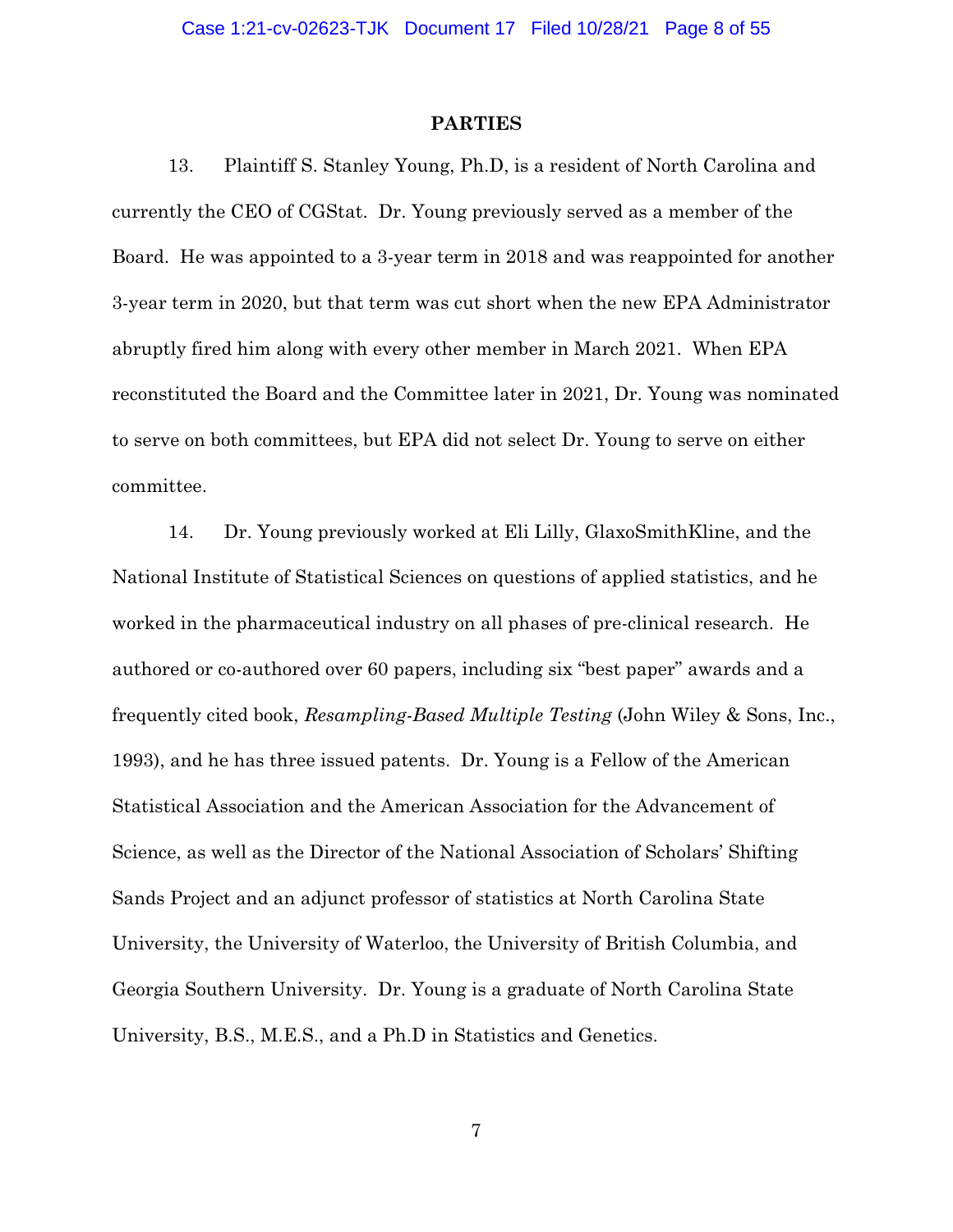#### Case 1:21-cv-02623-TJK Document 17 Filed 10/28/21 Page 9 of 55

15. Dr. Young has experience and affiliations with industries regulated by EPA. For fifteen years, he served as the chief statistician for the Toxicology Division of Eli Lilly and Company. In that capacity, he supervised and advised Eli Lilly on matters related to EPA regulatory efforts, such as the statistical methods utilized by Eli Lilly in its submissions to EPA. In addition, Dr. Young has published multiple studies on issues implicating regulated industries. *See, e.g.*, Young et al., *Time Series Smoother for Effect Detection*, PLOS One (2018); Young et al., *Local Control Strategy: Simple Analyses of Air Pollution Data Can Reveal Heterogeneity in Longevity Outcomes*, 37 Risk Analysis 1742 (2017).

16. Dr. Young also has particular expertise in air quality. In 2017, for example, he and two co-authors published the study "Air Quality and Acute Deaths in California, 2000–2012" in the scientific journal *Regulatory Toxicology and Pharmacology*. The study generated and examined datasets concerning air quality levels for ozone and particulate matter and daily deaths in California over a span of more than a decade. Using time series analysis and sensitivity analysis, the study concluded that the data did not support that the air quality levels were causally related to acute deaths.

17. Dr. Young sought nominations to both committees because he wants to provide input and advice to EPA on how its policies impact regulated industries.

18. In addition, Dr. Young sought nominations to the committees because serving on EPA advisory committees is a valuable and prestigious credential. As EPA has explained, "[m]embers of the CASAC constitute a distinguished body of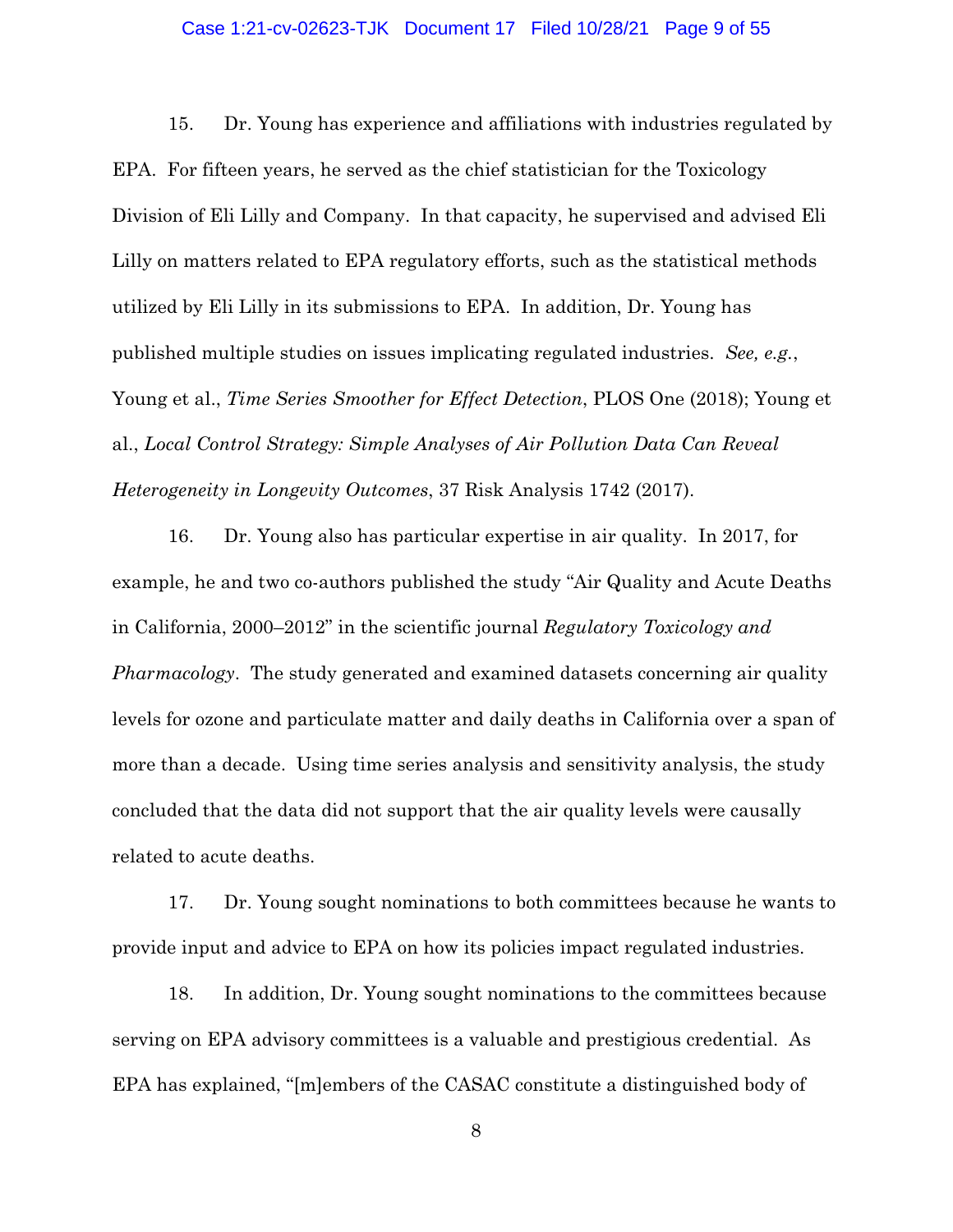#### Case 1:21-cv-02623-TJK Document 17 Filed 10/28/21 Page 10 of 55

non-EPA scientists and engineers who are nationally and internationally recognized experts in their respective fields." Request for Nominations of Candidates to the EPA's CASAC, 86 Fed. Reg. 17,146, 17,146 (Apr. 1, 2021). Likewise, "[m]embers of the SAB constitute a distinguished body of non-EPA scientists, engineers, and economists who are nationally and internationally recognized experts in their respective fields." Request for Nominations of Candidates to the EPA's SAB, 86 Fed. Reg. 17,148, 17,148 (Apr. 1, 2021). Being terminated from the Board and not selected for the reconstituted committees has deprived Dr. Young of this prestigious credential and the opportunity to share his input and advice to EPA as a member of the committees.

19. Plaintiff Louis Anthony "Tony" Cox, Jr., Ph.D, is a resident of Colorado and currently the President of Cox Associates, an analytics consulting company that specializes in epidemiology, computational toxicology, policy analytics, and public and occupational health, safety, and environmental risk analysis. Dr. Cox previously served on both the Committee and the Board. He was appointed to 3 year terms as Chair of the Committee and member of the Board in 2017 and was reappointed to 3-year terms in 2020. But Dr. Cox's terms were cut short when the Administrator fired all members of the Committee and the Board in March 2021. When EPA reconstituted these committees, Dr. Cox was nominated to return to service on both of them, but EPA did not select Dr. Cox to serve on either committee.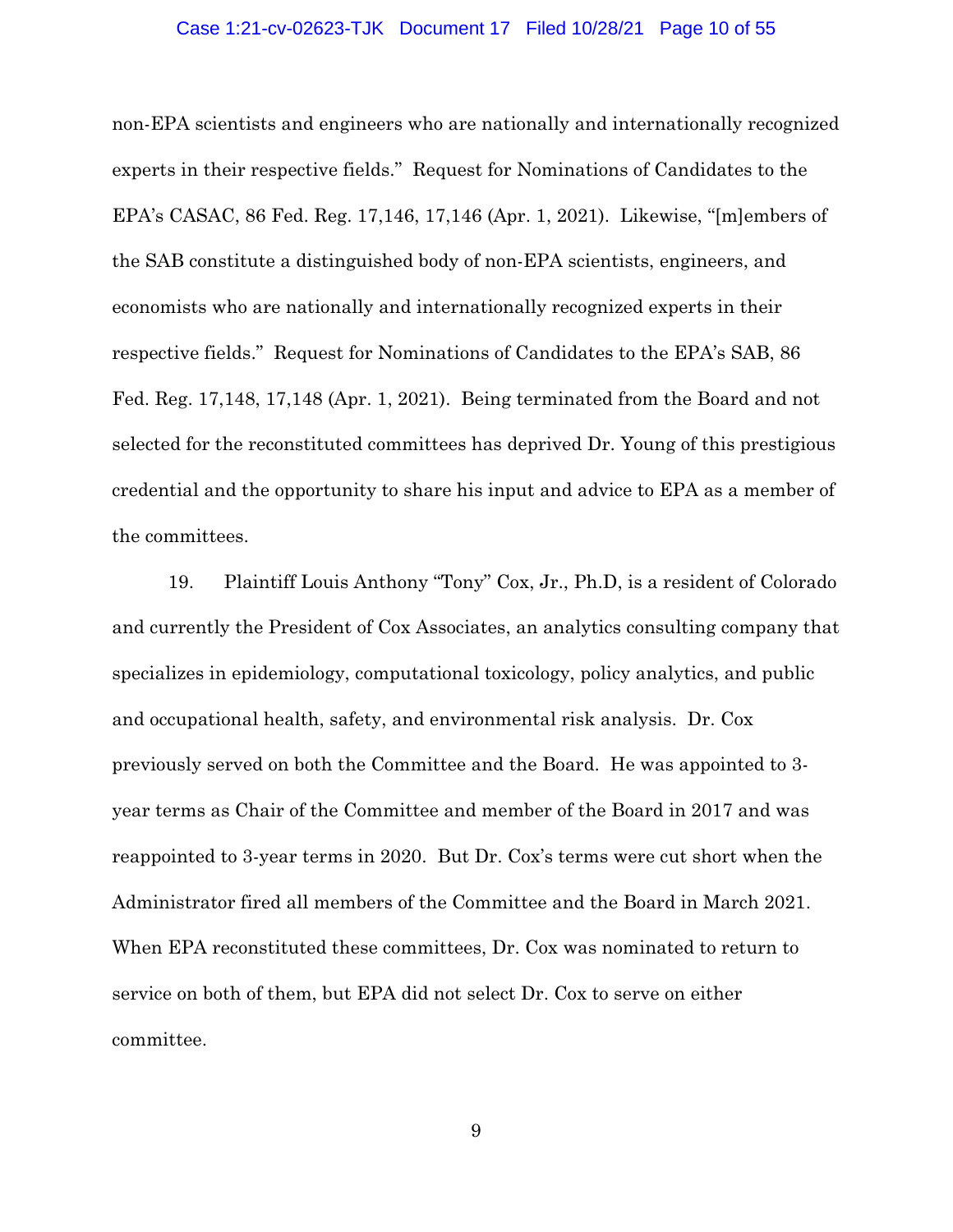#### Case 1:21-cv-02623-TJK Document 17 Filed 10/28/21 Page 11 of 55

20. Dr. Cox has extensive experience in health, safety, and environmental risk analysis and related methods of statistical forecasting and causal analysis. He is a current member of the Board of Scientific Counselors, a federal advisory committee that advises the National Institute for Occupational Safety & Health on issues related to its research programs, and he has served as a risk analysis expert for many other governmental and non-governmental projects and committees. Dr. Cox is also a lifetime Fellow of the Society for Risk Analysis, a member of the National Academy of Engineering and the American Statistical Association, Editorin-Chief of *Risk Analysis: An International Journal*, and author of numerous publications, including the book *Quantitative Risk Analysis of Air Pollution Health Effects* and hundreds of peer-reviewed scientific papers related to health risk assessment. In addition, Dr. Cox is an associate professor of business analytics at the University of Colorado, where he also has served as an honorary full professor of mathematics and as clinical professor of biostatistics and informatics. Dr. Cox holds the world's first Ph.D in Risk Analysis and an S.M. in Operations Research, both from the Massachusetts Institute of Technology, and an A.B. from Harvard University.

21. In addition to his academic work, Dr. Cox has particular experience and affiliations with industries regulated by EPA. Among other engagements, Dr. Cox has assessed health risks, prepared simulation models, and/or analyzed clinical and laboratory data for the American Petroleum Institute, Western States Petroleum Association, National Mining Association, American Chemistry Council,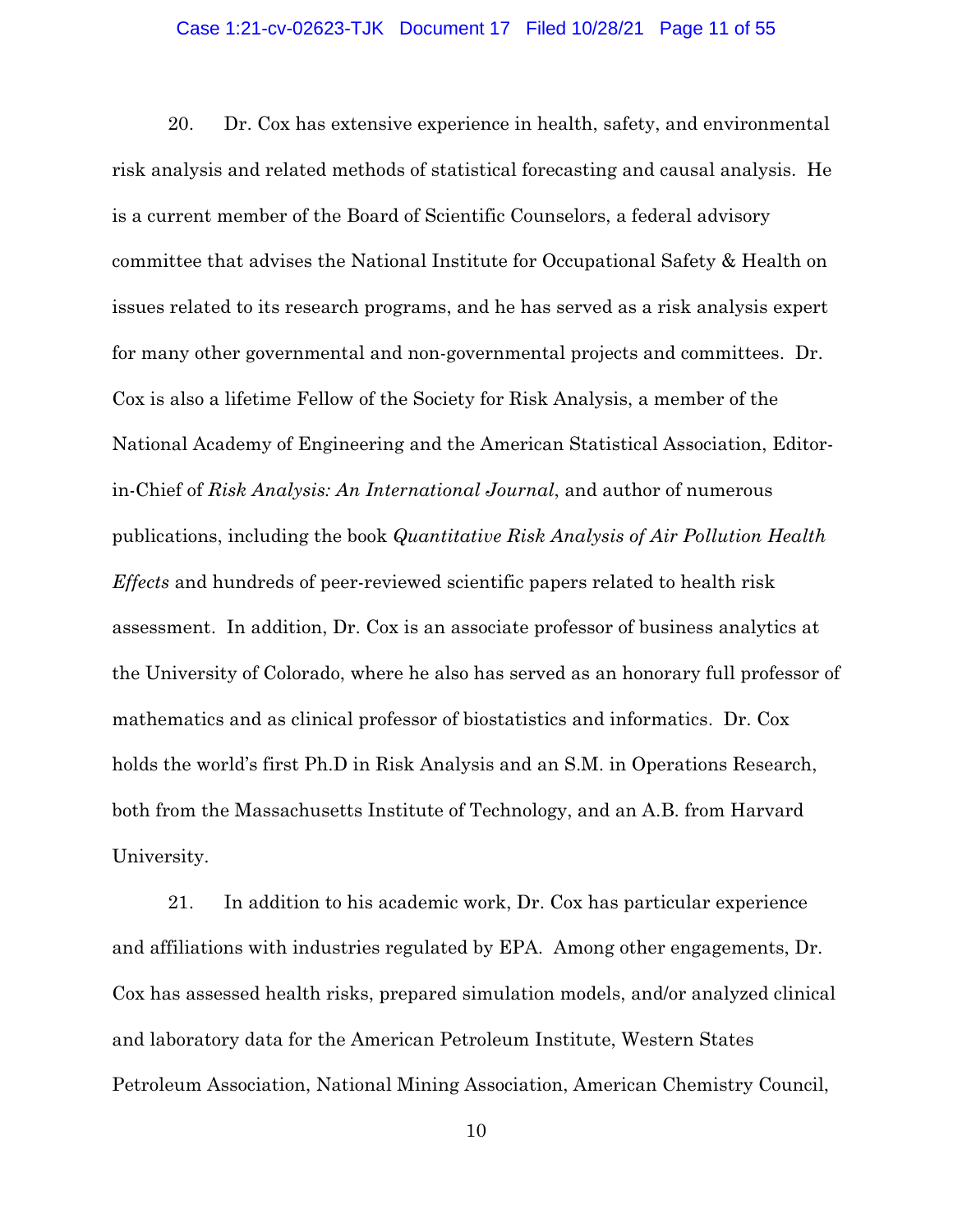#### Case 1:21-cv-02623-TJK Document 17 Filed 10/28/21 Page 12 of 55

American Industrial Health Council, Philip Morris International, Exxon Biomedical Sciences, and Mobil Oil, and he has reviewed epidemiological studies for various clients, including studies concerning diesel exhaust and human lung cancer risk for the Engine Manufacturers Association.

22. Dr. Cox sought renomination to the Committee and the Board because he wants to continue to provide input and advice to EPA on, among other things, the analytic bases for its scientific determinations and policies and on the impacts of those policies on populations affected by regulated industries. Dr. Cox also wants to advise EPA on matters on which he developed further expertise and experience while serving as Committee Chair, such as the air quality standards that are currently under review by the Committee and EPA. In addition, serving on EPA advisory committees is a valuable and prestigious credential and provides a valuable opportunity to help meet the nation's need for applications of better, more trustworthy scientific risk analysis in the public interest. Being abruptly terminated from both committees and not selected for the reconstituted committees has deprived Dr. Cox of this prestigious credential and the opportunity to share his technical perspective and advice with EPA, a perspective that is presently lacking on the Committee and the Board.

23. Defendant EPA is an agency of the United States government.

24. Defendant Michael S. Regan is the Administrator of the EPA and is sued in his official capacity.

25. Defendant Science Advisory Board is an EPA advisory committee.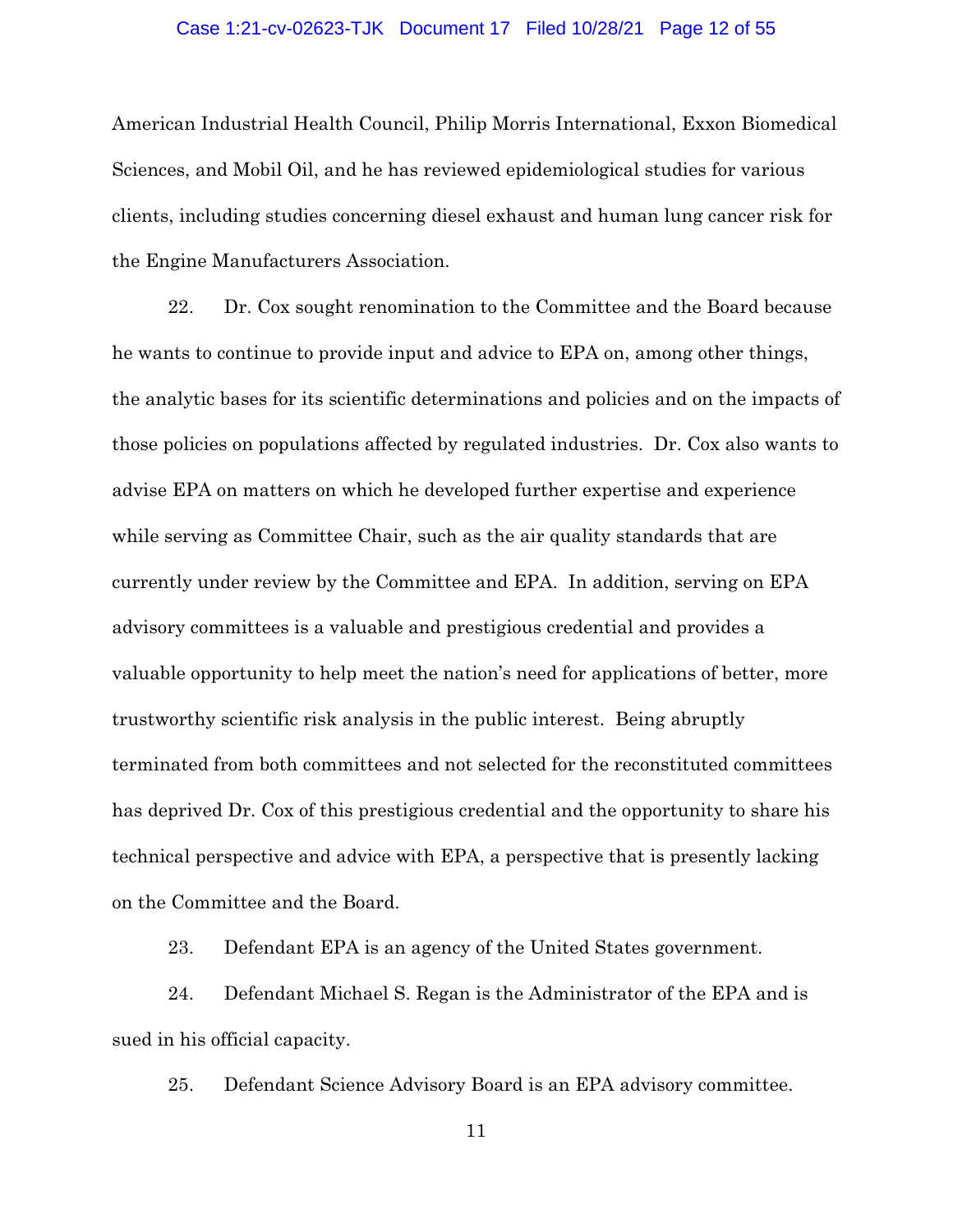#### Case 1:21-cv-02623-TJK Document 17 Filed 10/28/21 Page 13 of 55

26. Defendant Alison C. Cullen is the Chair of the Science Advisory Board and is sued in her official capacity.

27. Defendant Clean Air Scientific Advisory Committee is an EPA advisory committee.

28. Defendant Elizabeth A. Sheppard is the Chair of the Clean Air Scientific Advisory Committee and is sued in her official capacity.

### **STATEMENT OF FACTS**

# **I. The Federal Advisory Committee Act Requires Advisory Committees To Be Fairly Balanced And Protected From Inappropriate Influence**

29. Both the Board and the Committee are subject to FACA, a statute enacted in 1972 that aims to enhance "the public accountability of advisory committees established by the Executive Branch," *Pub. Citizen v. U.S. Dep't of Just.*, 491 U.S. 440, 459 (1989), and "ensure that persons or groups directly affected by the work of a particular advisory committee would have some representation on the committee," *Nat'l Anti-Hunger Coal. v. Exec. Comm. of President's Priv. Sector Surv. on Cost Control*, 711 F.2d 1071, 1074 n.2 (D.C. Cir. 1983).

30. FACA imposes a number of requirements on advisory committees and the agencies that form such committees. It mandates that the "membership" of an advisory committee must be "fairly balanced in terms of the points of view represented and the functions to be performed by the advisory committee." 5 U.S.C. app. 2 § 5(b)(2), (c). FACA also requires an agency forming an advisory committee to make "appropriate provisions to assure that the advice and recommendations of the advisory committee will not be inappropriately influenced by the appointing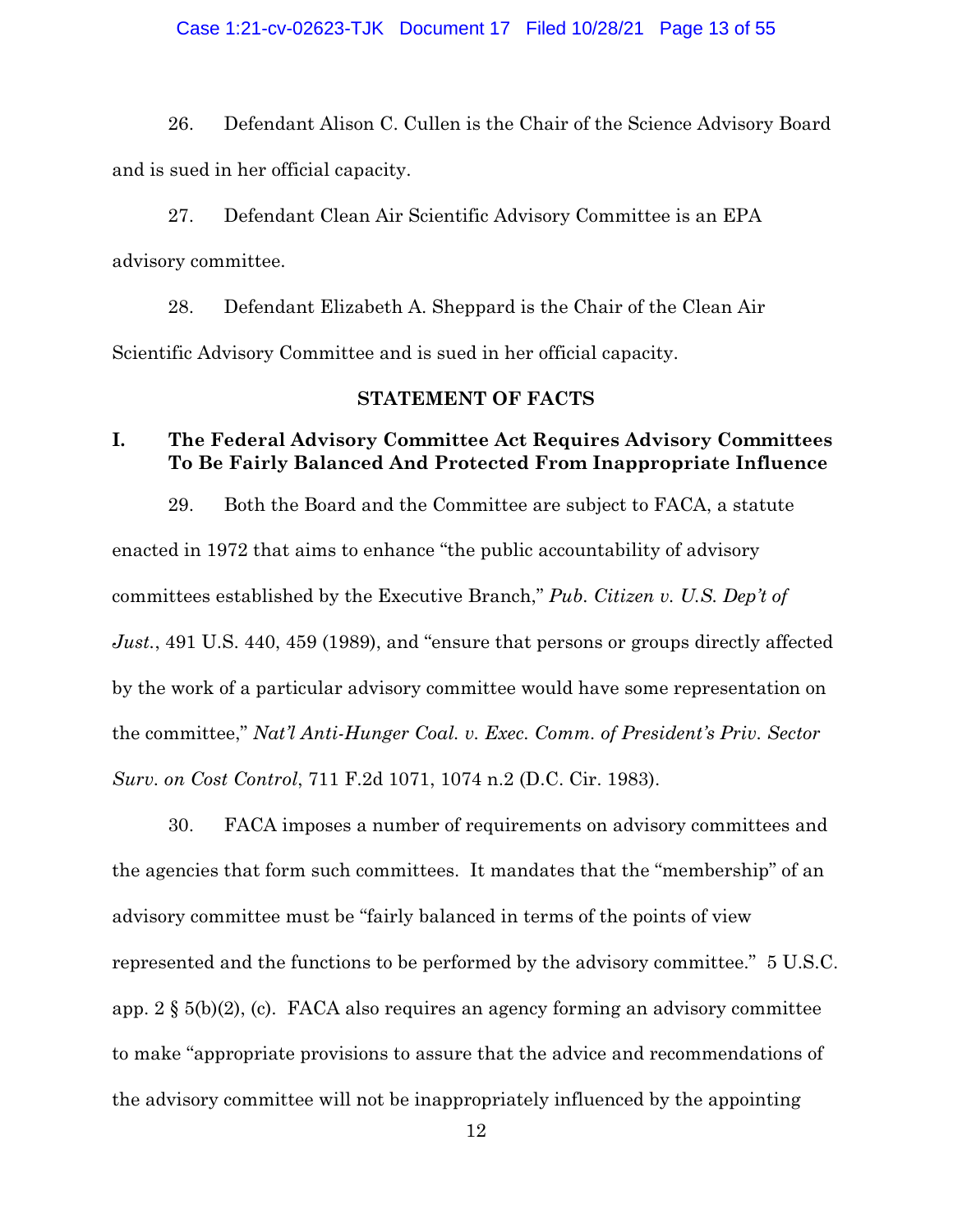#### Case 1:21-cv-02623-TJK Document 17 Filed 10/28/21 Page 14 of 55

authority or by any special interest, but will instead be the result of the advisory committee's independent judgment." *Id.* § 5(b)(3), (c).

31. These "important" requirements are designed to ensure "fair representation of different points of view," so that (for example) committee members "will not all be educators on committees in the Department of Education and will not be all scientists, physicians, or medical men on commissions relating to the Institutes of Health." *Pub. Citizen v. Nat'l Advisory Comm. on Microbiological Criteria for Foods*, 886 F.2d 419, 437 (D.C. Cir. 1989) (Edwards, J., concurring in part and dissenting in part) (quoting 118 Cong. Rec. 16,296 (1972)).

32. FACA further directs the General Services Administration ("GSA") to develop government-wide standards and controls applicable to advisory committees. 5 U.S.C. app. 2 § 7(c). Accordingly, the GSA has promulgated regulations expounding on the various FACA requirements. *See* Federal Advisory Committee Management, 41 C.F.R. pt. 102-3 (the "FACA Implementing Regulations").

33. The FACA Implementing Regulations reiterate that an advisory committee "must be fairly balanced in its membership in terms of the points of view represented and the functions to be performed." *Id.* § 102-3.30(c). The regulations further specify factors that should be considered to achieve a "balanced" advisory committee, including:

(i) The advisory committee's mission;

(ii) The geographic, ethnic, social, economic, or scientific impact of the advisory committee's recommendations;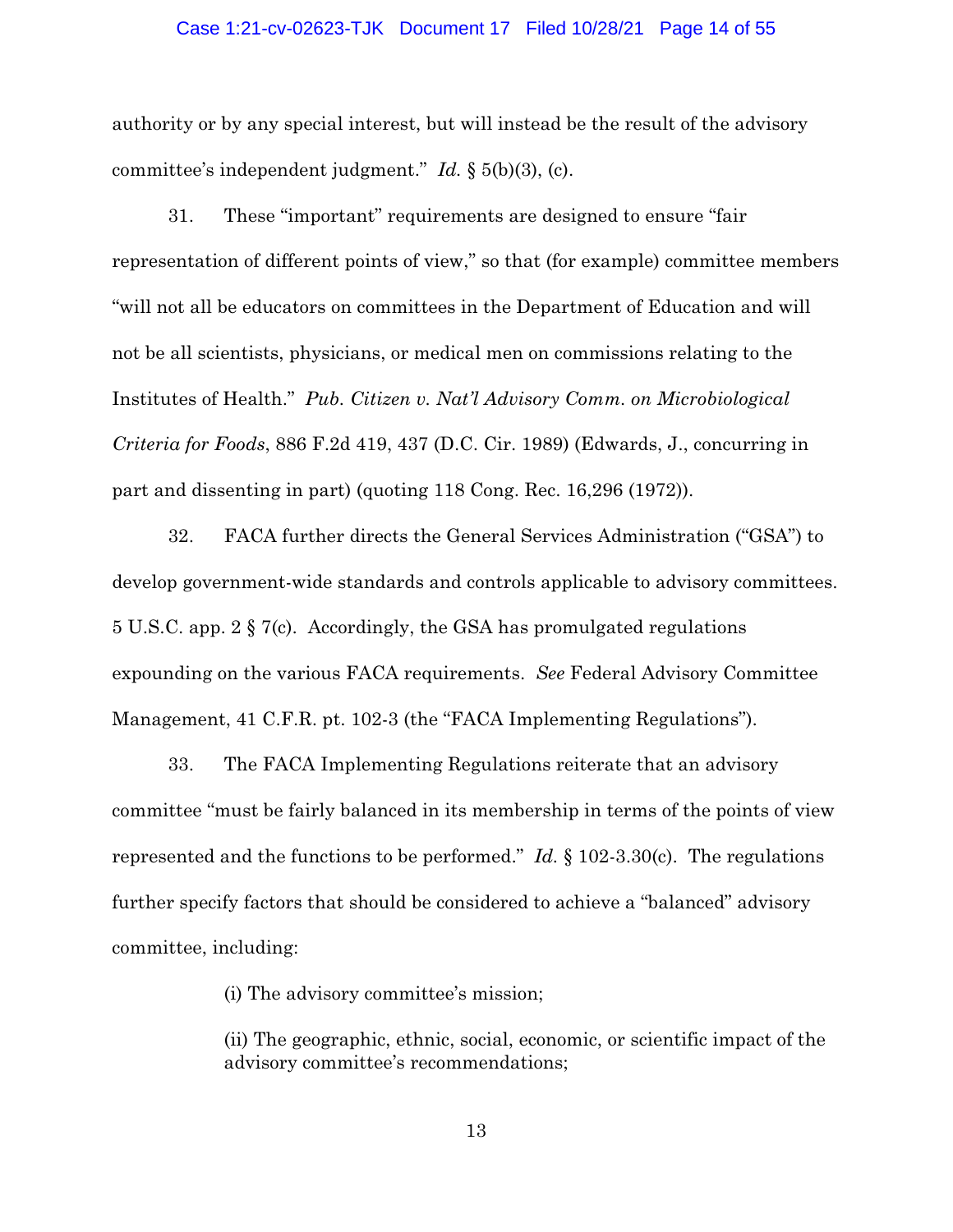(iii) The types of specific perspectives required, for example, such as those of consumers, technical experts, the public at-large, academia, business, or other sectors;

(iv) The need to obtain divergent points of view on the issues before the advisory committee; and

(v) The relevance of State, local, or tribal governments to the development of the advisory committee's recommendations.

*Id.* pt. 102-3, subpt. B, app. A. EPA's own handbook on advisory committees reiterates these factors and also directs the agency to consider "[g]roups that have been involved or have a particular interest in the subject matter of the committee." EPA, FACA Advisory Committee Handbook § 5.2.1 (2003) ("EPA Handbook").

34. In addition, the GSA "strongly recommend[s]" that agencies forming non-discretionary committees (such as the committees at issue here) "ensure 'that, in the selection of members for the advisory committee, the agency will consider a cross-section of those directly affected, interested, and qualified, as appropriate to the nature and functions of the advisory committee.'" GSA Office of Governmentwide Policy, Federal Advisory Committee Membership Balance Plan (Jan. 2011), https://www.gsa.gov/cdnstatic/MembershipBalancePlanGuidance-November\_2011.pdf (quoting 41 C.F.R. § 102-3.60(b)(3)). As encouraged by the GSA, EPA adopted a policy requiring the "consider[ation]" of "a cross-section of stakeholders directly affected/interested and qualified when selecting … members" for its advisory committees (including the Board and the Committee). EPA Handbook §§ 3.3.2, 4.3.2.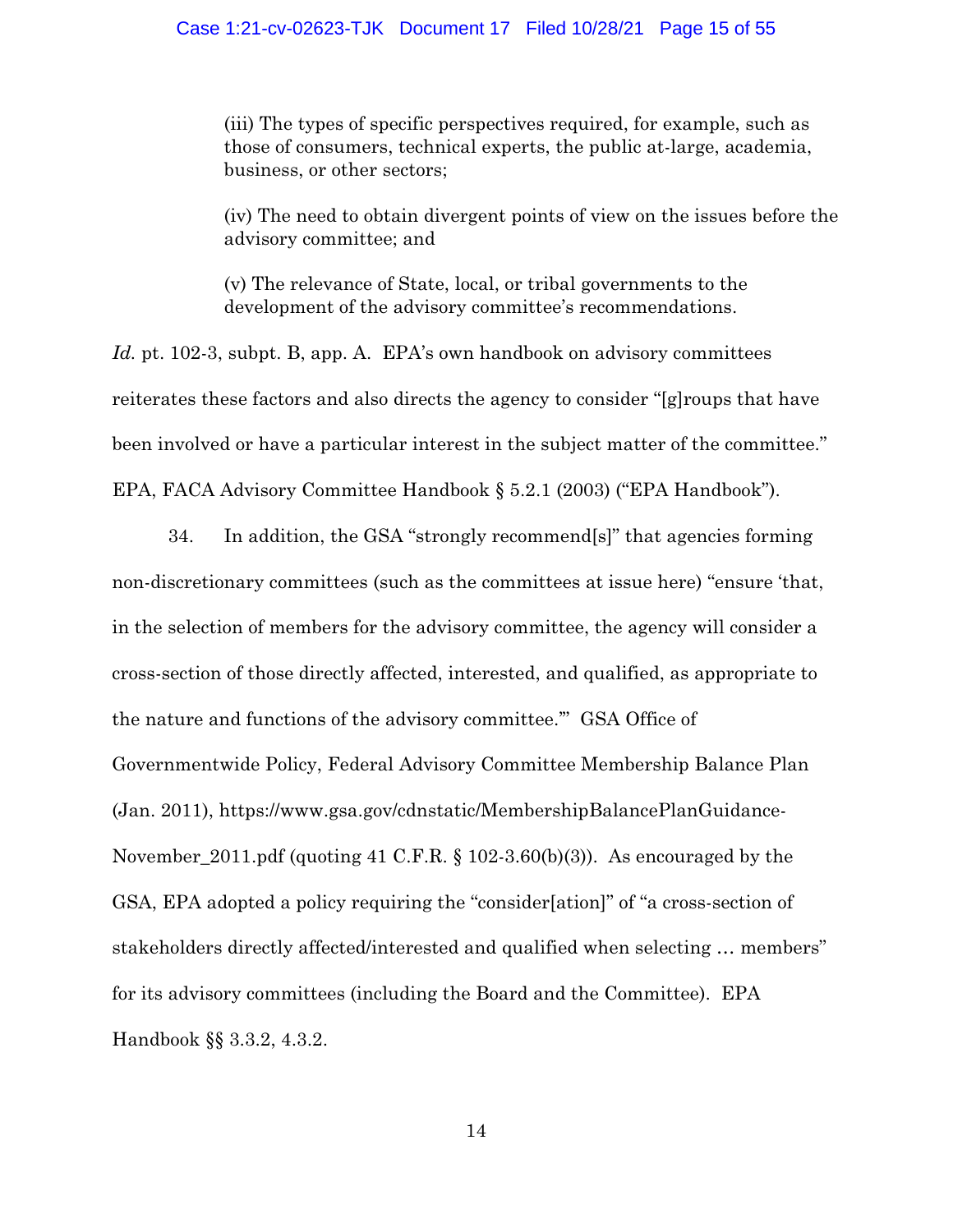#### Case 1:21-cv-02623-TJK Document 17 Filed 10/28/21 Page 16 of 55

35. To further the aims of FACA, the then-Administrator of the EPA issued a directive in 2017 titled "Strengthening and Improving Membership on EPA Federal Advisory Committees." Ex. 1. Among other things, the directive announced a blanket rule providing that committee members could not be in receipt of EPA grants or hold positions that otherwise reaped substantial benefits from EPA grants. *Id.* at 3. The Administrator explained that this rule sought to safeguard the independence of advisory committees, prevent financial entanglements between committee members and the agency, and avoid the appearance or reality of political interference with committee work. *Id.* 

36. These concerns were longstanding ones. In 2013, EPA's Inspector General recognized that a Committee member's "receipt of grant funds from the EPA … could raise concerns of independence" if the Committee "plans to address work performed under the research grant." Off. of Inspector Gen., EPA, *EPA Can Better Document Resolution of Ethics and Partiality Concerns in Managing Clean Air Federal Advisory Committees*, Report No. 13-P-0387, at 10 (2013) ("2013 Report"), https://bit.ly/3aEbnZe. A few years later, Congress reached a similar conclusion. The official explanatory statement accompanying the 2016 Consolidated Appropriations Act observed that EPA "has not yet resolved longstanding questions regarding conflicts of interest" among advisory committee members and asked the agency to develop a policy statement evaluating "potential bias based on," among other things, "receipt of former and current Federal grants." 161 Cong. Rec. H10,161, H10,220 (daily ed. Dec. 17, 2015).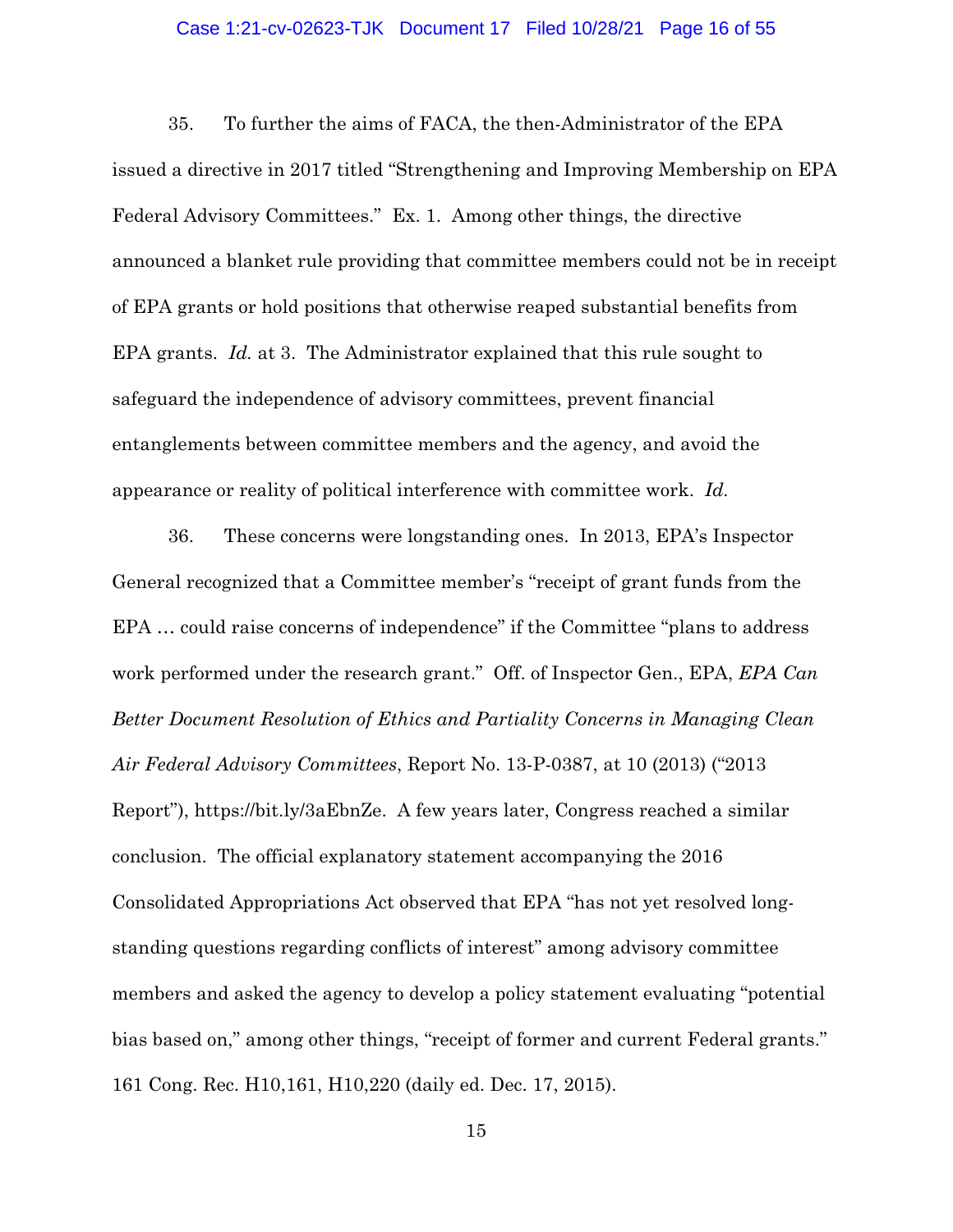#### Case 1:21-cv-02623-TJK Document 17 Filed 10/28/21 Page 17 of 55

37. In 2020, several courts held that the 2017 directive was unlawful. *See Physicians for Soc. Resp.*, 956 F.3d at 650; *Nat. Res. Def. Council, Inc. v. EPA*, 438 F. Supp. 3d 220, 235 (S.D.N.Y. 2020). In acquiescing to these rulings, EPA explained that it would adhere to a different "Conflict of Interest Policy" addressing grant-based conflicts of interest on an appointment-by-appointment basis. *See*  Ex. 2, EPA, EPA Will Not Appeal Adverse SDNY Decision Regarding October 31, 2017 Federal Advisory Committee Directive (June 24, 2020) ("Conflict of Interest Policy"). EPA explained that the unfavorable rulings invalidated the directive's "blanket prohibition," but they "d[id] not prevent future actions by EPA to regulate the composition of its advisory committees, including policies or regulations governing the participation of committee members who receive grants from EPA," nor did they "call into question EPA's responsibility to ensure the independence of its committee members." *Id.*

## **II. The Board Advises EPA On Scientific Matters**

38. The Board is an EPA advisory committee subject to FACA. It typically consists of 40 to 50 members appointed by the Administrator as special government employees, and it has a broad range of responsibilities.

39. As a general matter, the Board is charged with providing "such scientific advice as may be requested" by the Administrator or various congressional committees. 42 U.S.C. § 4365(a). The Board also must review a wide variety of proposed EPA actions, including any "standard, limitation, or regulation" to be issued under the authority of the Administrator, and provide "advice and comments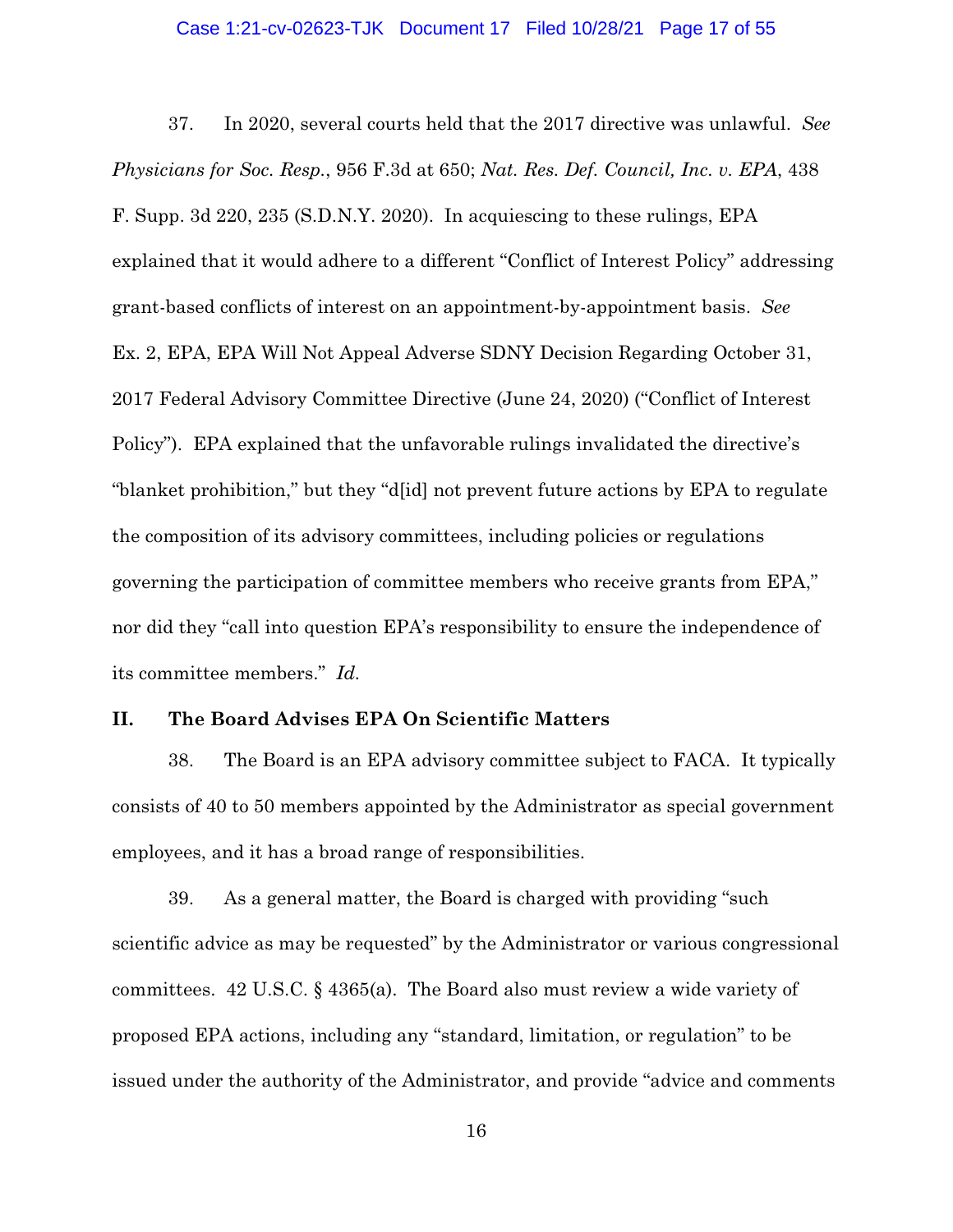#### Case 1:21-cv-02623-TJK Document 17 Filed 10/28/21 Page 18 of 55

on the adequacy of the scientific and technical basis of the proposed [action]." *Id.*   $§$  4365(c).

40. In addition, the Board reviews EPA research programs and plans, organizes issue-specific subcommittees and panels consisting of both members and non-members, and advises the agency on "standards for protection of human health and the environment" and "[t]he relative importance of various natural and anthropogenic pollution sources." Ex. 3, SAB Charter (2021); *see* EPA, About the Science Advisory Board, https://sab.epa.gov/ords/sab/f?p=100:2:5521619835417 (last visited Oct. 4, 2021). The Board also maintains "standing committees" made up of approximately five to ten members of the Board. These standing committees provide advice and recommendations on specific matters, such as "economic analysis of EPA programs" (Economic Analysis Committee), "climate change science and the effects of climate change" (Climate Science Committee), and matters with "significant direct impact[s] on farming and agriculture-related industries" (Agricultural Science Committee). *See* EPA, SAB Current Committees and Panels, https://sab.epa.gov/ords/sab/f?p=100:3:5521619835417 (last visited Oct. 4, 2021).

41. In light of these and other responsibilities, it is not surprising that the Board plays a significant role in EPA policymaking, including with respect to policies that implicate regulated industries. This is evident in the advisory reports issued by the Board and its standing committees, which commonly review EPA actions and give policy recommendations that affect regulated industries. *See* EPA, SAB Advisory Reports, https://sab.epa.gov/ords/sab/f?p=100:12:13896840066909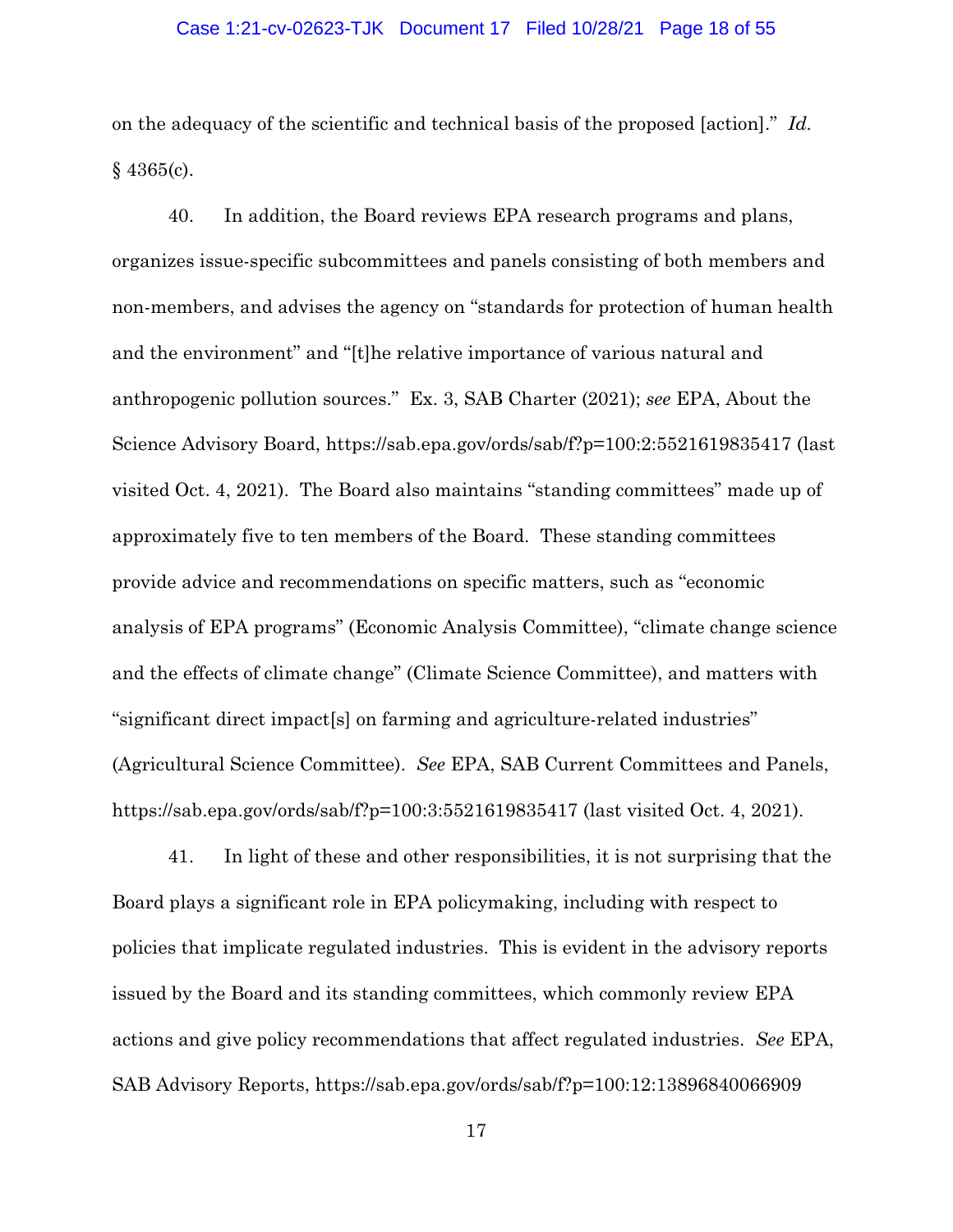#### Case 1:21-cv-02623-TJK Document 17 Filed 10/28/21 Page 19 of 55

(last visited Oct. 4, 2021) (compiling the reports below); *see also, e.g.*, SAB, EPA-SAB-20-004, Consideration of the Scientific and Technical Basis of EPA's Proposed Mercury and Air Toxics Standards for Power Plants Residual Risk and Technology Review and Cost Review (Apr. 9, 2020) ("Mercury Standards Review"); SAB, EPA-SAB-20-003, Consideration of the Scientific and Technical Basis of the EPA's Proposed SAFE Vehicles Rule for Model Years 2021–2026 Passenger Cars and Light Trucks (Feb. 27, 2020); SAB, EPA-SAB-17-012, Advice on the Use of Economy-Wide Models in Evaluating the Social Costs, Benefits, and Economic Impacts of Air Regulations (Sept. 29, 2017).

42. For instance, the Board has given advice on which policies EPA should pursue. In 2015, the Board voiced strong support for the Climate Action Plan, a sweeping regulatory effort to restrict industrial emissions and form international agreements to address climate change, urging EPA to "declar[e]" that its "transformational" "new vision" and "new role in greenhouse gas emissions" "can inform major advances for air, climate, and energy both nationally and internationally." SAB & Board of Scientific Counselors, EPA-SAB-15-004, Strategic Research Planning for 2016–2019, at 12 (Jan. 27, 2015) ("Strategic Research Planning"). Conversely, the Board has objected to EPA rules on policy grounds (including potentially-self-interested grounds). Reviewing a proposed rule requiring the publication of studies and data underlying regulatory decision-making, the Board recommended over several dissents that EPA take a different course, contending that existing norms adequately promoted transparency and that the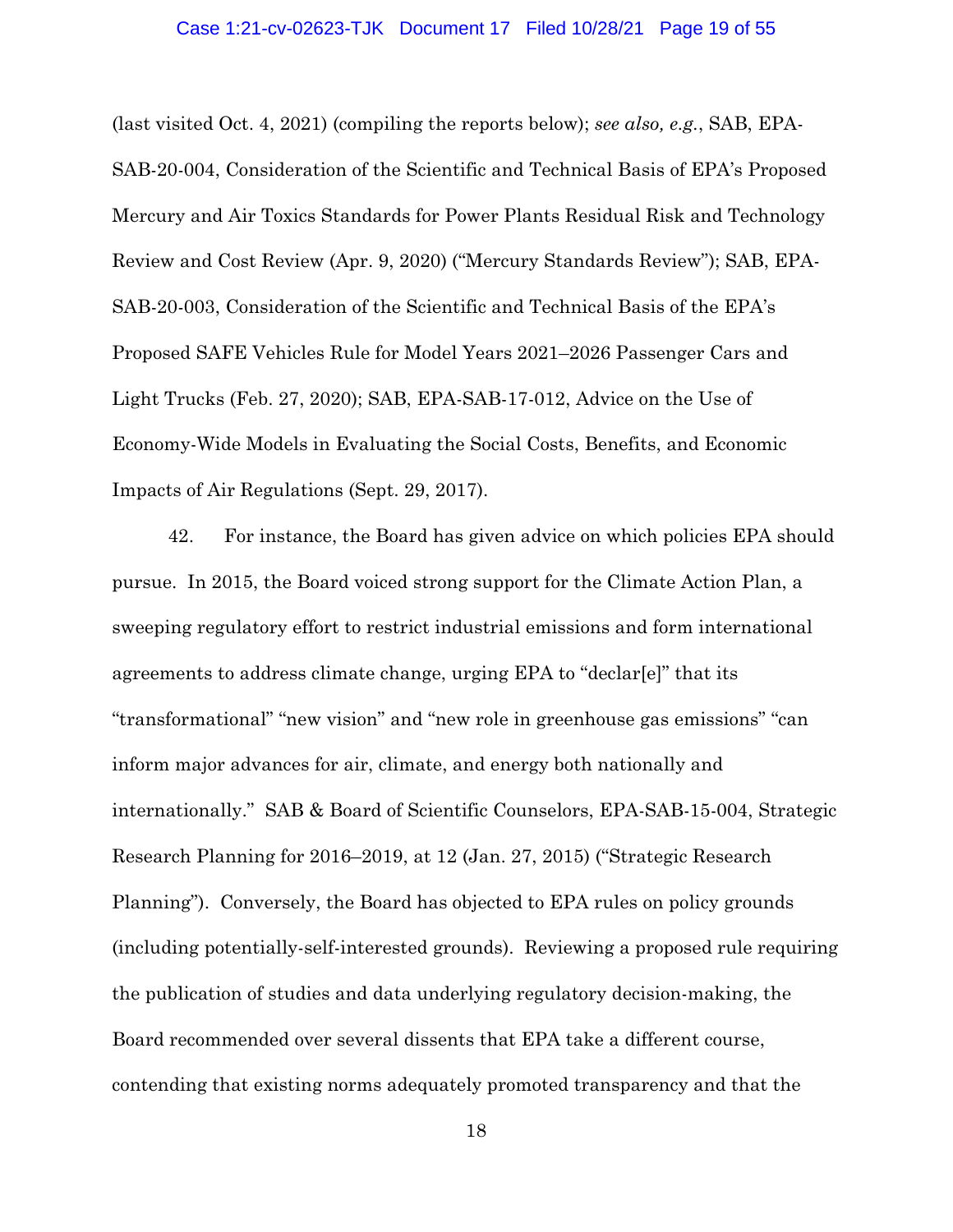#### Case 1:21-cv-02623-TJK Document 17 Filed 10/28/21 Page 20 of 55

proposed rule imposed undue costs on researchers. The Board further advised that, if the proposed rule were nonetheless adopted, EPA should establish a new office to handle data access and consider "creative ways" to offset researchers' costs. *See*  SAB, EPA-SAB-20-005, Consideration of the Scientific and Technical Basis of EPA's Proposed Rule Titled Strengthening Transparency in Regulatory Science, at 11–17 (Apr. 24, 2020).

43. The Board has also given policy advice on how EPA should evaluate the economic impacts of its regulations, recommending that "equity in welfare … should guide the EPA's thinking about distributional effects" and that EPA should give "[m]ore consideration" to certain impacts, such as those affecting "property owners," "social programs," and "communities, especially declining communities." SAB, EPA-SAB-21-002, Peer Review of the EPA's Revised Guidelines for Preparing Economic Analysis, at 62, 65–67 (Jan. 6, 2021). Other examples of the Board's policy advice include recommendations that EPA transfer federal technologies into the marketplace, maintain a fellowship program for environmental scientists, and even "encourage consumption of a variety of fish." Strategic Research Planning at 9; SAB, EPA-SAB-14-004, Concern about the Future of the STAR Fellowship Program, at 1 (Jan. 30, 2014); Mercury Standards Review at 11.

44. In addition, the Board influences policies that affect regulated industries by recommending subjects that should be researched and the resources that should be allocated to such research. The Board commonly advises EPA to "expand" research in certain areas, such as sources of air pollutants, "problematic"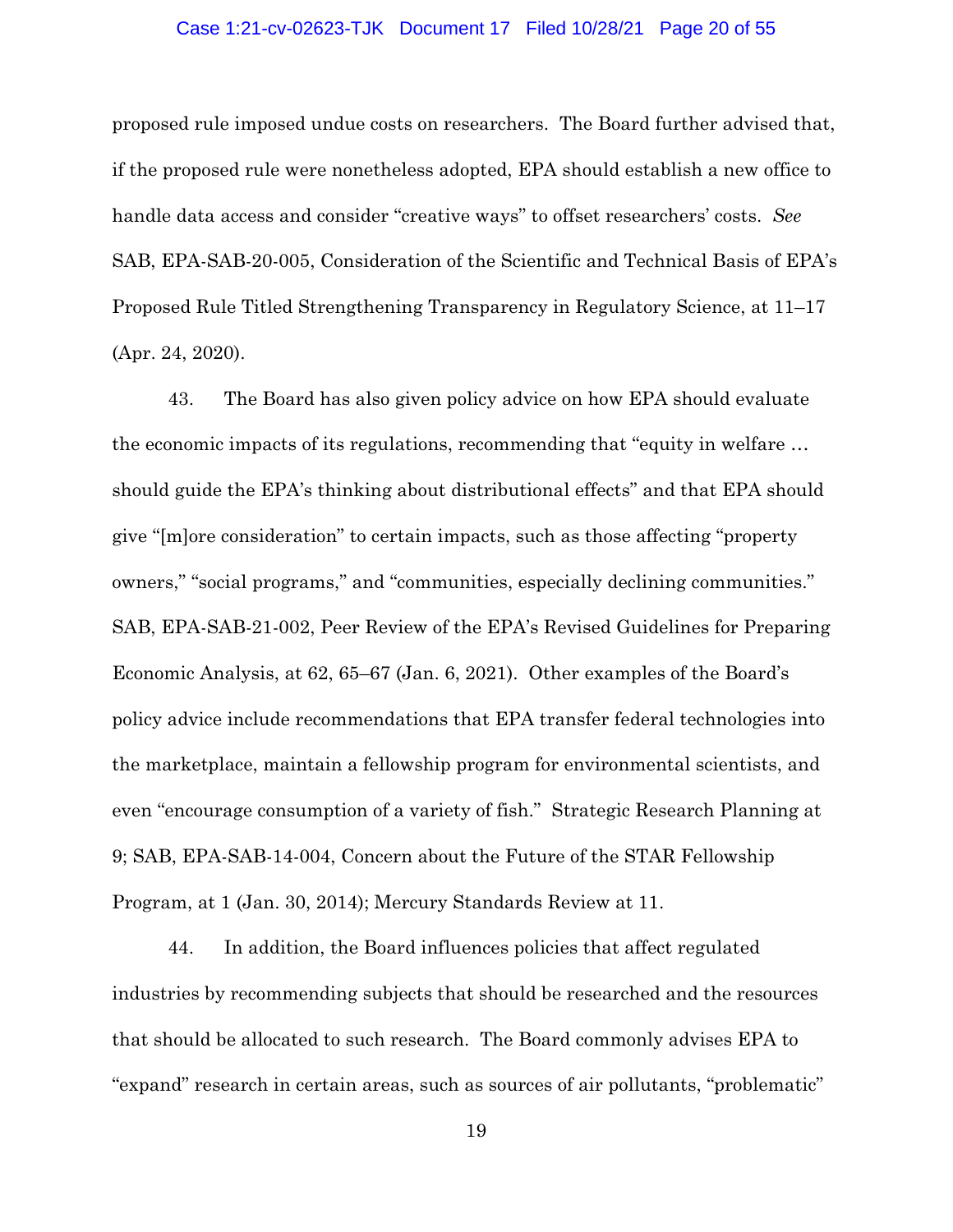#### Case 1:21-cv-02623-TJK Document 17 Filed 10/28/21 Page 21 of 55

cumulative effects that arise from "the chain of energy development," mitigation of climate change impacts, and "environmental justice" for "marginalized stakeholders and communities." Strategic Research Planning at 13, 21–23, 26–27. By shaping EPA's research agenda in such ways, the Board influences the policies that are subsequently developed.

45. The Board's policy role was recently illustrated by its involvement in the federal government's response to the COVID-19 pandemic. Weighing in on the organization of the Executive Branch, the Board recommended that EPA "lead" research efforts concerning the environmental and health factors that affect the transmission and severity of COVID-19, despite acknowledging that other agencies such as the Center for Disease Control have "overlap[ping]" mandates. SAB, EPA-SAB-20-006, Scientific and Technical Review of EPA's Identification of Research Needs to Address the Environmental and Human Health Impacts of COVID-19, at 31–32 (June 2, 2020). The Board also identified numerous subjects for further research and urged EPA to partner with academic institutions to conduct the research. *Id.* at 31–33, 36. And the Board offered policy advice, emphasizing that personal protective "is imperative to community protection in varied settings that range from occupational to the general community," recommending that EPA consider conducting initial equipment studies with surrogate viruses in order to avoid delays caused by the approvals necessary to perform actual studies, and advising EPA to conduct research that "provide[s] reassurance that compliance with existing regulations is sufficient and beneficial." *Id.* at 32, 35–36.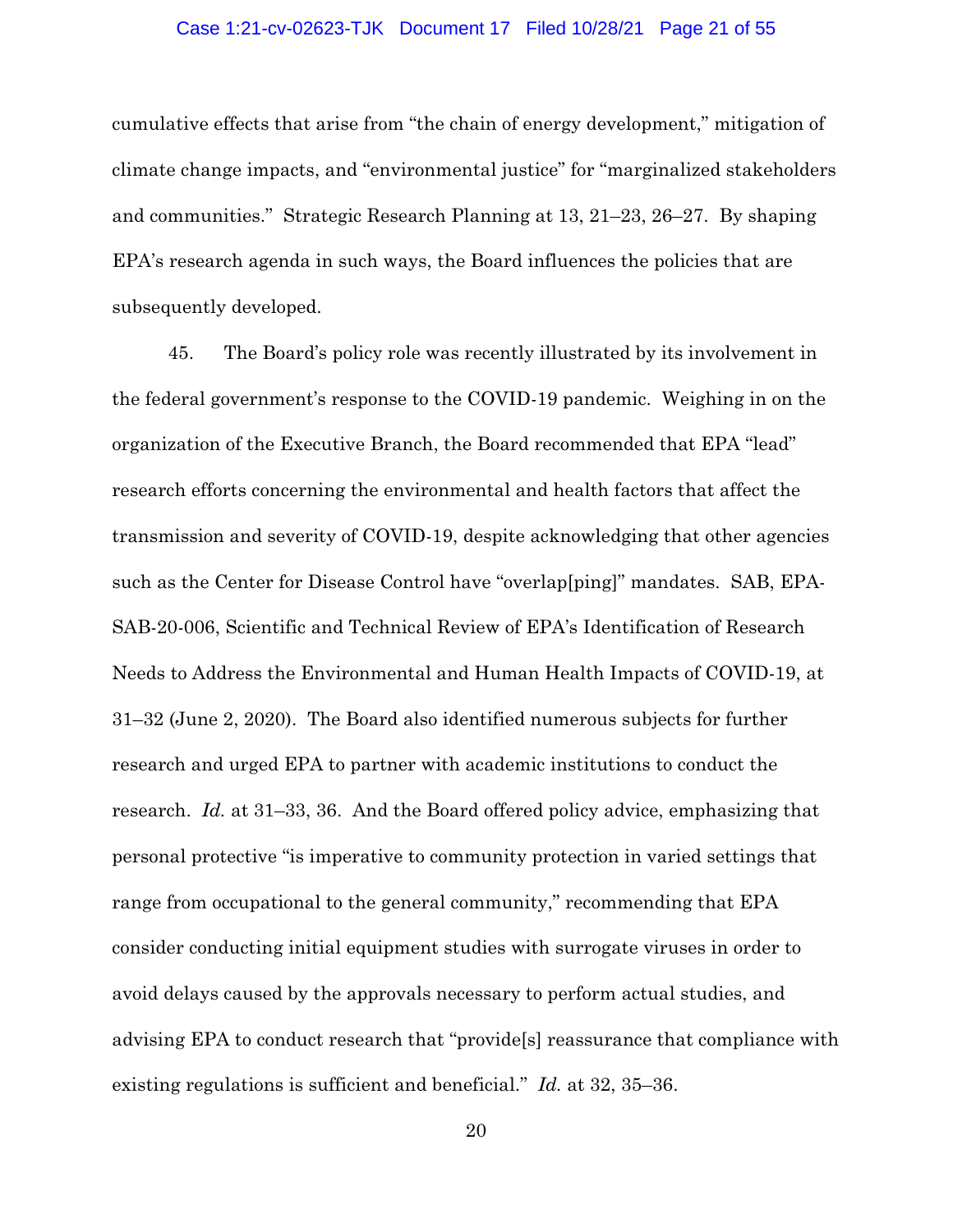### **III. The Committee Advises EPA On Air Pollution**

46. The Committee is also an advisory committee subject to FACA. It consists of seven members appointed by the Administrator as special government employees, and it advises EPA on air quality standards pursuant to the Clean Air Act.

47. Under the Clean Air Act, the Administrator is required to publish and periodically update a list of "air pollutant[s]" that result from various "mobile or stationary sources" and contribute, in his judgment, to "air pollution which may reasonably be anticipated to endanger public health or welfare." 42 U.S.C. § 7408(a), (c). For each listed pollutant, the Administrator must promulgate "air quality criteria" indicating the "identifiable effects on public health or welfare which may be expected from the presence of such pollutant in the ambient air." *Id.*  § 7408(a)(2). In addition, for each listed pollutant, the Administrator must promulgate "national primary and secondary ambient air quality standards." *Id.*  § 7409(a). These air quality standards, also known as NAAQS, are based on the Administrator's judgment regarding what is "requisite" to "protect the public health" (for the primary standards) and to "protect the public welfare" from "any known or anticipated adverse effects associated with the presence of such air pollutant in the ambient air" (for the secondary standards). *Id.* § 7409(b). Every five years, the Administrator is required to complete a "thorough review" of the air quality criteria and the air quality standards and "make such revisions" as may be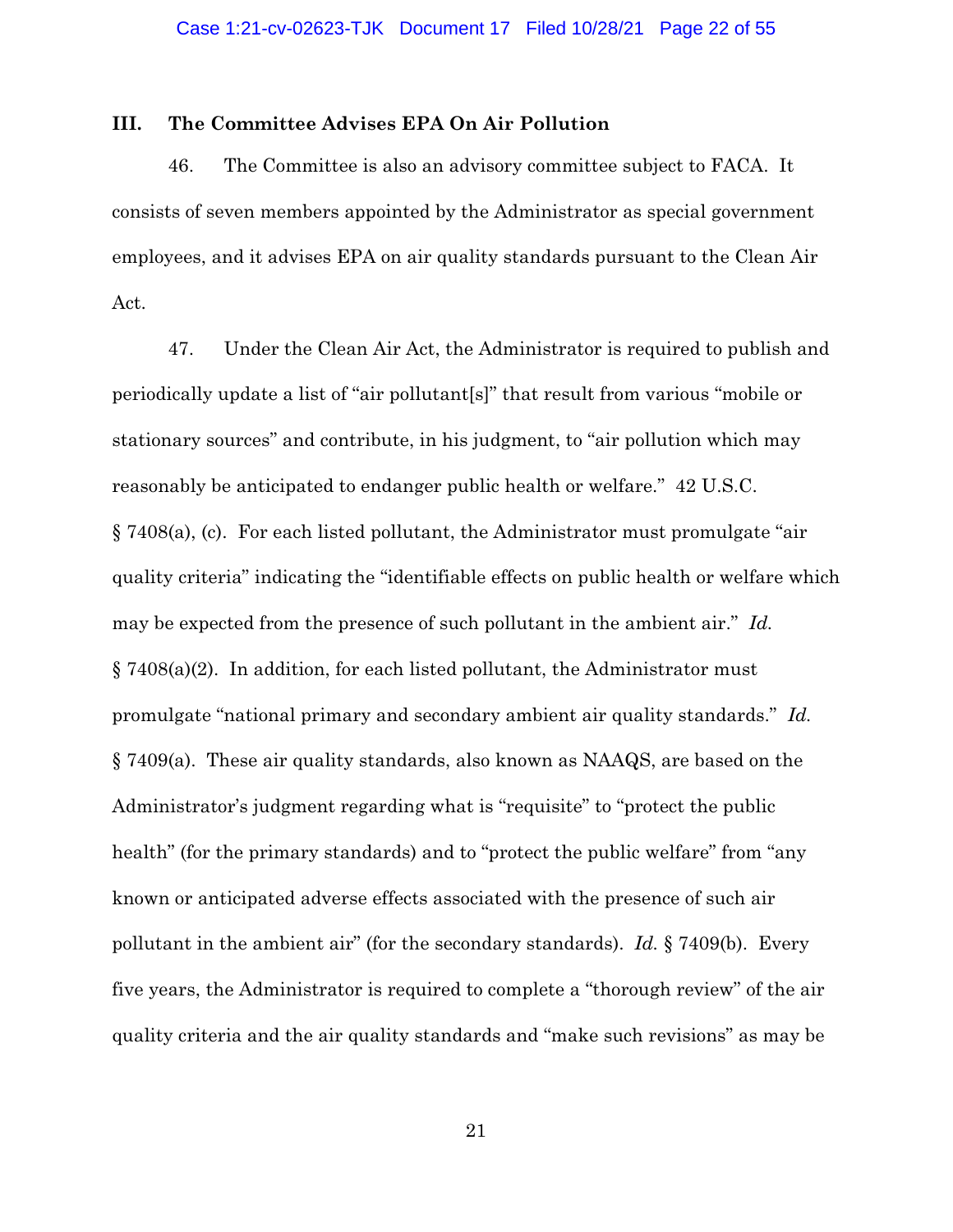#### Case 1:21-cv-02623-TJK Document 17 Filed 10/28/21 Page 23 of 55

appropriate. *Id.* § 7409(d)(1). The Administrator may perform this review and revision "more frequently" if he wishes. *Id.*

48. To aid the Administrator in these responsibilities, the Clean Air Act directs the Administrator to establish the Committee, an "independent scientific review committee composed of seven members including at least one member of the National Academy of Sciences, one physician, and one person representing State air pollution control agencies." *Id.* § 7409(d)(2)(A). The Committee is charged with reviewing the air quality criteria and air quality standards every five years and "recommend[ing] to the Administrator any new [air quality standards] and revisions of existing criteria and standards as may be appropriate." *Id.*   $\S 7409(d)(2)(B)$ . In addition, the Committee must advise the Administrator on the "relative contribution" of "natural" and "anthropogenic activity" to air pollution; areas in which additional knowledge or research is needed "to appraise the adequacy and basis of existing, new, or revised [air quality standards];" and "any adverse public health, welfare, social, economic, or energy effects which may result from various strategies for attainment and maintenance of such [air quality standards]." *Id.* § 7409(d)(2)(C).

49. The Committee's recommendations play a significant role in EPA rulemaking. When EPA publishes a notice of proposed rulemaking establishing or revising any air quality standards, the agency must "set forth or summarize" the Committee's "pertinent findings, recommendations, and comments." *Id.*  § 7607(d)(3). And if the proposed rulemaking "differs in any important respect"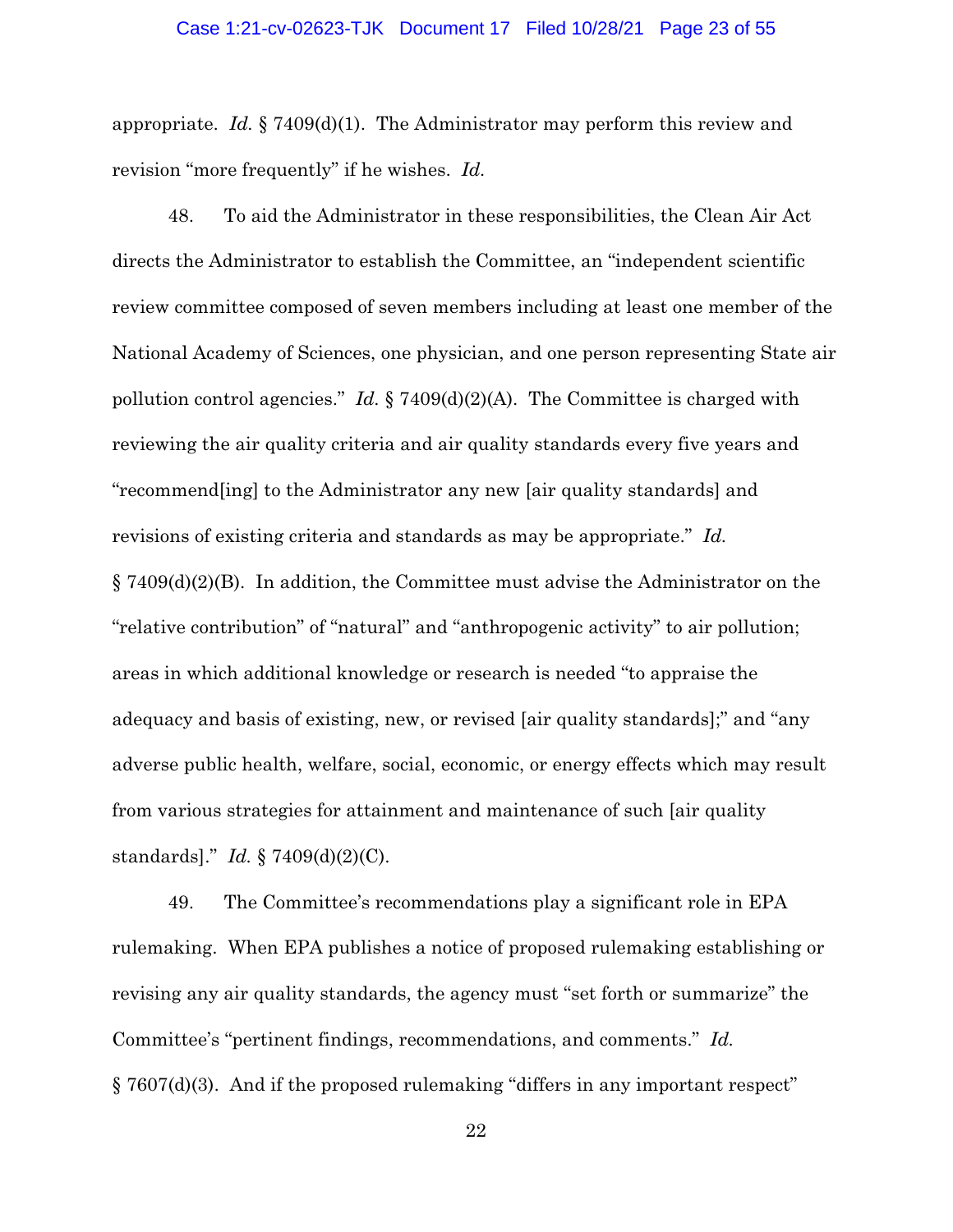#### Case 1:21-cv-02623-TJK Document 17 Filed 10/28/21 Page 24 of 55

from any of the Committee's recommendations, EPA must provide an "explanation of the reasons for such differences." *Id.* 

50. Advised by the Committee, EPA has established air quality standards for six types of pollutants, one of which is particulate matter (*e.g.*, dust and soot). There are four air quality standards for particulate matter, including one primary annual standard for fine inhalable particles—referred to as PM2.5—that was last updated in 2012. In 2018, during Dr. Cox's tenure as Chair of the Committee, the former EPA Administrator announced the agency's intention to review the standards for particulate matter. Ex. 8, EPA, Policy Assessment for the Reconsideration of the National Ambient Air Quality Standards for Particulate Matter, External Review Draft 1-13 (Oct. 2021) ("Draft Policy Assessment"). As part of the review process, EPA staff released a draft policy assessment in September 2019, which the Committee reviewed. *Id.* at 1-13 to 1-14. In that review, the Committee did not recommend strengthening the air quality standards for particulate matter. *See id.* Indeed, Dr. Cox and the other Committee members (with one exception) concluded that the September 2019 draft policy assessment did not provide valid scientific evidence and data that reasonably called into question the public-health protection afforded by the current annual primary standard for particulate matter. In turn, EPA published a final rule in December 2020 that retained all of the primary and secondary standards for particulate matter without revision. *See* Review of the National Ambient Air Quality Standards for Particulate Matter, 85 Fed. Reg. 82,684 (Dec. 18, 2020).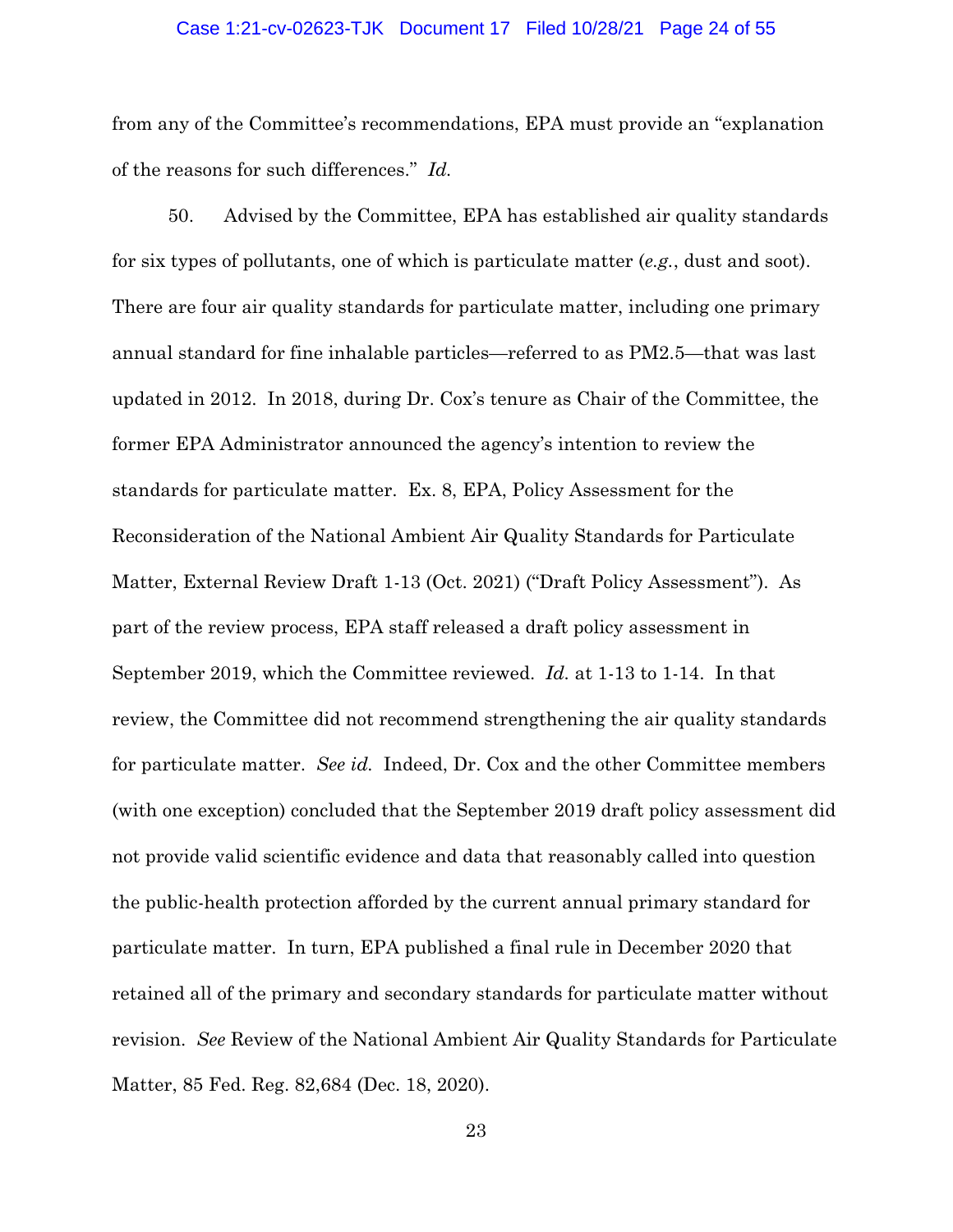### **IV. EPA Purges The Membership Of The Board And The Committee**

51. In 2021, EPA abruptly attempted to change course by replacing the entire membership of the Board and the Committee. Since these committees were initially established in the late 1970s, EPA has usually appointed committee members for two- or three-year terms and has "frequently reappointed" members for additional terms. *Union of Concerned Scientists v. Wheeler*, 954 F.3d 11, 14 (1st Cir. 2020). As EPA continues to recognize even today, members of the Board and the Committee are appointed "to serve for a term (typically up to three years), which may be renewable for an additional term." EPA, SAB Membership and Nomination Process ("SAB Membership"), https://sab.epa.gov/ords/sab/ f?p=100:7:5521619835417 (last visited Oct. 4, 2021); EPA, CASAC Membership and Nomination Process ("CASAC Membership"), https://casac.epa.gov/ords/sab/ f?p=105:7:2826170208 (last visited Oct. 4, 2021).

52. The members of the Board and the Committee generally complete their entire terms. Members of the Board and the Committee were rarely if ever fired before the completion of their terms by the administrations of Presidents George W. Bush or Barack Obama. During the prior administration, EPA's 2017 directive concerning grant-holders (*see supra* ¶ 35) resulted in several members stepping aside or being removed because they chose to maintain their grants and were thus unable to continue their committee service consistent with the directive. But aside from such members, on information and belief, no committee members were removed before the completion of their terms during the prior administration. And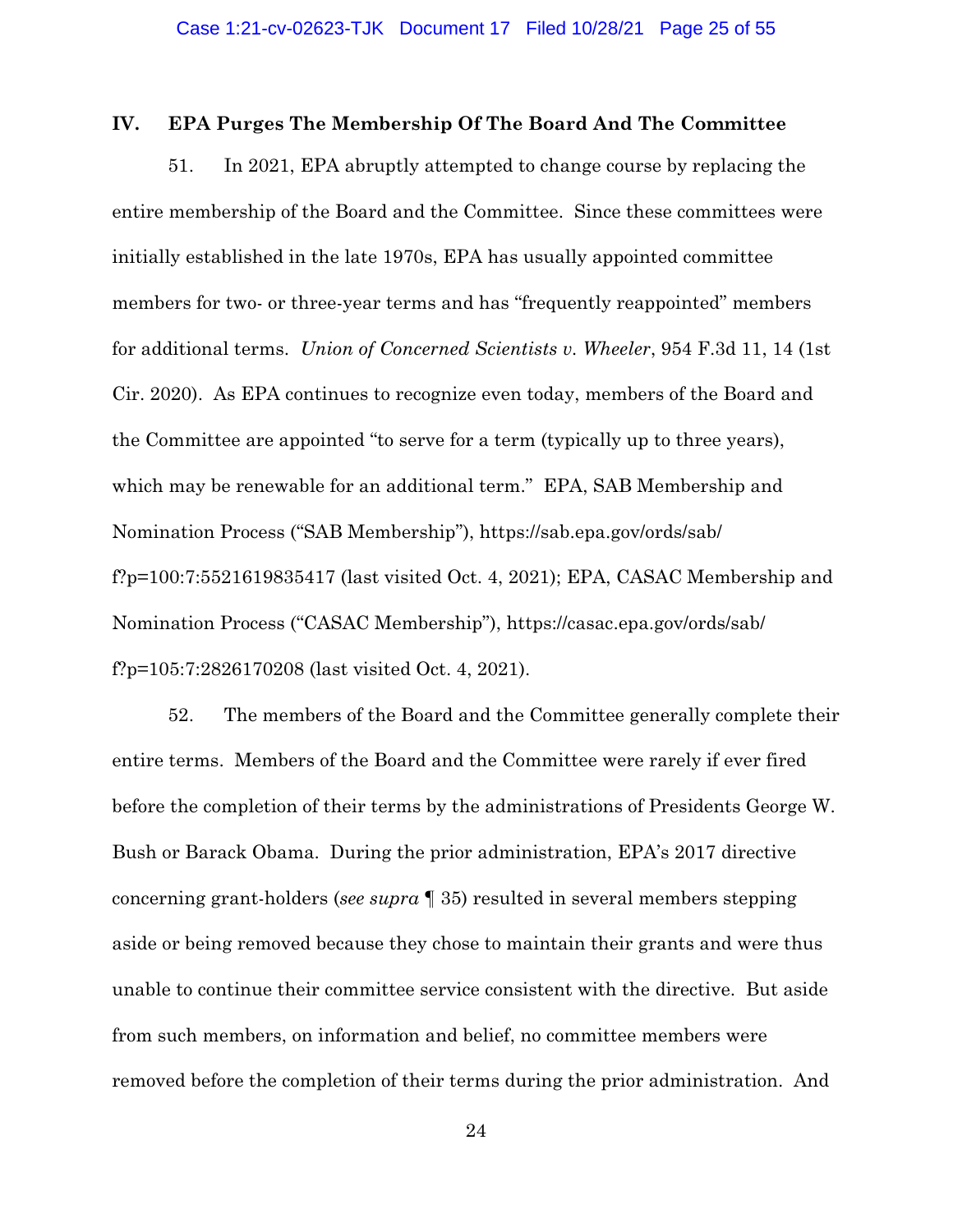#### Case 1:21-cv-02623-TJK Document 17 Filed 10/28/21 Page 26 of 55

certainly the entire membership of the Board or the Committee was never fired *en masse* throughout the two decades spanning the prior three presidential administrations.

53. EPA sharply departed from these longstanding practices in the opening months of the current administration. On March 31, 2021, only twenty days after being sworn in, new EPA Administrator Michael Regan abruptly terminated all current members of the Board and the Committee and announced that he would "reset" and "reestablish" the committees' membership. Ex. 4, EPA, Administrator Regan Directs EPA to Reset Critical Science-Focused Federal Advisory Committees (Mar. 31, 2021) ("Termination Announcement"). This decision was immediately and widely recognized as an "unusual" "purge" (*supra* at 4 n.1), but the Administrator asserted that it was necessary to ensure that the committees consist of a "balanced group of experts" and "reverse deficiencies caused by decisions made in recent years," specifically the 2017 directive on grant-holders, a decision to eliminate air pollution review panels that had augmented the Committee, and certain failures to follow the standard appointment process as described in a 2019 GAO report. Ex. 4, Termination Announcement.

54. On the day after this purge, EPA solicited nominations for a new Board and a new Committee via notices in the Federal Register. The notice regarding the Board explained that nominees should be capable of carrying out the Board's functions and that EPA would consider the "collective breadth and depth of scientific expertise" of each nominee and the committee as a whole. 86 Fed. Reg. at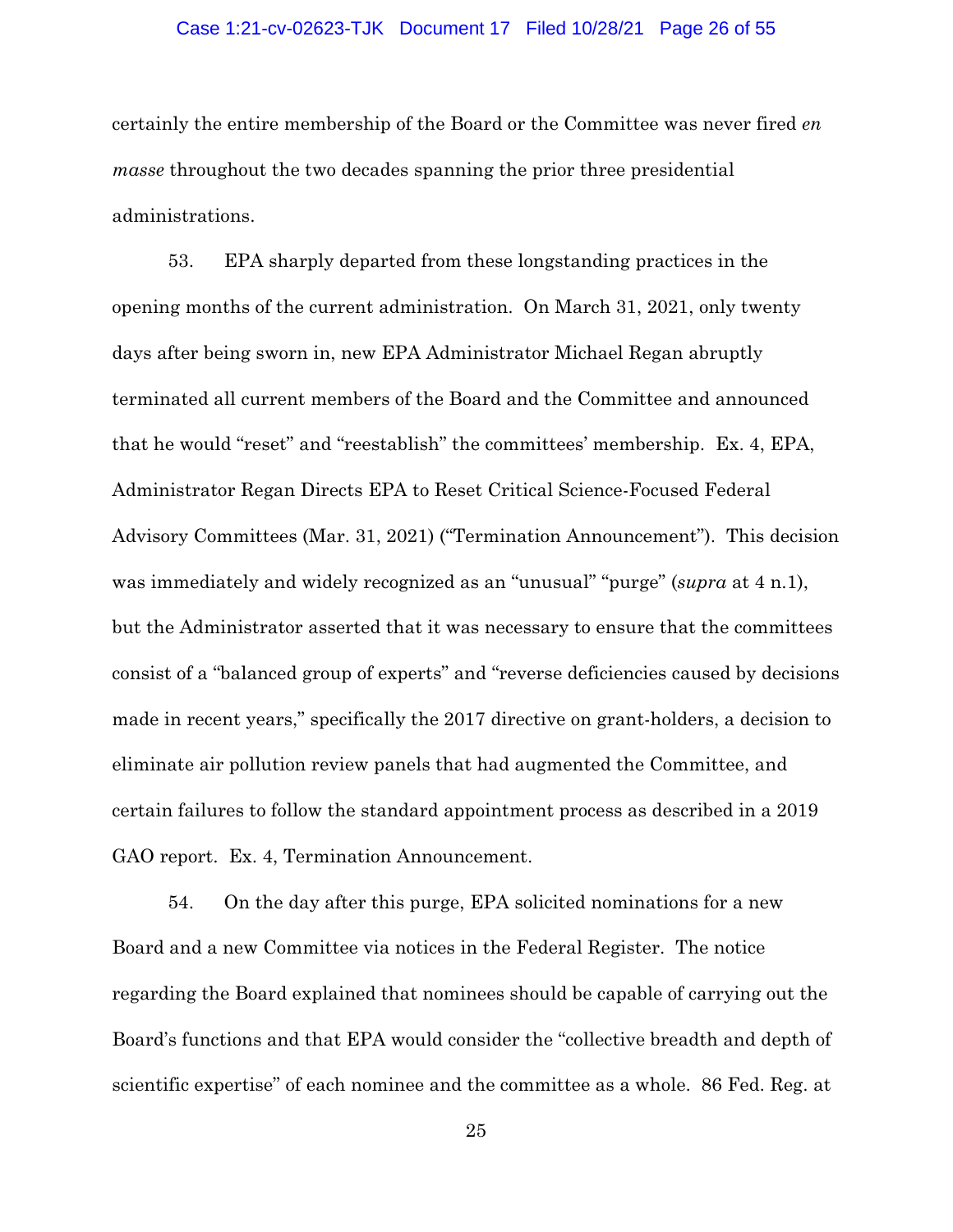#### Case 1:21-cv-02623-TJK Document 17 Filed 10/28/21 Page 27 of 55

17,148. Also, acknowledging the significance of balanced membership, the notice stated that EPA would select individuals who would "contribute to the diversity of perspectives on the committee, *e.g.*, geographical, social, cultural, educational backgrounds, professional affiliations; and other considerations." *Id.* Similarly, the notice regarding the Committee sought nominees capable of carrying out the Committee's functions, including advising the Administrator on "any adverse public health, welfare, social, economic, or energy effects which may result from various [air quality standards] strategies." *Id.* at 17,146. And the notice reiterated that EPA would select individuals who would contribute diverse perspectives, including perspectives on economic considerations, and emphasized that "a balance of scientific perspectives is important." *Id.* at 17,147.

55. In firing the committee members and soliciting nominees for the "reestablished" Board and Committee, EPA did not claim that any former member had been unqualified to serve on the committee. Nor did EPA claim that any former member's service had been deficient or unsatisfactory. To the contrary, an EPA spokesman stated that the fired members were "eligible and encouraged to reapply." Dino Grandoni, *EPA dismisses dozens of key science advisers picked under Trump*, Wash. Post (Mar. 31, 2021), https://www.washingtonpost.com/ climate-environment/2021/03/31/epa-advisory-panels.

56. In 2021, Dr. Young was renominated to serve as a member of the Board and nominated to serve as a member of the Committee, and Dr. Cox was renominated to serve as a member of the Committee and the Board.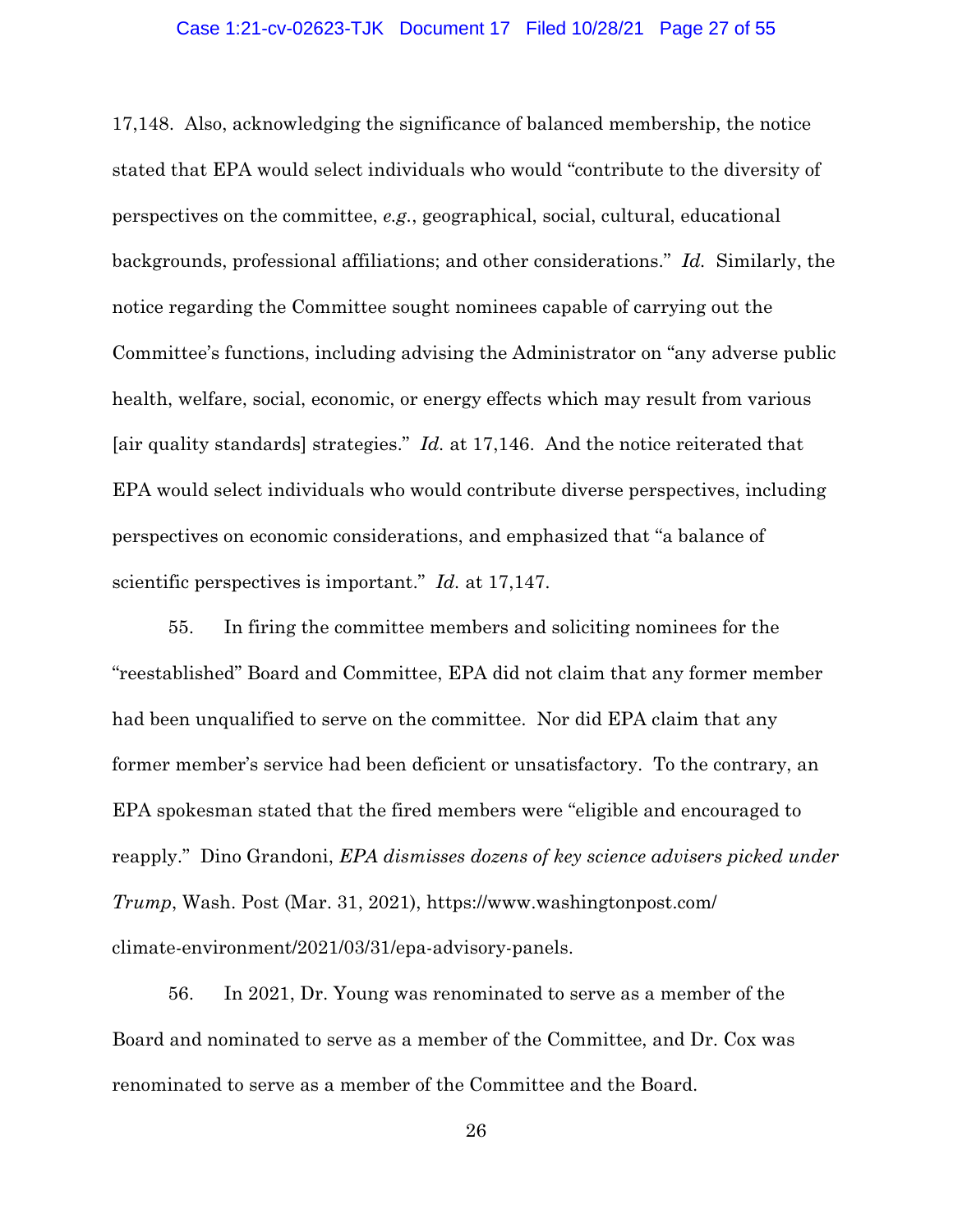## **V. EPA Packs The Board And The Committee With Academics Receiving EPA Grants, But Not A Single Industry Representative**

57. On June 17, 2021, EPA announced the selection of the new Committee members chosen from among 100 nominees, but EPA did not select Dr. Young or Dr. Cox to serve as a member of the new Committee. Ex. 5, EPA, EPA Announces Selections of Charter Members to the Clean Air Scientific Advisory Committee (June 17, 2021) ("CASAC Appointment Announcement"). Nor did EPA explain how, if at all, the new Committee is "fairly balanced in its membership" or protected from "inappropriate influence," as required by FACA and its Implementing Regulations. Instead, EPA merely asserted that the new members are "well-qualified experts with a cross-section of [the necessary] scientific disciplines and experience" and that the new Committee is "the most diverse panel since the committee was established" because it consists of "five women and two men, including three people of color." *Id.*  As to inappropriate influence, EPA did not even attempt to prohibit Committee members from providing advice related to work performed under associated research grants. At most, EPA stated that it would consider questions about "financial conflicts of interest" and the "appearance of a loss of impartiality" at some point in the future "[a]s the committee undertakes specific advisory activities"—a punt that did nothing to address the present risk of inappropriate influence. 86 Fed. Reg. at 17,147.

58. Six of the seven members appointed by the Administrator are university professors; the seventh is a state official as required by the Clean Air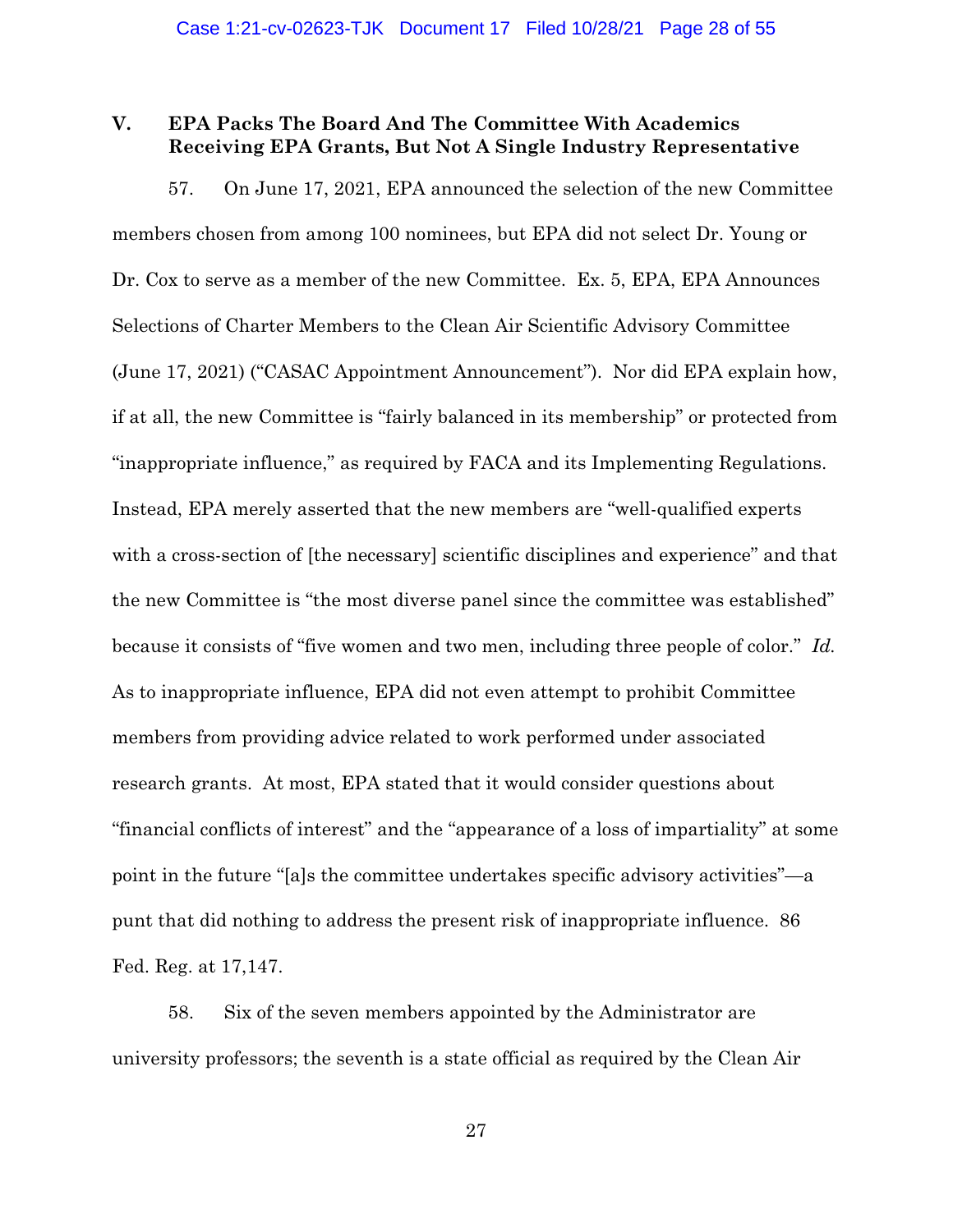### Case 1:21-cv-02623-TJK Document 17 Filed 10/28/21 Page 29 of 55

Act. The members, the affiliations and expertise highlighted by EPA in announcing the selections, and the EPA grant amounts with which they have been associated as principal investigators are:

| Name             | <b>Affiliation</b>       | <b>Expertise</b>         | <b>Grant Amounts</b> |
|------------------|--------------------------|--------------------------|----------------------|
| Elizabeth        | Professor, University of | epidemiology,            | \$60,031,882         |
| Sheppard (Chair) | Washington               | biostatistics, and       |                      |
|                  |                          | exposure assessment      |                      |
| Michelle Bell    | Professor, Yale          | epidemiology,            | \$29,214,550         |
|                  | University               | biostatistics, and       |                      |
|                  |                          | environmental            |                      |
|                  |                          | engineering              |                      |
| James Boylan     | Environmental            | air quality modeling and | \$229,770            |
|                  | Protection Division,     | monitoring               |                      |
|                  | Georgia Department of    |                          |                      |
|                  | <b>Natural Resources</b> |                          |                      |
| Judith Chow      | Professor, Desert        | air quality, air quality | \$449,456            |
|                  | Research Institute of    | monitoring, and          |                      |
|                  | the Nevada System of     | environmental            |                      |
|                  | <b>Higher Education</b>  | engineering              |                      |
| Mark Frampton    | Professor emeritus,      | respiratory medicine and | \$36,197,566         |
|                  | University of Rochester  | inhalation toxicology    |                      |
|                  | Medical Center           |                          |                      |
| Christina Fuller | Associate professor,     | respiratory medicine and | N/A                  |
|                  | Georgia State            | inhalation toxicology    |                      |
|                  | University               |                          |                      |
| Alexandro        | Associate professor,     | epidemiology, exposure   | N/A                  |
| Ponette-González | University of North      | assessment, and health   |                      |
|                  | Texas                    | disparities              |                      |

*See* Ex. 5, CASAC Appointment Announcement; EPA, Grantee Research Project Search ("EPA Grantee Search"), https://cfpub.epa.gov/ncer\_abstracts/ index.cfm/fuseaction/search.welcome (last visited Oct. 4, 2021).

59. In tandem with these appointments, EPA announced its plan to "expeditiously" reconsider the particulate matter air quality standards, which EPA had recently chosen to retain in December 2020. Ex. 6, EPA, EPA to Reexamine Health Standards for Harmful Soot that Previous Administration Left Unchanged (June 10, 2021) ("Reconsideration Announcement"); *see supra* ¶ 50. EPA tasked the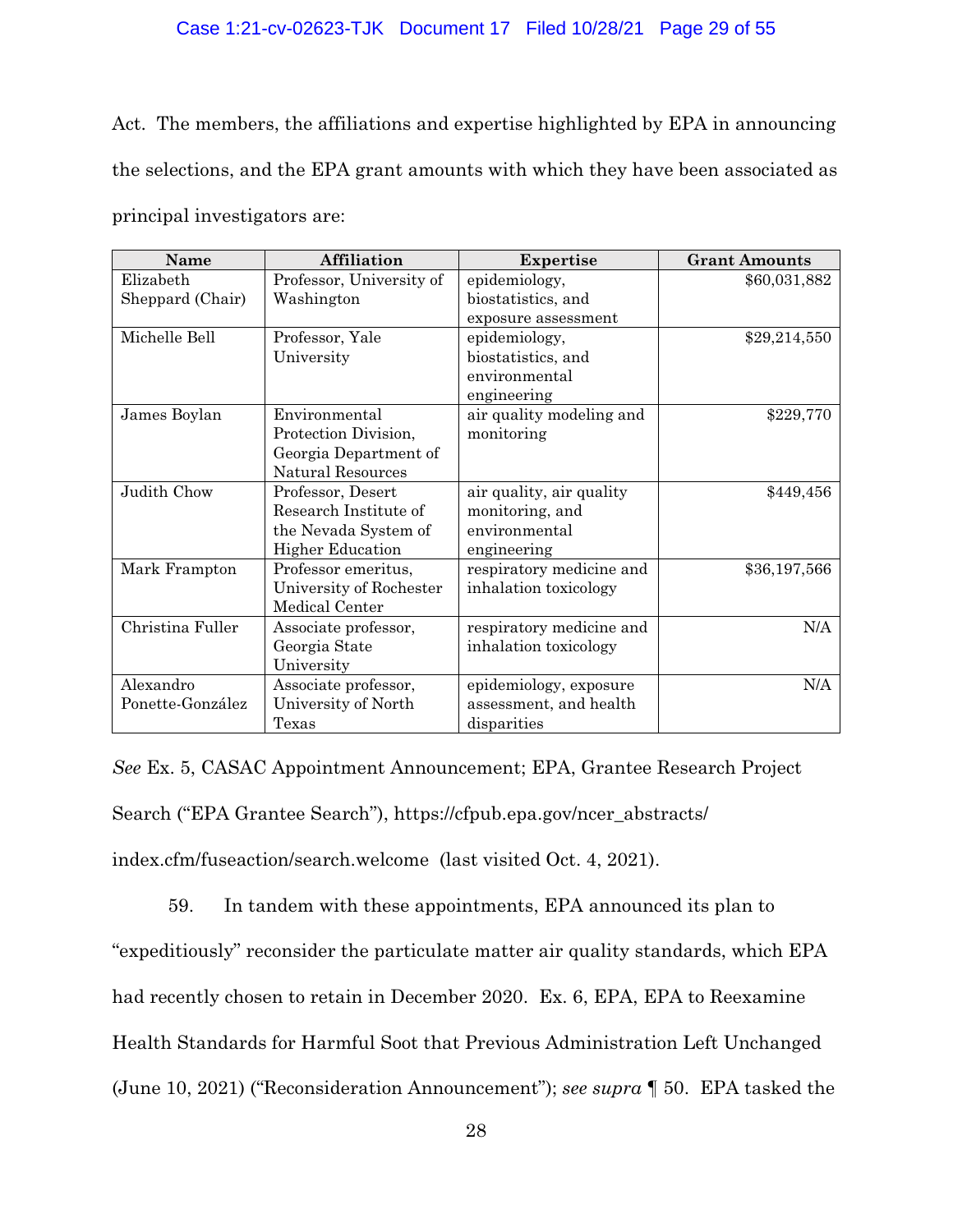#### Case 1:21-cv-02623-TJK Document 17 Filed 10/28/21 Page 30 of 55

new Committee with advising on this reconsideration by reviewing updates to science and policy assessments concerning the particulate matter air quality standards. Ex. 6, Reconsideration Announcement. The agency intends to issue a proposed rulemaking on these standards in summer 2022 and a final rule in spring 2023. *Id.*

60. Shortly after installing the new Committee, EPA announced the selection of the new Board members chosen from among 352 nominees and designated which new members would serve on the Board's standing committees. Ex. 7, EPA, EPA Announces Selections of Charter Members to the Science Advisory Board (Aug. 2, 2021) ("SAB Appointment Announcement"). EPA did not select Dr. Young or Dr. Cox to serve as a member of the new Board. And again, EPA did not ensure that or explain how, if at all, the new Board is fairly balanced or protected from inappropriate influence. Instead, the agency merely recited its earlier formula that the 47 new members are "well-qualified experts with a cross-section of [the necessary] scientific disciplines and experience" and that the new committee is "the most diverse SAB since the committee was established" because it consists of "22 women and 25 men, including 16 people of color." *Id.* The new members of the Board, their respective affiliations as identified by EPA, and the EPA grant amounts with which they have been associated as principal investigators are:

| <b>Name</b>           | Affiliation                         | <b>Grant Amounts</b> |
|-----------------------|-------------------------------------|----------------------|
| Alison Cullen (Chair) | University of Washington            | N/A                  |
| Marjorie Aelion       | University of Massachusetts Amherst | N/A                  |
| David Allen           | University of Texas                 | \$18,552,200         |
| Susan Anenberg        | George Washington University        | N/A                  |
| Florence Anoruo       | South Carolina State University     | N/A                  |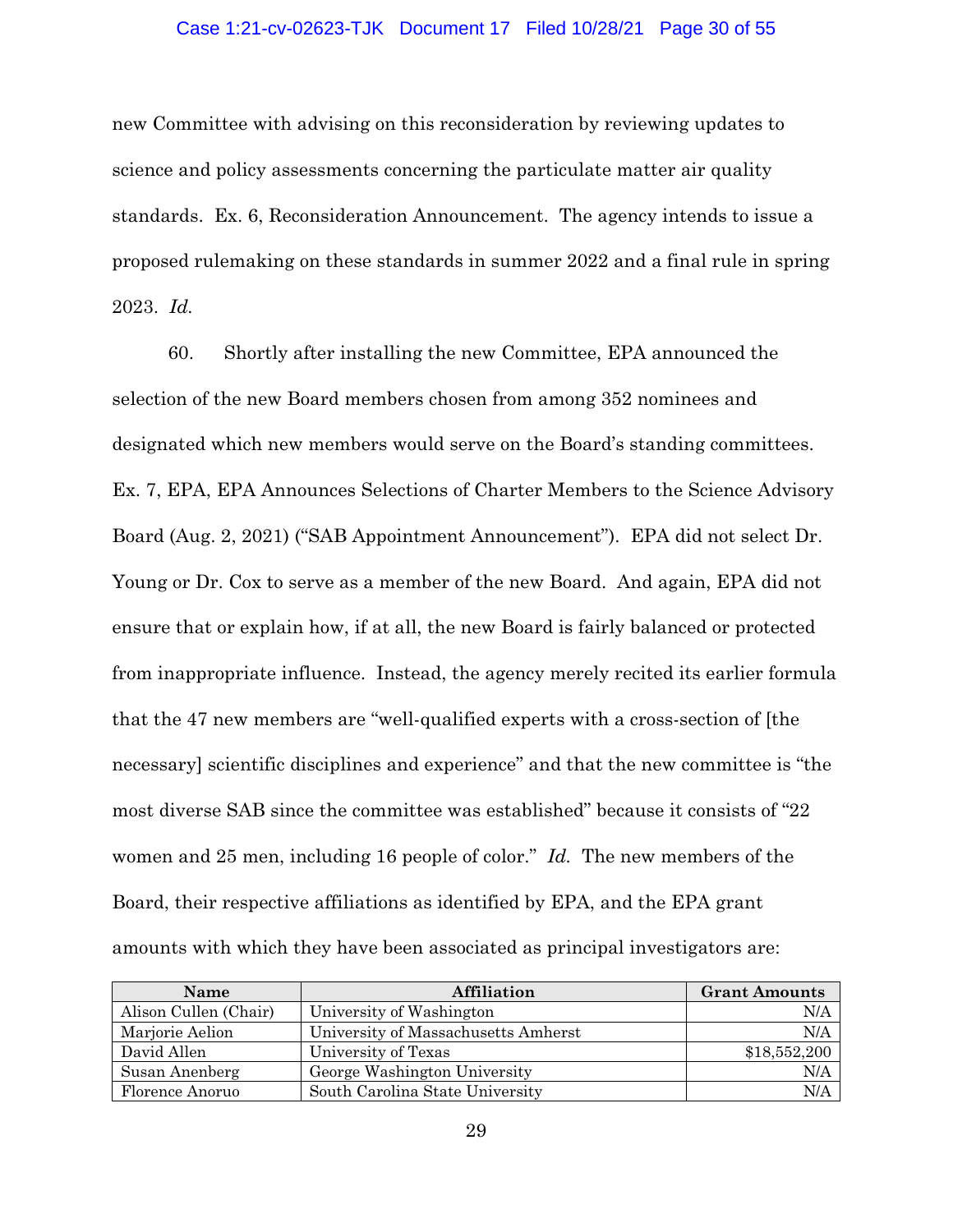| Joseph Arvai                     | University of Southern California             | \$228,463    |
|----------------------------------|-----------------------------------------------|--------------|
| Barbara Beck                     | Gradient (consulting)                         | N/A          |
| Roland Benke                     | Renaissance Code Development (consulting)     | N/A          |
| Tami Bond                        | Colorado State University                     | \$5,657,600  |
| Mark Borsuk                      | Duke University                               | \$3,009,840  |
| Sylvie Brouder                   | Purdue University                             | N/A          |
| Jayajit Chakraborty              | University of Texas at El Paso                | $\rm N/A$    |
| Aimin Chen                       | University of Pennsylvania                    | N/A          |
| Amy Childress                    | University of Southern California             | \$499,743    |
| Weihsueh Chiu                    | Texas A&M University                          | \$3,599,921  |
| Ryan Emanuel                     | North Carolina State University; Lumbee Tribe | N/A          |
| Earl Fordham                     | Washington Department of Health               | $\rm N/A$    |
| John Guckenheimer                | Cornell University                            | $\rm N/A$    |
| <b>Steven Hamburg</b>            | Environmental Defense Fund (nongovernment     | N/A          |
|                                  | organization)                                 |              |
| Marccus Hendricks                | University of Maryland-College Park           | N/A          |
| Selene Hernandez-Ruiz            | Colorado Department of Health and Environment | N/A          |
| Elena Irwin                      | Ohio State University                         | N/A          |
| David Keiser                     | University of Massachusetts Amherst           | \$800,000    |
| Mark LeChevallier                | Dr. Water Consulting (consulting)             | \$536,316    |
| Angela Leung                     | University of California Los Angeles          | $\rm N/A$    |
| Lisa Lone Fight                  | Three Affiliated Tribes                       | N/A          |
| Lala Ma                          | University of Kentucky                        | N/A          |
| John Morris                      | University of Connecticut                     | N/A          |
| Enid Neptune                     | Johns Hopkins University                      | N/A          |
| Sheila Olmstead                  | University of Texas at Austin                 | \$3,123,375  |
| Austin Omer                      | Illinois Farm Bureau (nongovernment           | N/A          |
|                                  | organization)                                 |              |
| Gloria Post                      | New Jersey Dept. of Environmental Protection  | N/A          |
| Kristi Pullen-Fedinick           | Natural Resources Defense Council             | N/A          |
|                                  | (nongovernment organization)                  |              |
| Amanda Rodewald                  | Cornell University                            | $\rm N/A$    |
| Emma Rosi                        | Cary Institute of Ecosystem Studies           | N/A          |
|                                  | (nongovernment organization)                  |              |
| Jonathan Samet                   | Colorado School of Public Health              | \$28,276,921 |
| Elizabeth Sheppard               | University of Washington                      | \$60,031,882 |
| Drew Shindell                    | Duke University                               | N/A          |
| Genee Smith                      | Johns Hopkins University                      | N/A          |
| Richard Smith                    | University of North Carolina, Chapel Hill     | \$350,000    |
| Daniel Stram                     | University of Southern California             | \$16,715,577 |
| Peter Thorne                     | University of Iowa                            | \$335,000    |
| Godfrey Uzochukwu                | North Carolina A&T State University           | N/A          |
| Wei-Hsung Wang                   | Louisiana State University                    | N/A          |
| June Weintraub                   | San Francisco Department of Public Health     | N/A          |
| Sacoby Wilson                    | University of Maryland-College Park           | \$2,211,715  |
| Dominique van der<br>Mensbrugghe | Purdue University                             | $\rm N/A$    |
|                                  |                                               |              |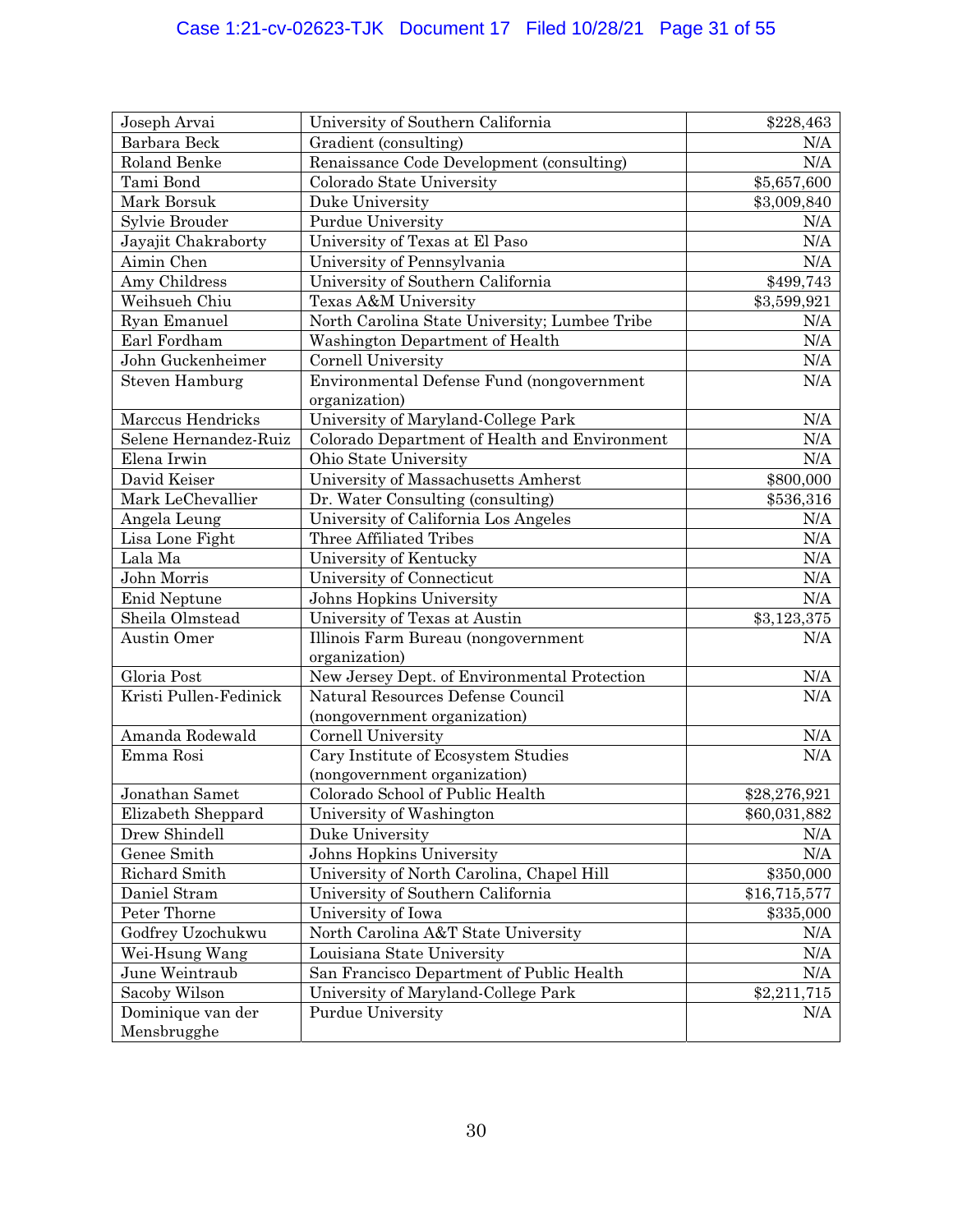*See* Ex. 7, SAB Appointment Announcement; EPA, Chartered SAB Members, https://sab.epa.gov/ords/sab/f?p=100:29:12590422127721:::RP,29:P29\_COMMITTEE ON:Board (last visited Oct. 5, 2021); EPA Grantee Search.

### **VI. EPA's Failure To Ensure The New Committees Are Fairly Balanced**

61. As a result of EPA's unprecedented purge of the two committees, the newly constituted Board and Committee are not fairly balanced in terms of the points of view represented or the functions to be performed by the advisory committees.

62. Most prominently, the committees lack fair balance because they do not include any members representing regulated industries. Indeed, the 47 member Board and the 7-member Committee *do not include a single industryaffiliated member*. Instead, the Board consists of 35 members affiliated with academic institutions, 5 members affiliated with state or tribal governments, 4 members affiliated with non-governmental organizations, and 3 members affiliated with consulting organizations. *See supra*  $\llbracket 60.2 \mod 1$  and the Committee consists of 6

2 Barbara Beck (Gradient), Roland Benke (Renaissance Code Development), and Mark LeChevallier (Dr. Water Consulting) are not industry-affiliated members; they are consulting-affiliated members. Nor is Austin Omer (Illinois Farm Bureau) an industry-affiliated member; he is a nongovernment organization-affiliated member. *See, e.g.*, GAO, GAO-19-280, EPA Advisory Committees: Improvements Needed for the Member Appointment Process, at 42 (2019), https://www.gao.gov/assets/gao-19-280.pdf (classifying advisory committee members in six categories: academic, consultant, government, industry, nongovernment organization, or other).

 $\overline{a}$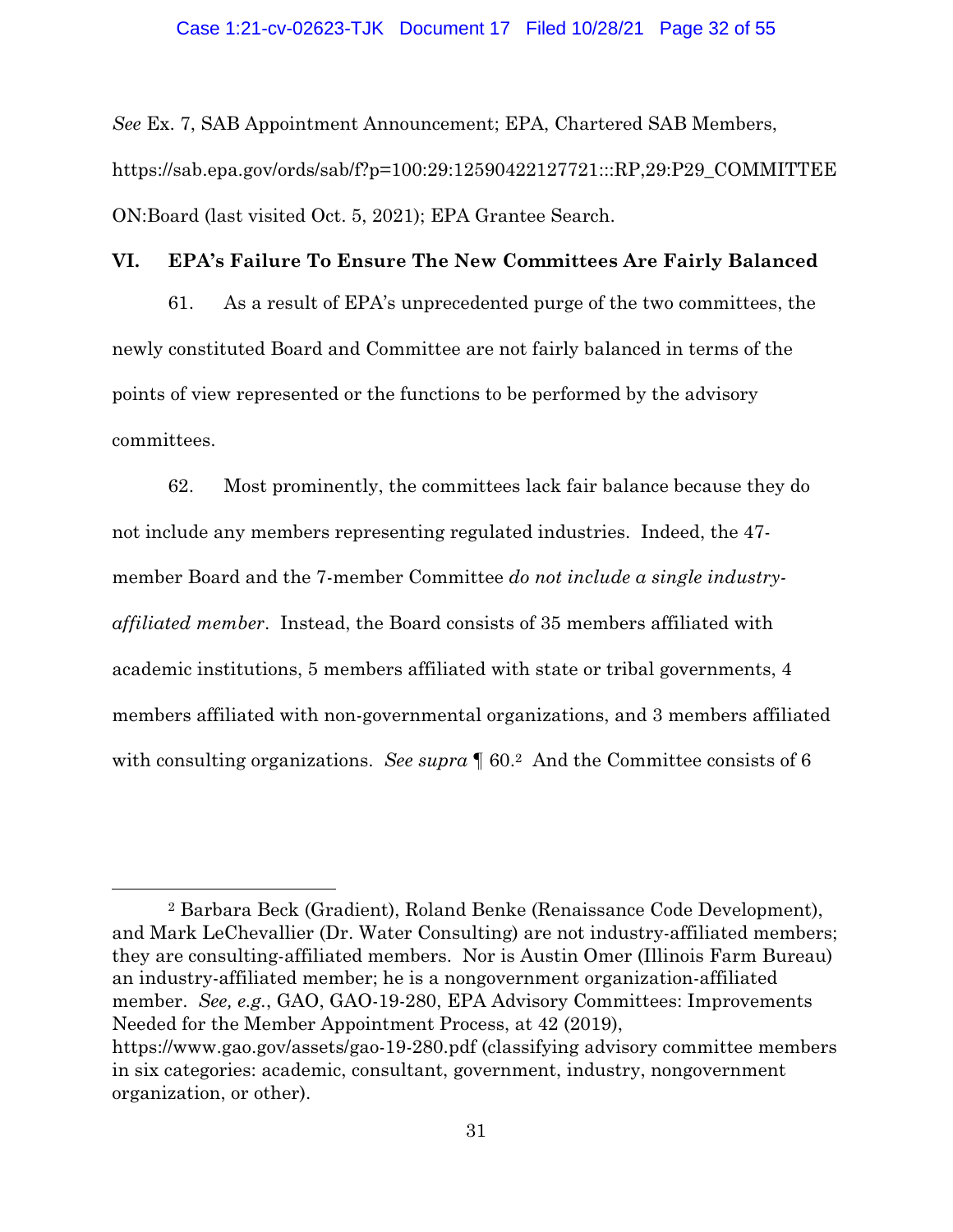#### Case 1:21-cv-02623-TJK Document 17 Filed 10/28/21 Page 33 of 55

members affiliated with academic institutions and a single member affiliated with a state government. *See supra* ¶ 58.

63. EPA's own prior actions demonstrate that this exclusion of industryaffiliated members has resulted in unfairly balanced committees. During prior administrations dating back to 2000, even though the Board often had fewer members than it does today, the committee consistently included *at least 3 to 5 industry-affiliated members* (6–10% of the total membership) *in addition to* any members affiliated with consulting organizations and non-governmental organizations. *See* GAO, GAO-19-280, EPA Advisory Committees: Improvements Needed for the Member Appointment Process, at 24 fig. 3 (2019), https://www.gao.gov/assets/gao-19-280.pdf. Industry-affiliated members have also served on the Committee. And even today, EPA maintains that members of the Board and the Committee "come from academia, *industry*, federal, state, and tribal governments, research institutes and non-governmental organizations." SAB

Membership (emphasis added); CASAC Membership (emphasis added). Yet the current committees do not include *any* such industry-affiliated members.

64. Industry-affiliated members are critical to fair balance on these advisory committees because the committees' work is informed by—and significantly affects— the broad spectrum of industries regulated by EPA. For instance, the Board provides advice on the scientific and technical bases of an exceedingly wide variety of agency actions involving numerous industries, including any regulation issued under the Water Pollution Control Act, Resource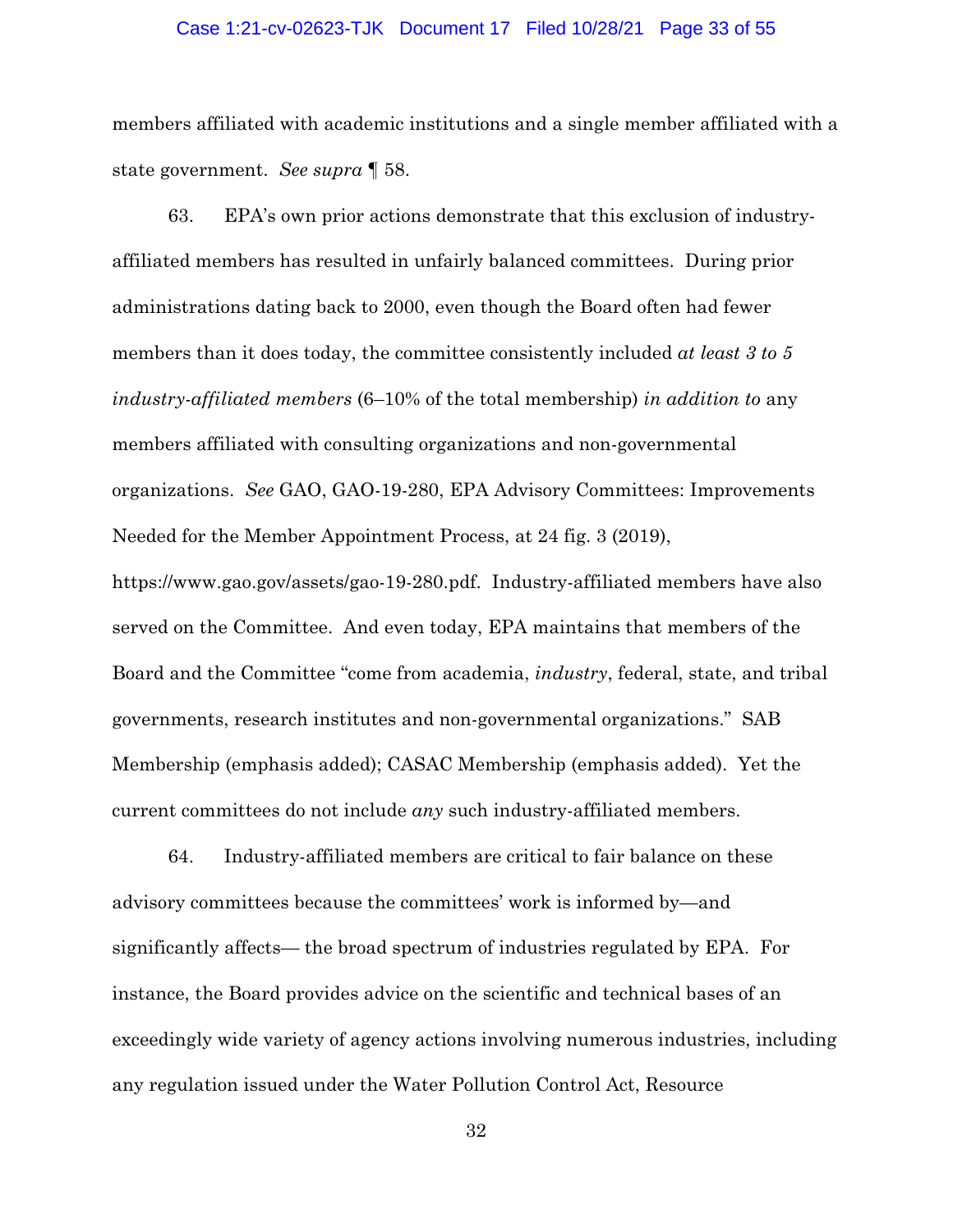Conservation and Recovery Act, Toxic Substances Control Act, Safe Drinking Water Act, Clean Air Act, and "any other authority of the Administrator." 42 U.S.C.§ 4365(c). In doing so, the Board plays a significant role in EPA policymaking, including with respect to policies that affect regulated industries. *See supra* ¶¶ 41–45. For instance, the Board advises EPA on the economic impacts of regulations, the "relative importance" of "anthropogenic pollution sources," and the agency's research agenda and thus its policy options. Ex. 3, SAB Charter; *see supra* ¶¶ 41–45. And the regulatory efforts advised by the Board can subject regulated industries to costs totaling millions or even billions of dollars. *See, e.g.*, National Emission Standards for Hazardous Air Pollutants from Coal- and Oil-Fired Electric Utility Steam Generating Units, 77 Fed. Reg. 9304, 9306 (Feb. 16, 2012); National Emission Standards for Hazardous Air Pollutants for Reciprocating Internal Combustion Engines, 75 Fed. Reg. 51,570, 51,583 (Aug. 20, 2010). In light of these functions, among others, the input and views of industry-affiliated members on the Board are essential.

65. The same goes for the Committee, which is required to advise EPA on the "public health, welfare, social, *economic*, or *energy* effects" of proposed air quality standards and often contributes to the agency's policy assessments concerning such standards. 42 U.S.C.  $\S 7409(d)(2)(C)$  (emphasis added). In fact, the newly constituted Committee is presently tasked with reviewing the policy assessment concerning particulate matter air quality standards. *See* Ex. 6, Reconsideration Announcement. The air quality standards advised by the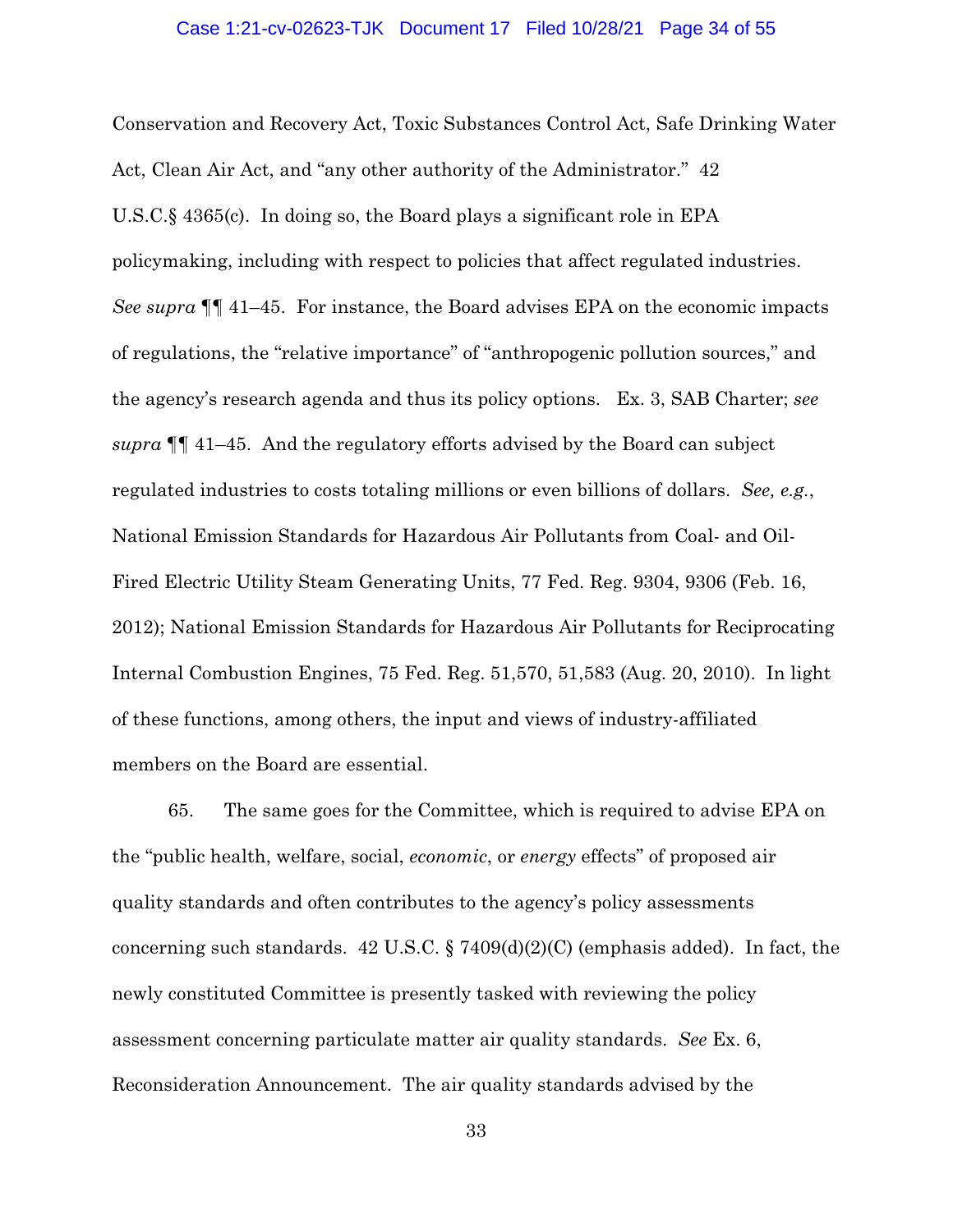#### Case 1:21-cv-02623-TJK Document 17 Filed 10/28/21 Page 35 of 55

Committee can subject regulated industries to costs totaling billions of dollars. *See, e.g.*, EPA, National Ambient Air Quality Standards for Particulate Matter, 78 Fed. Reg. 3086, 3089, 3265 (Jan. 15, 2013); EPA, Regulatory Impact Analysis of the Final Revisions to the National Ambient Air Quality Standards for Ground-Level Ozone, at ES-15, 8-4 to 8-5 (Sept. 2015), https://www3.epa.gov/ttnecas1/docs/20151001ria.pdf. Industry representatives are uniquely and exclusively positioned to assess policy implications for industry and the economic impacts that air quality standards may have on industry, as well as the subsequent health, welfare, economic, and social impacts that may follow. And energy industry representatives are uniquely and exclusively positioned to provide advice on energy impacts. Without industry representatives, the stacked Committee is able to give only one-sided advice on these critical issues, providing an academic viewpoint on the economic effects of air quality standards to the exclusion of any industry viewpoint—the epitome of unfair balance.

66. The Committee also lacks fair balance because it does not include a balance of viewpoints on other critical issues, such as whether exposure to ambient particulate matter at the levels set by current air quality standards causes premature death—an issue that will be central to the reconsideration of the current standards that EPA ordered when installing the new Committee. *See supra* ¶ 59. EPA ensured that one view—that exposure causes premature death—is well represented on the new Committee: The Chair and another member have unequivocally concluded that exposure is responsible for thousands of premature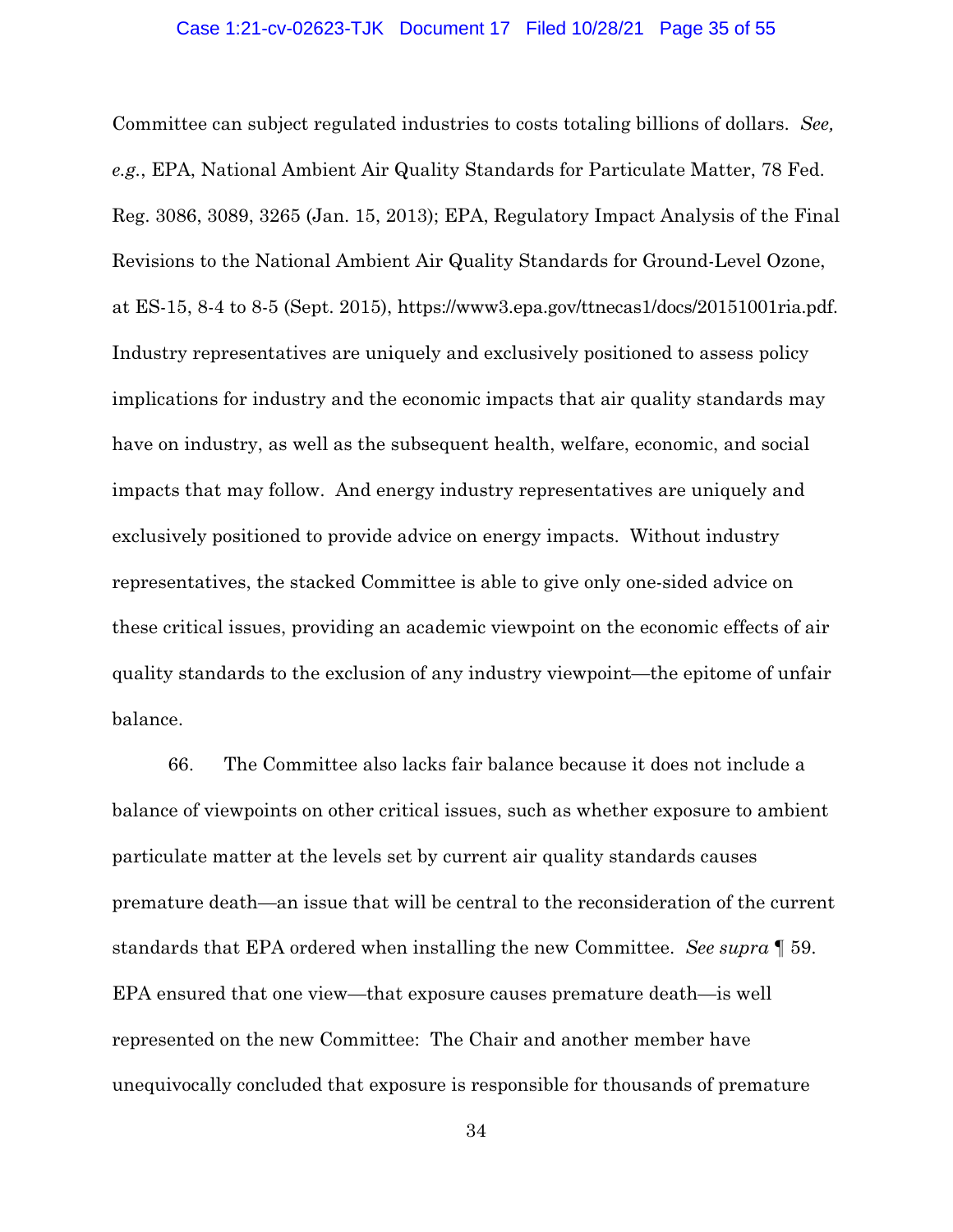#### Case 1:21-cv-02623-TJK Document 17 Filed 10/28/21 Page 36 of 55

deaths each year. *See* Independent Particulate Matter Review Board, *The Need for a Tighter Particulate-Matter Air-Quality Standard*, 383 New Eng. J. Med. 680 (2020). But the contrary view—that exposure has not been shown to cause premature death—has no such representation on the Committee, even though the view has been advanced by Dr. Young, Dr. Cox, and others in various publications, and EPA itself previously determined that the issue is subject to "continuing uncertainty." 85 Fed. Reg. at 82,707; *see, e.g.*, *supra* ¶ 16. By excluding this view, EPA has failed to ensure that the Committee is fairly balanced on a critical pending issue.

# **VII. EPA's Failure To Protect The New Committees From Inappropriate Influence**

67. EPA also failed to properly assure that the reconstituted committees' advice and recommendations will be the result of the committees' independent judgment and will not be inappropriately influenced by EPA or the special interests of committee members from institutions that are financially beholden to EPA due to multi-million dollar research grants. As noted, numerous current members of the Board and the Committee have been associated with millions of dollars in research grants. *See supra* ¶¶ 58, 60. These extraordinary sums raise a significant risk that the committees' advice will not be independent and will be inappropriately influenced by EPA or the special interests of grant-holding committee members. In particular, there is a risk that EPA's control over grant awards will incentivize or pressure, whether actively or passively, committee members to rubber stamp the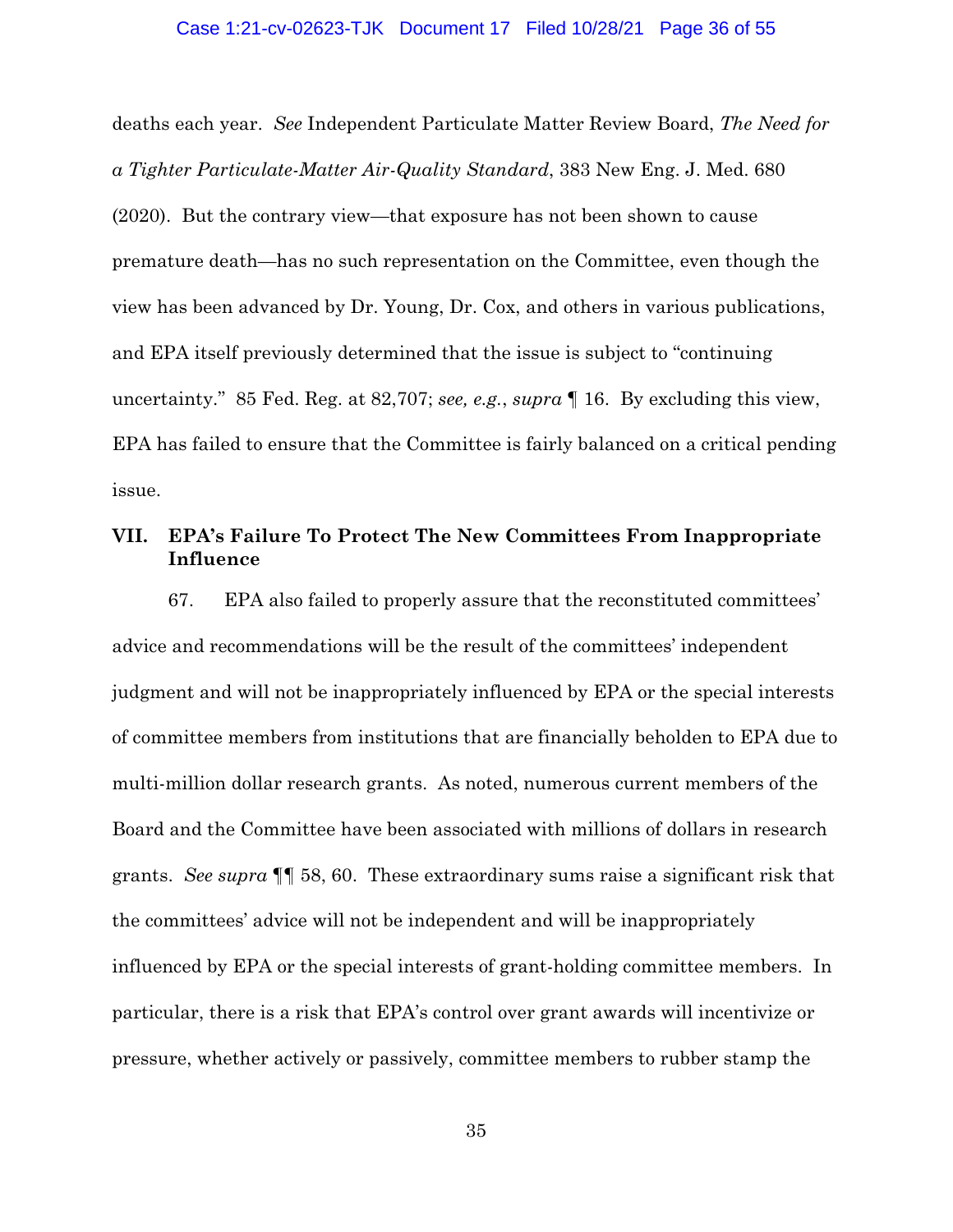#### Case 1:21-cv-02623-TJK Document 17 Filed 10/28/21 Page 37 of 55

administration's agenda or otherwise provide advice that advances EPA's policy goals rather than reflecting impartial analysis. In addition, as a result of such incentives, there is a risk that grant-holding committee members will provide advice that does not reflect their independent judgment in order to maintain current grants and continue receiving additional grants. And there is a risk that committee members will provide self-interested advice that EPA should expand opportunities for additional research grants that redound to their benefit. *See supra* ¶¶ 42, 44.

68. Despite these significant risks, EPA did not establish appropriate provisions—or any provisions—protecting the Board and the Committee against inappropriate influence and assuring their independence. For example, ignoring its Conflict of Interest Policy purporting to address grant-based conflicts of interest on an appointee-by-appointee basis, EPA did not account for the danger of inappropriate influence in selecting the new committee members, suggesting instead that conflicts of interest would be ameliorated at some point in the future "[a]s the committee[s] undertake[] specific advisory activities." 86 Fed. Reg. at 17,147; *see id.* at 17,148. Nor did EPA establish rules governing the new grantholding committee members or delineating when they are disqualified from participating in advisory activities. At minimum, EPA was required to prohibit committee members from providing advice related to work performed under their own research grants. After all, EPA's own Inspector General has recognized that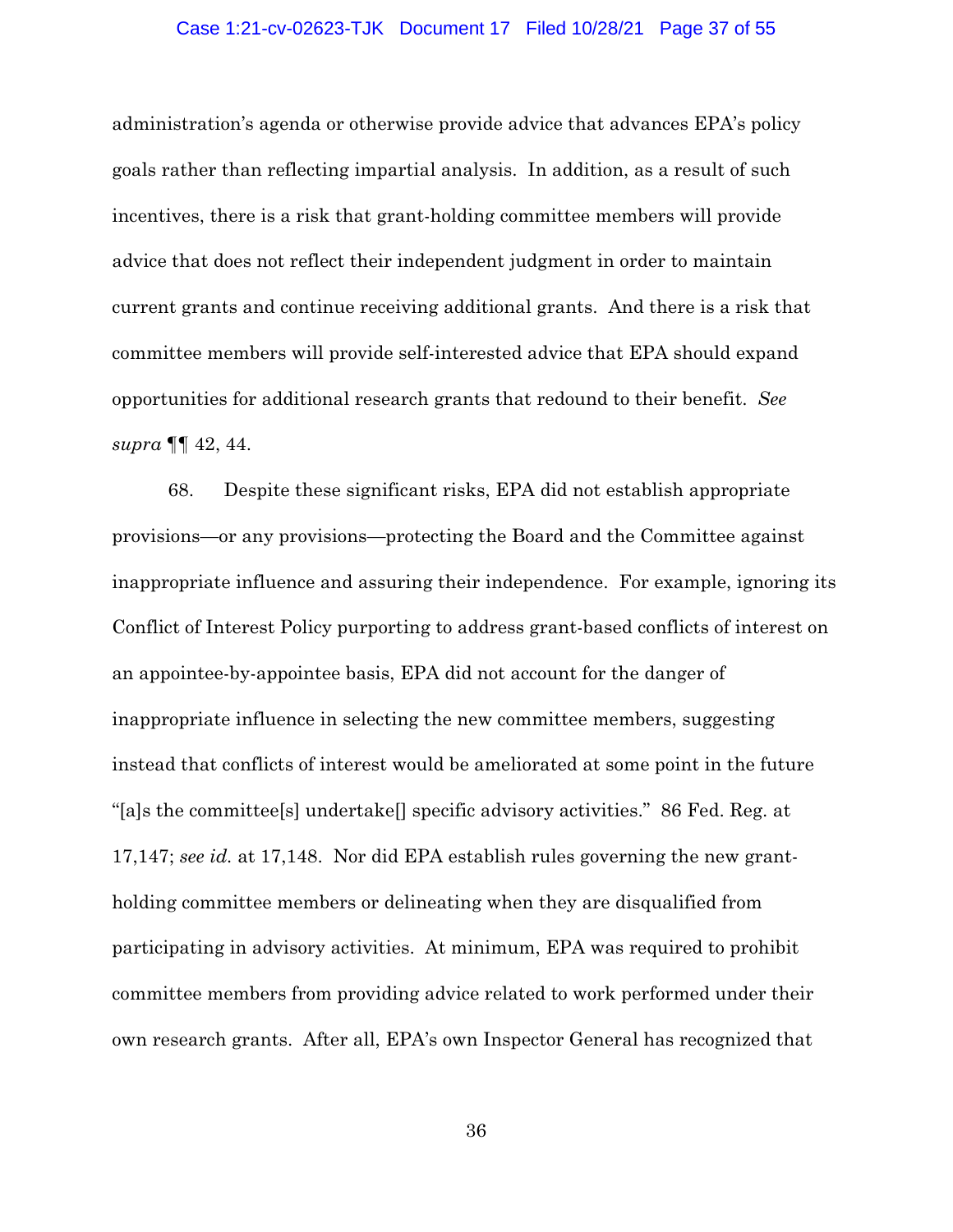#### Case 1:21-cv-02623-TJK Document 17 Filed 10/28/21 Page 38 of 55

such advice presents a "potential area" of "independence concern." 2013 Report 10. Yet EPA wholly declined to adopt such measures.

### **STANDING**

69. Dr. Young and Dr. Cox have standing to challenge EPA's reconstitution of the Board and the Committee because each Plaintiff has suffered injuries that are fairly traceable to the agency's actions and are redressable by a favorable ruling.

70. Dr. Young was injured by: (a) his termination from the Board in 2021 before the expiration of his three-year term, (b) the rejection of his renomination and nomination to serve on the Board and the Committee, (c) the denial of fair opportunities to compete for appointment and be considered for appointment to these prestigious advisory committees in accordance with lawful processes; (d) the denial of opportunities to serve on and have a voice on committees in which he has a direct interest; and (e) the denial of opportunities to provide input and advice to EPA through the committees on the impact of environmental policies on regulated industries.

71. Dr. Young's injuries are fairly traceable to EPA's decisions to (a) terminate his appointment to the Board before the expiration of his three-year term and (b) reconstitute the Board and the Committee because the agency's actions in that regard resulted in the denial of his nominations and opportunities to the detriment of Dr. Young.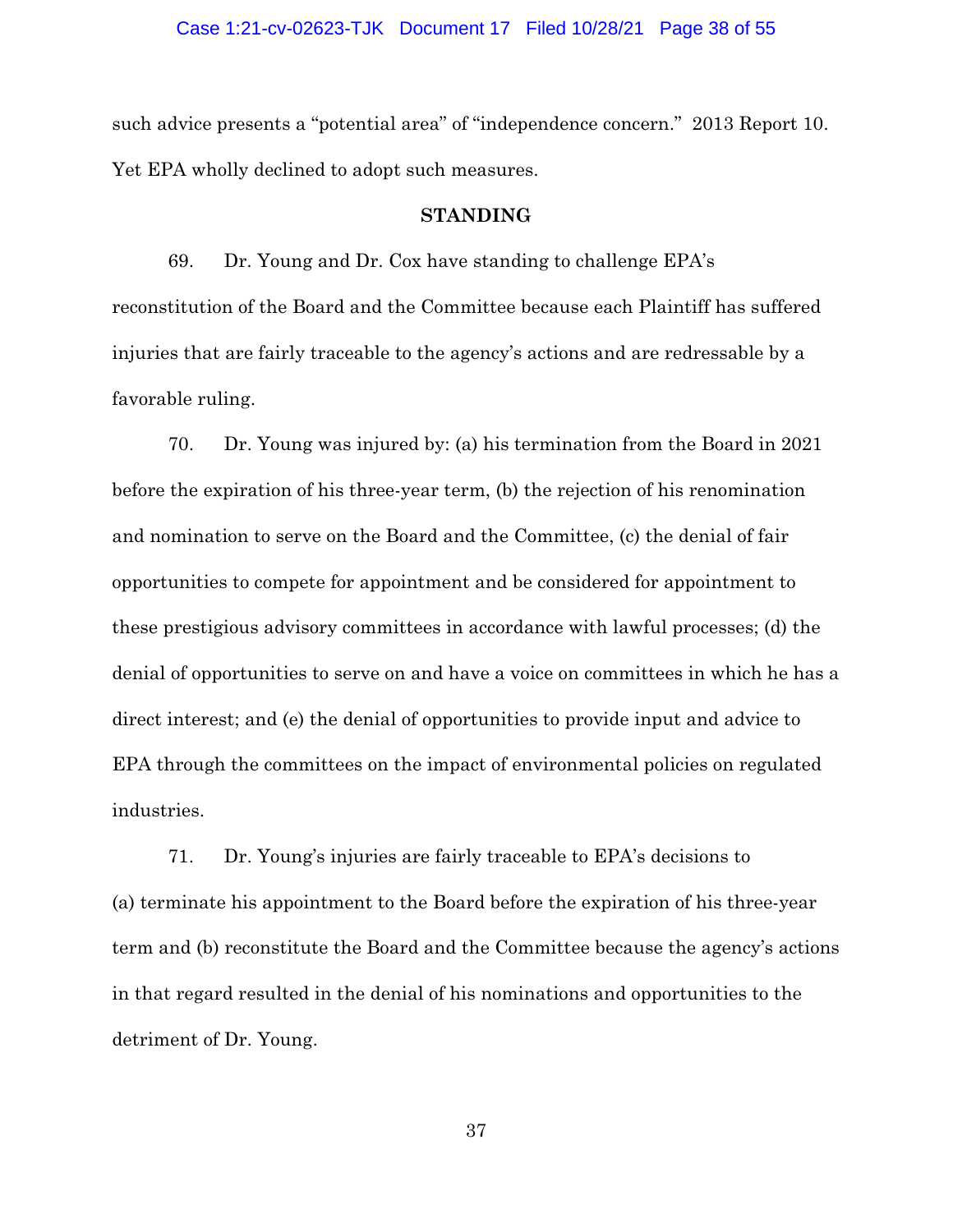#### Case 1:21-cv-02623-TJK Document 17 Filed 10/28/21 Page 39 of 55

72. Dr. Young's injuries are redressable because a favorable ruling would provide him with fair opportunities to compete for appointment and be considered for appointment to the Board and the Committee in accordance with lawful processes, as well as opportunities to serve on and have a voice on committees in which he has a direct interest and to provide input and advice to EPA on the impact of environmental policies on regulated industries.

73. Dr. Cox was injured by: (a) his terminations as Chair of the Committee and member of the Board in 2021 before the expiration of his three-year terms, (b) the rejection of his renominations to serve on these committees, (c) the denial of fair opportunities to compete for appointment and be considered for appointment to these prestigious advisory committees in accordance with lawful processes; (d) the denial of opportunities to serve on and have a voice on committees in which he has a direct interest; and (e) the denial of opportunities to provide input and advice to EPA through the committees on the scientific bases for environmental policies and the impact of those policies on regulated industries. Additionally, Dr. Cox was injured because, acting in reliance on his reappointment as the Chair of the Committee, he devoted substantial personal resources to uncompensated research and publishing efforts related to Committee matters that he would not have undertaken had he expected to be terminated before the expiration of his three-year term.

74. Dr. Cox's injuries are fairly traceable to EPA's decisions to (a) terminate his appointments as Chair of the Committee and member of the Board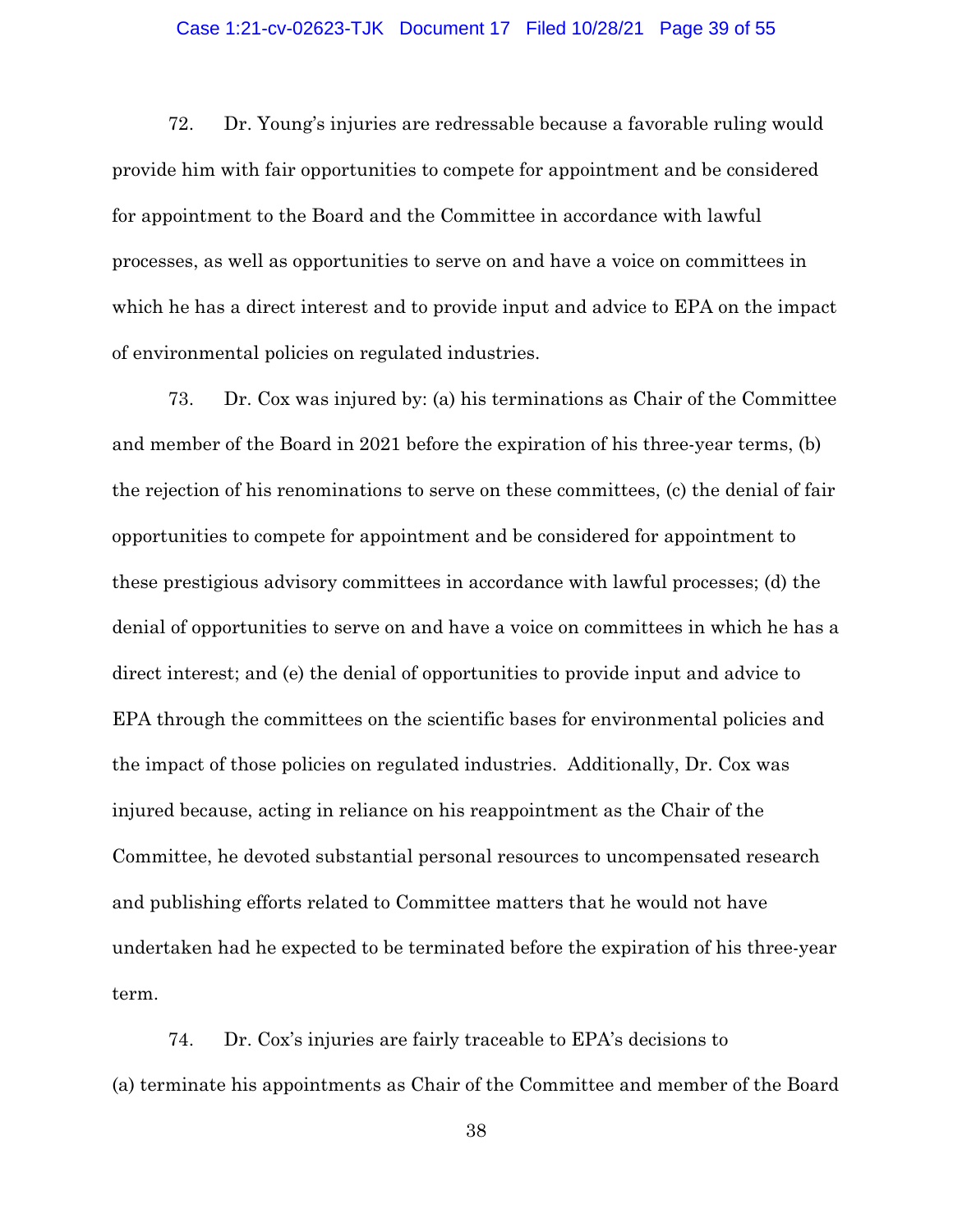#### Case 1:21-cv-02623-TJK Document 17 Filed 10/28/21 Page 40 of 55

before the expiration of his three-year terms and (b) reconstitute the Committee and the Board because the agency's actions in that regard resulted in the denial of his nominations and opportunities to the detriment of Dr. Cox.

75. Dr. Cox's injuries are redressable because a favorable ruling would provide him with fair opportunities to compete for appointment and be considered for appointment to the Board and the Committee in accordance with lawful processes, as well as opportunities to serve on and have a voice on committees in which he has a direct interest, to provide input and advice to EPA on the scientific bases of environmental policies and the impact of those policies on regulated industries, and to prevent the waste of the substantial personal resources that he devoted to Committee matters in reliance on his terminated appointment.

## **CLAIMS FOR RELIEF RELATED TO THE BOARD**

# **Count I—Violation of Administrative Procedure Act EPA Acted Contrary to Law by Reconstituting the Board Without Fair Balance**

76. Plaintiffs incorporate by reference the allegations contained in the previous paragraphs as though set forth fully herein.

77. A court must "hold unlawful and set aside agency action … found to be … not in accordance with law" as well as agency action "in excess of statutory jurisdiction, authority, or limitations." 5 U.S.C. § 706(2)(A), (C).

78. FACA provides that the "membership" of an advisory committee must be "fairly balanced in terms of the points of view represented and the functions to be performed by the advisory committee." *Id.* app.  $2 \S(5(b)(2))$ , (c).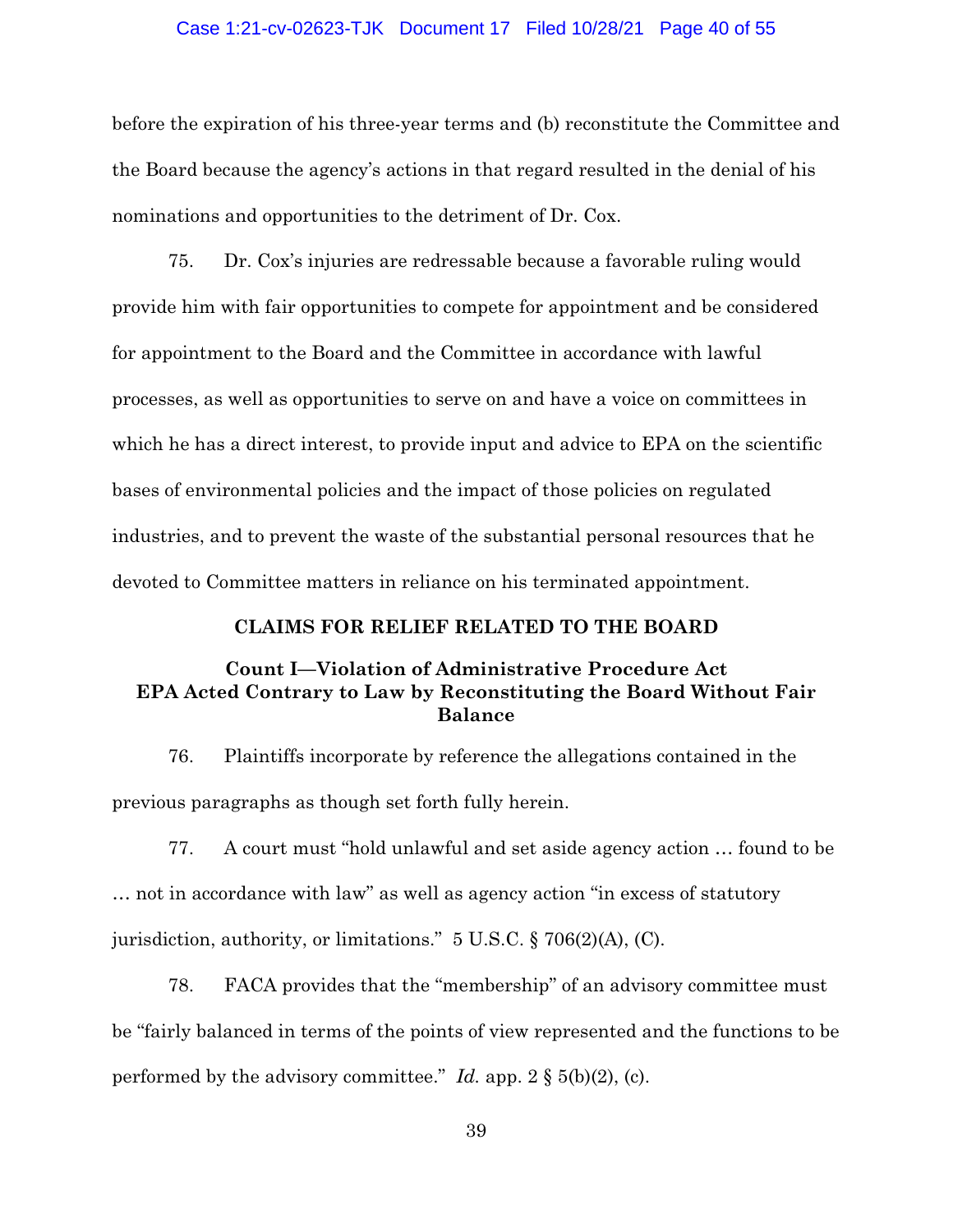#### Case 1:21-cv-02623-TJK Document 17 Filed 10/28/21 Page 41 of 55

79. The Board is an advisory committee subject to FACA.

80. EPA reconstituted the Board in violation of FACA because the membership of the committee is not fairly balanced in terms of the points of view represented and the functions to be performed. Most prominently, the Board lacks fair viewpoint balance because it does not include any industry-affiliated members. *See, e.g.*, *supra* ¶¶ 61–64. Further, the Board lacks fair functional balance because it does not include members enabling the Board to adequately advise EPA on matters implicating regulated industries. *See, e.g.*, *id.*

81. The agency actions reconstituting the Board, including the appointments of the current Board members following the termination of the former members, are final agency action subject to review under the APA. 5 U.S.C. § 704.

82. This Court should hold unlawful and set aside the agency actions reconstituting the Board because they violated FACA. *Id.* § 706(2)(A), (C).

# **Count II—Violation of Administrative Procedure Act EPA Acted Contrary to Law by Reconstituting the Board Without Adequate Protections Against Inappropriate Influence**

83. Plaintiffs incorporate by reference the allegations contained in the previous paragraphs as though set forth fully herein.

84. A court must "hold unlawful and set aside agency action … found to be … not in accordance with law" as well as agency action "in excess of statutory jurisdiction, authority, or limitations." 5 U.S.C. § 706(2)(A), (C).

85. FACA provides that an agency forming an advisory committee must implement "appropriate provisions to assure that the advice and recommendations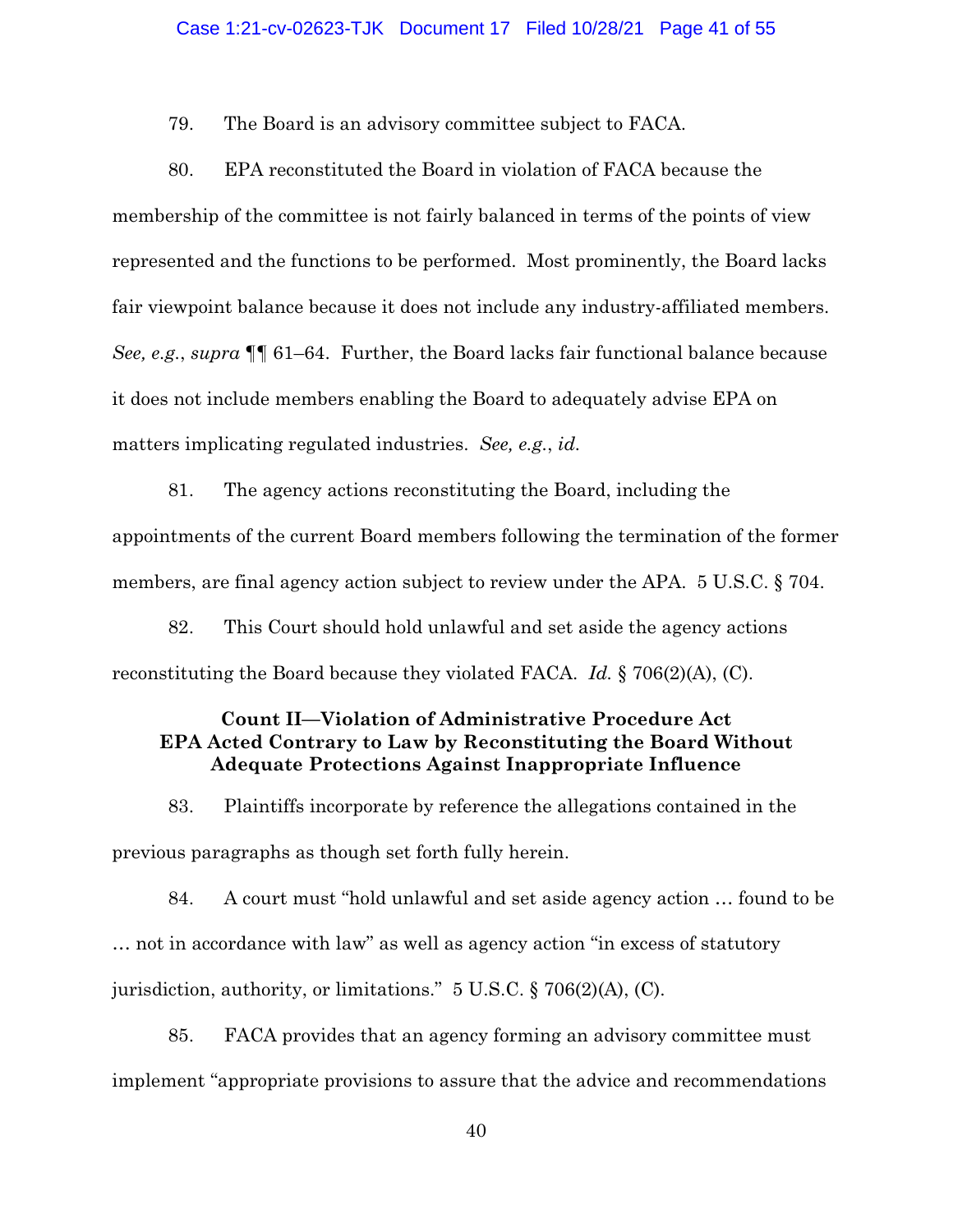#### Case 1:21-cv-02623-TJK Document 17 Filed 10/28/21 Page 42 of 55

of the advisory committee will not be inappropriately influenced by the appointing authority or by any special interest, but will instead be the result of the advisory committee's independent judgment." *Id.* app. 2 § 5(b)(3), (c).

86. The Board is an advisory committee subject to FACA.

87. EPA reconstituted the Board in violation of FACA by failing to adopt appropriate provisions assuring that the committee's advice will be the result of independent judgment and will not be inappropriately influenced by EPA or the special interests of grant-holding committee members. There are significant risks that the Board's judgment will be inappropriately influenced by EPA's control over grant awards or by committee members' interests in maintaining their grants and receiving additional grants. *See, e.g.*, *supra* ¶¶ 67–68. Yet EPA declined to adopt appropriate provisions protecting against such influence and assuring the committee's independence. *Id.*

88. The agency actions reconstituting the Board, including the appointments of the current Board members following the termination of the former members, are final agency action subject to review under the APA. 5 U.S.C. § 704.

89. This Court should hold unlawful and set aside the agency actions reconstituting the Board because they violated FACA. *Id.* § 706(2)(A), (C).

## **Count III—Violation of Administrative Procedure Act EPA Acted Arbitrarily and Capriciously in Reconstituting the Board**

90. Plaintiffs incorporate by reference the allegations contained in the previous paragraphs as though set forth fully herein.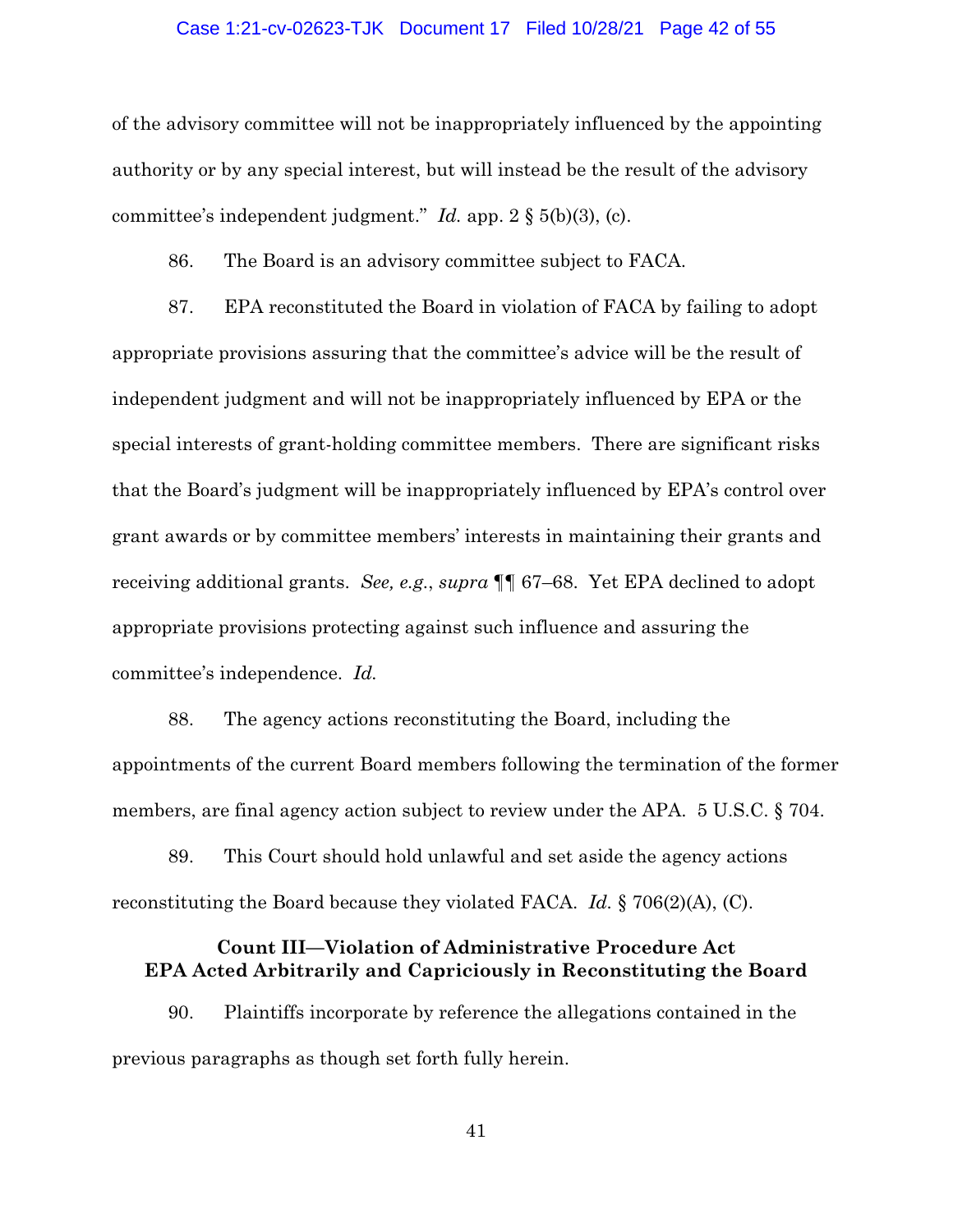#### Case 1:21-cv-02623-TJK Document 17 Filed 10/28/21 Page 43 of 55

91. A court must "hold unlawful and set aside agency action, findings, and conclusions found to be … arbitrary, capricious, an abuse of discretion, or otherwise not in accordance with law."  $5 \text{ U.S.C.}$  § 706(2)(A).

92. In reconstituting the Board, EPA acted arbitrarily and capriciously by failing to follow governing regulations and policies. EPA did not follow the FACA Implementing Regulations' requirement that an advisory committee "must be fairly balanced in its membership in terms of the points of view represented and the functions to be performed." 41 C.F.R. § 102-3.30(c). Nor did EPA follow the Implementing Regulations' requirement that agencies constituting advisory committees should consider certain enumerated factors, including the "economic … impact" of the committee's recommendations and the "business" perspectives necessary to the committee. *Id.* pt. 102-3, subpt. B, app. A. In addition, EPA did not comply with its own policy and the GSA's recommendation directing the agency to "consider" a "cross-section of stakeholders directly affected/interested and qualified when selecting advisory committee members," such as industry stakeholders implicated by the Board's work. EPA Handbook §§ 3.3.2, 4.3.2; *see id.*   $§ 5.21.$ 

93. EPA acted arbitrarily and capriciously because it did not reasonably explain how the new membership of the Board—lacking industry representation and highly dependent on EPA grants—is fairly balanced or free from inappropriate influence.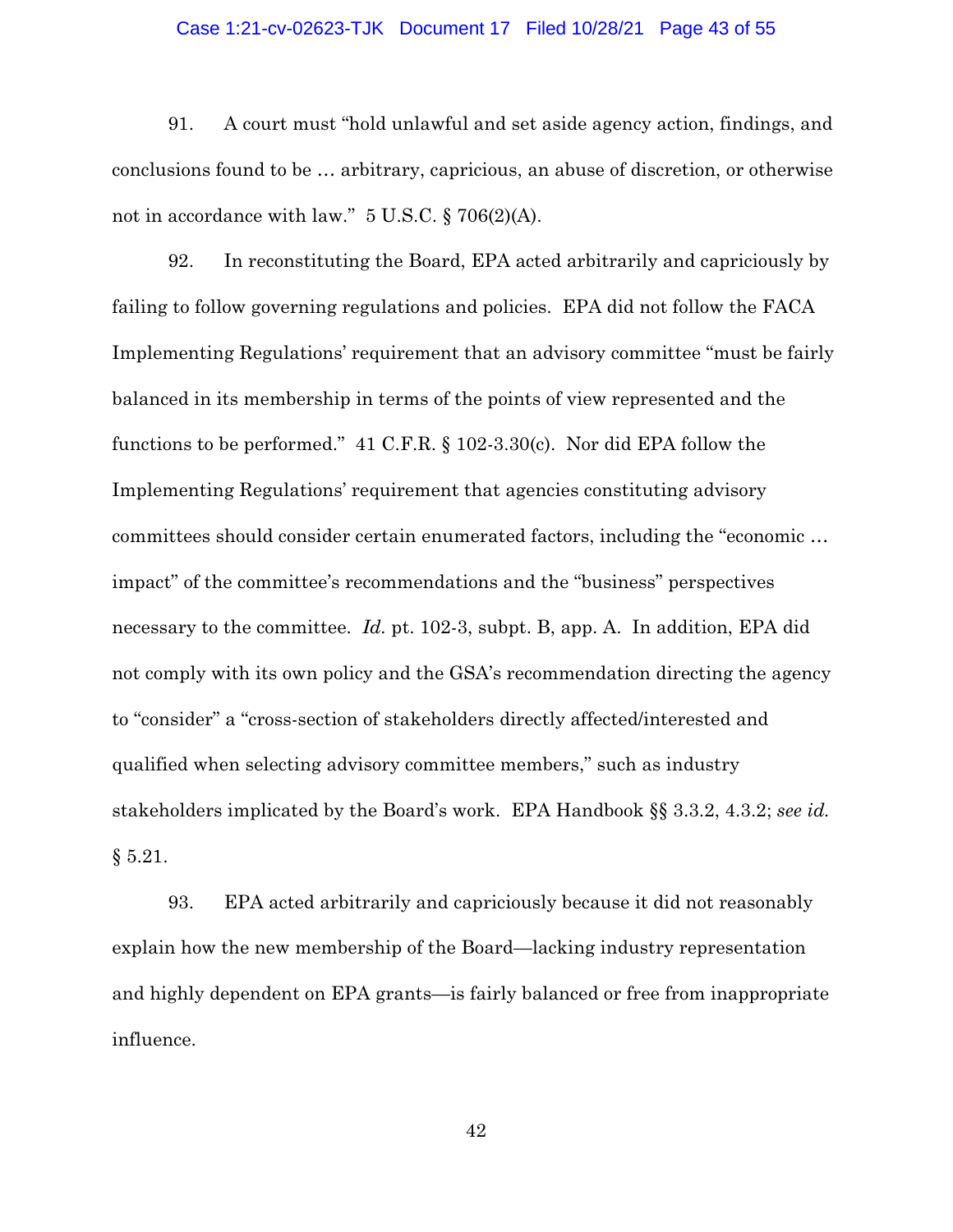#### Case 1:21-cv-02623-TJK Document 17 Filed 10/28/21 Page 44 of 55

94. EPA acted arbitrarily and capriciously by failing to acknowledge or explain the reversal of (a) its longstanding policy of including representatives of regulated industry on its advisory committees, (b) its policy of considering a crosssection of stakeholders directly affected by and interested in the committee when selecting members, and (c) its Conflict of Interest Policy policing grant-based conflicts on an appointment-by-appointment basis. Indeed, EPA offered no explanation for ignoring its prior concerns about—and limitations on—grant-based influence.

95. EPA acted arbitrarily and capriciously by failing to adequately consider relevant or important aspects of the problem, including those specifically identified by FACA, the Implementing Regulations, and agency policies. In particular, EPA did not adequately consider (a) the balance of the Board's membership in terms of the points of view represented and the functions to be performed by the advisory committee, (b) regulatory factors that should be considered to achieve a balanced advisory committee, including the economic impact of the committee's recommendations, business perspectives necessary to the committee, or stakeholders directly affected by, involved in, or interested in the subject matter of the committee, (c) protections to prevent inappropriate influence and assure independent judgment, and (d) the extent to which EPA grants could affect committee members' ability to provide independent advice to EPA. *See* 41 C.F.R. § 102-3.30(c); *id.* pt. 102-3, subpt. B, app. A; EPA Handbook §§ 3.3.2, 4.3.2, 5.2.1. These errors are compounded by the fact that EPA apparently did consider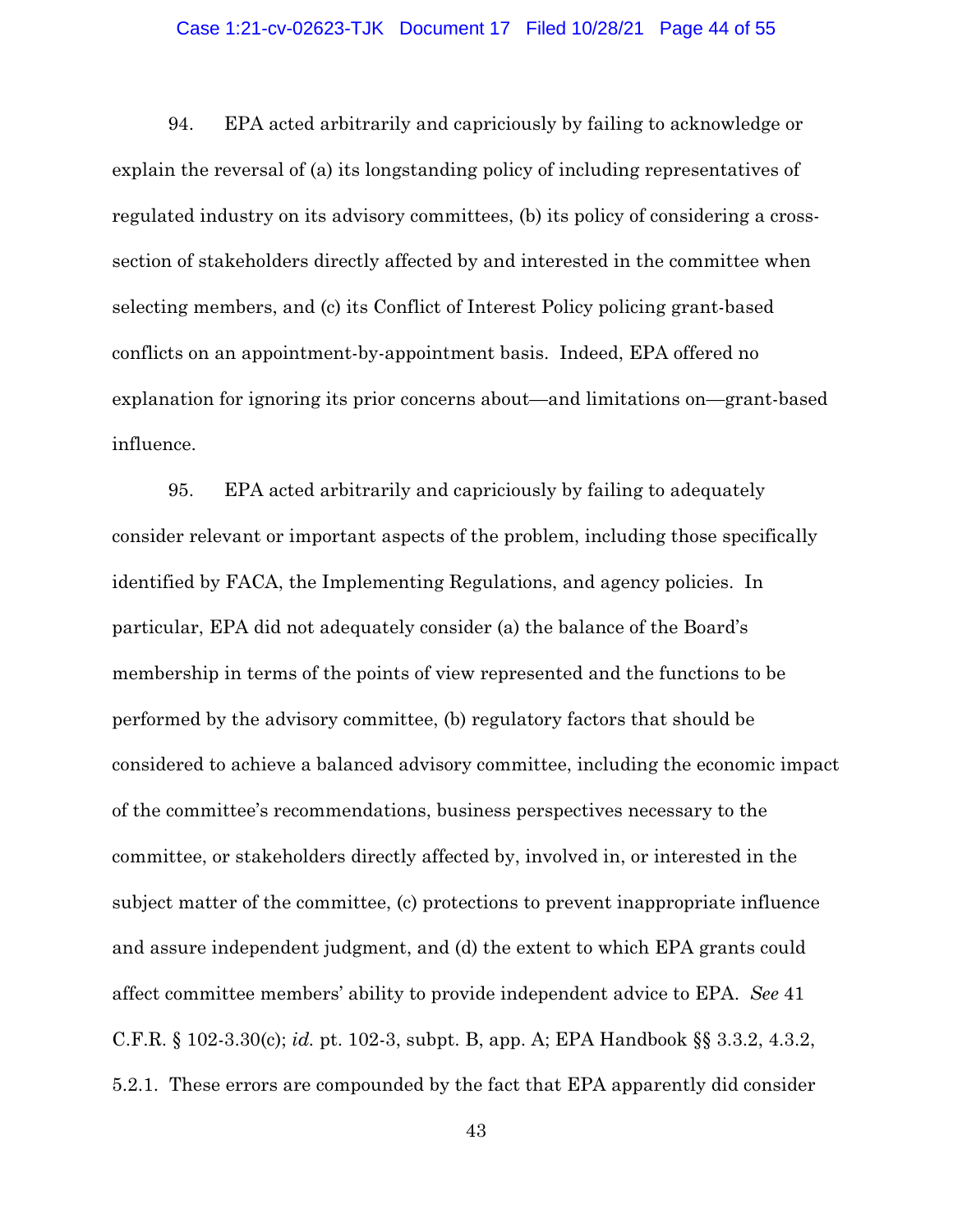#### Case 1:21-cv-02623-TJK Document 17 Filed 10/28/21 Page 45 of 55

and weight heavily factors that are not identified as relevant by FACA or the Implementing Regulations, specifically the race and gender of appointees. *See* Ex. 7, SAB Appointment Announcement.

96. EPA acted arbitrarily and capriciously by failing to consider alternatives that were within the ambit of the existing policy. Rather than firing the entire Board, EPA could have pursued less drastic alternatives, such as terminating fewer members or reconstituting the Board with at least one dissenter and some grant-based ethical restrictions in place. Yet nothing in EPA's justifications for reconstituting the Board indicates that it considered these narrower alternatives. In doing so, EPA failed to consider an important aspect of the problem.

97. The agency actions reconstituting the Board, including the appointments of the current Board members following the termination of the former members, are final agency action subject to review under the APA. 5 U.S.C. § 704.

98. This Court should hold unlawful and set aside the agency actions reconstituting the Board because they were arbitrary and capricious. *Id.*   $$706(2)(A).$ 

## **Count IV—Mandamus The Board and its Chair Are Subject to Mandamus**

99. Plaintiffs incorporate by reference the allegations contained in the previous paragraphs as though set forth fully herein.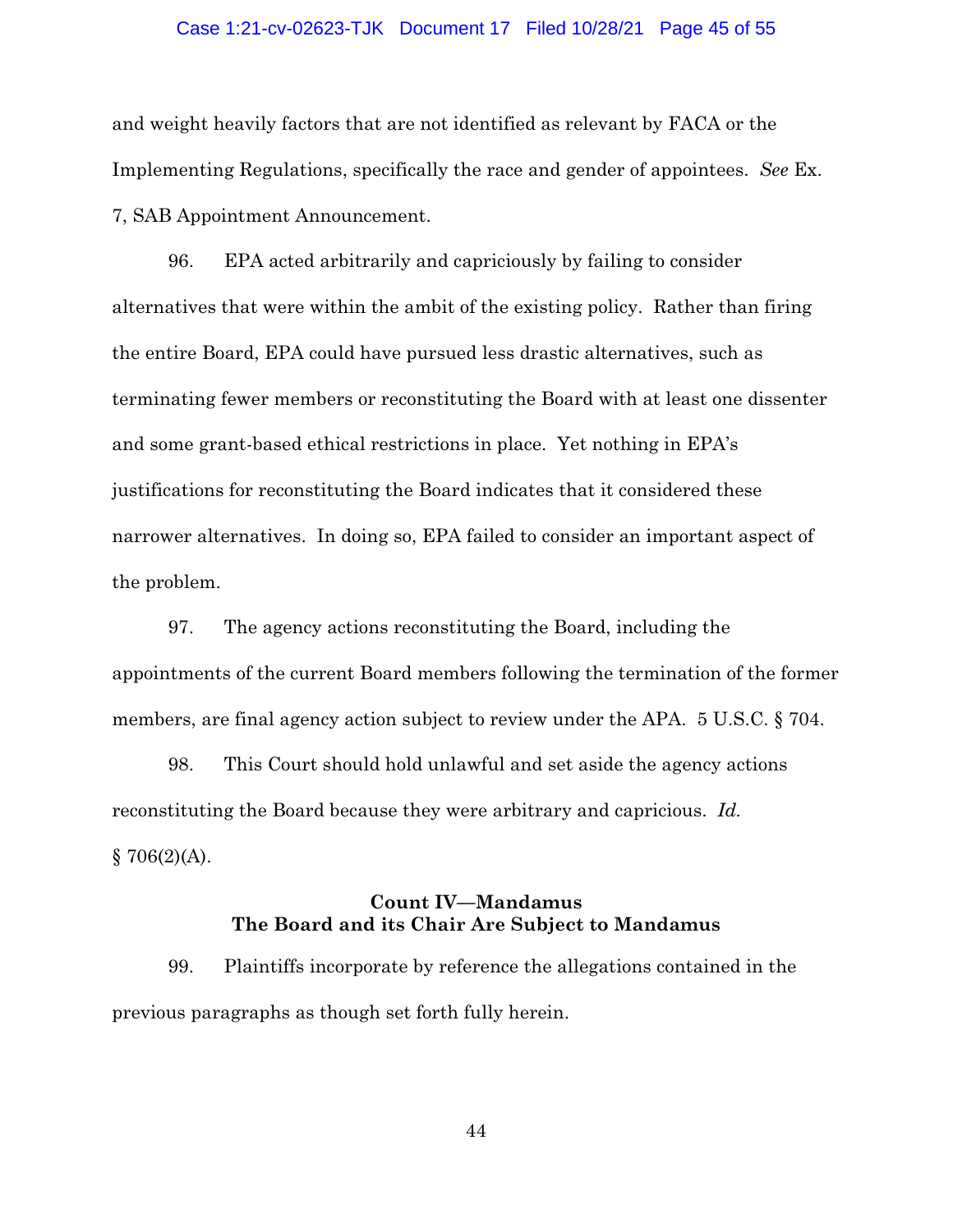#### Case 1:21-cv-02623-TJK Document 17 Filed 10/28/21 Page 46 of 55

100. The Court has authority over "any action in the nature of mandamus to compel an officer or employee of the United States or any agency thereof to perform a duty owed to the plaintiff." 28 U.S.C. § 1361.

101. The Board is clearly obligated to comply with, and to be constituted in accordance with, federal law, including FACA and the Implementing Regulations.

102. As set forth above, the Board is clearly not in compliance with law because it lacks fair balance, it is not adequately protected from inappropriate influence, and/or its reconstitution was arbitrary and capricious.

103. Plaintiffs have no adequate alternative remedy against the Board and its Chair because the Board is not an agency subject to the APA, and FACA provides no private right of action.

104. The Board and its Chair are therefore subject to mandamus.

### **CLAIMS FOR RELIEF RELATED TO THE COMMITTEE**

# **Count V—Violation of Administrative Procedure Act EPA Acted Contrary to Law by Reconstituting the Committee Without Fair Balance**

105. Plaintiffs incorporate by reference the allegations contained in the previous paragraphs as though set forth fully herein.

106. A court must "hold unlawful and set aside agency action … found to be … not in accordance with law" as well as agency action "in excess of statutory jurisdiction, authority, or limitations." 5 U.S.C. § 706(2)(A), (C).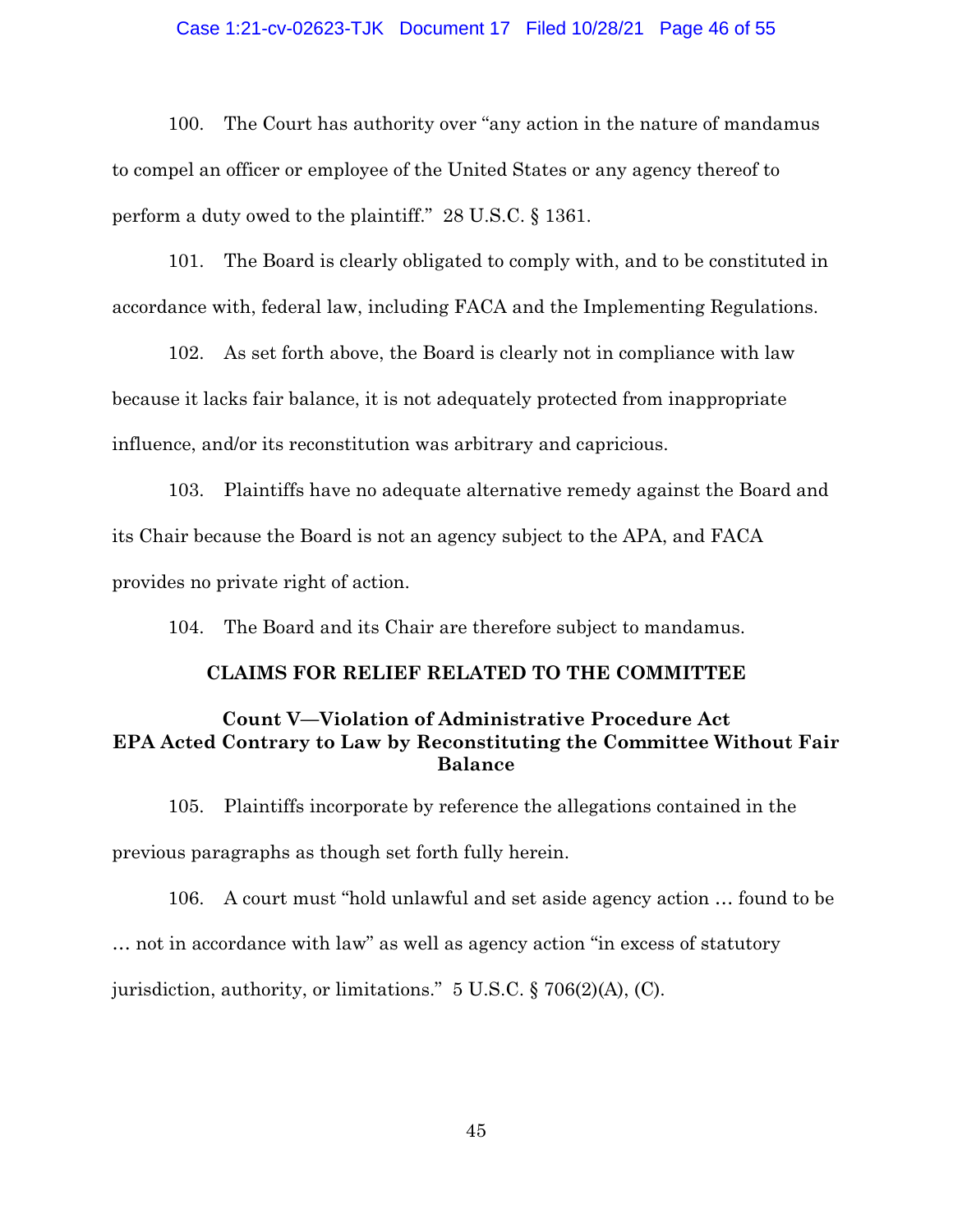#### Case 1:21-cv-02623-TJK Document 17 Filed 10/28/21 Page 47 of 55

107. FACA provides that the "membership" of an advisory committee must be "fairly balanced in terms of the points of view represented and the functions to be performed by the advisory committee." *Id.* app.  $2 \S(5(b)(2))$ , (c).

108. The Committee is an advisory committee subject to FACA.

109. EPA reconstituted the Committee in violation of FACA because the membership of the Committee is not fairly balanced in terms of the points of view represented and the functions to be performed. Most prominently, the Committee lacks fair viewpoint balance because it does not include any industry-affiliated members. *See, e.g.*, *supra* ¶¶ 61–66. Further, the Committee lacks fair functional balance because it does not include members enabling the Committee to adequately advise EPA on the economic or energy effects of the air quality standards, as required by the Clean Air Act and the Committee's charter. *See, e.g.*, *id.*

110. The agency actions reconstituting the Committee, including the appointments of the current Committee members following the termination of the former members, are final agency action subject to review under the APA. 5 U.S.C. § 704.

111. This Court should hold unlawful and set aside the agency actions reconstituting the Committee because they violated FACA. *Id.* § 706(2)(A), (C).

## **Count VI—Violation of Administrative Procedure Act EPA Acted Contrary to Law by Reconstituting the Committee Without Adequate Protections Against Inappropriate Influence**

112. Plaintiffs incorporate by reference the allegations contained in the previous paragraphs as though set forth fully herein.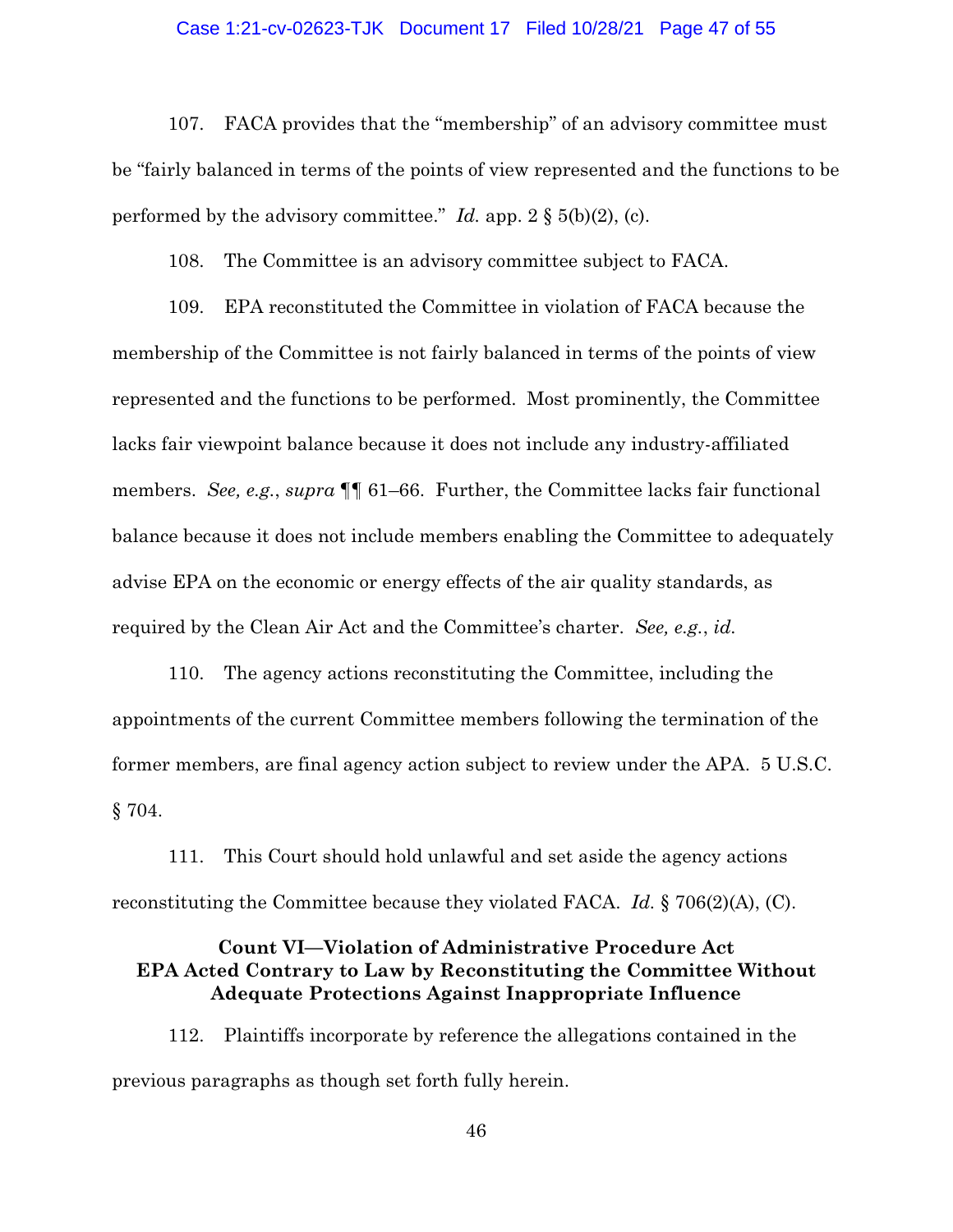#### Case 1:21-cv-02623-TJK Document 17 Filed 10/28/21 Page 48 of 55

113. A court must "hold unlawful and set aside agency action … found to be … not in accordance with law" as well as agency action "in excess of statutory jurisdiction, authority, or limitations." 5 U.S.C. § 706(2)(A), (C).

114. FACA provides that an agency forming an advisory committee must implement "appropriate provisions to assure that the advice and recommendations of the advisory committee will not be inappropriately influenced by the appointing authority or by any special interest, but will instead be the result of the advisory committee's independent judgment." *Id.* app. 2 § 5(b)(3), (c).

115. The Committee is an advisory committee subject to FACA.

116. EPA reconstituted the Committee in violation of FACA by failing to adopt appropriate provisions assuring that the Committee's advice will be the result of independent judgment and will not be inappropriately influenced by EPA or the special interests of grant-holding committee members. There are significant risks that the Committee's judgment will be inappropriately influenced by EPA's control over grant awards or by committee members' interests in maintaining their grants and receiving additional grants. *See, e.g.*, *supra* ¶¶ 67–68. Yet EPA declined to adopt appropriate provisions protecting against such influence and assuring the committee's independence. *Id.*

117. The agency actions reconstituting the Committee, including the appointments of the current Committee members following the termination of the former members, are final agency action subject to review under the APA. 5 U.S.C. § 704.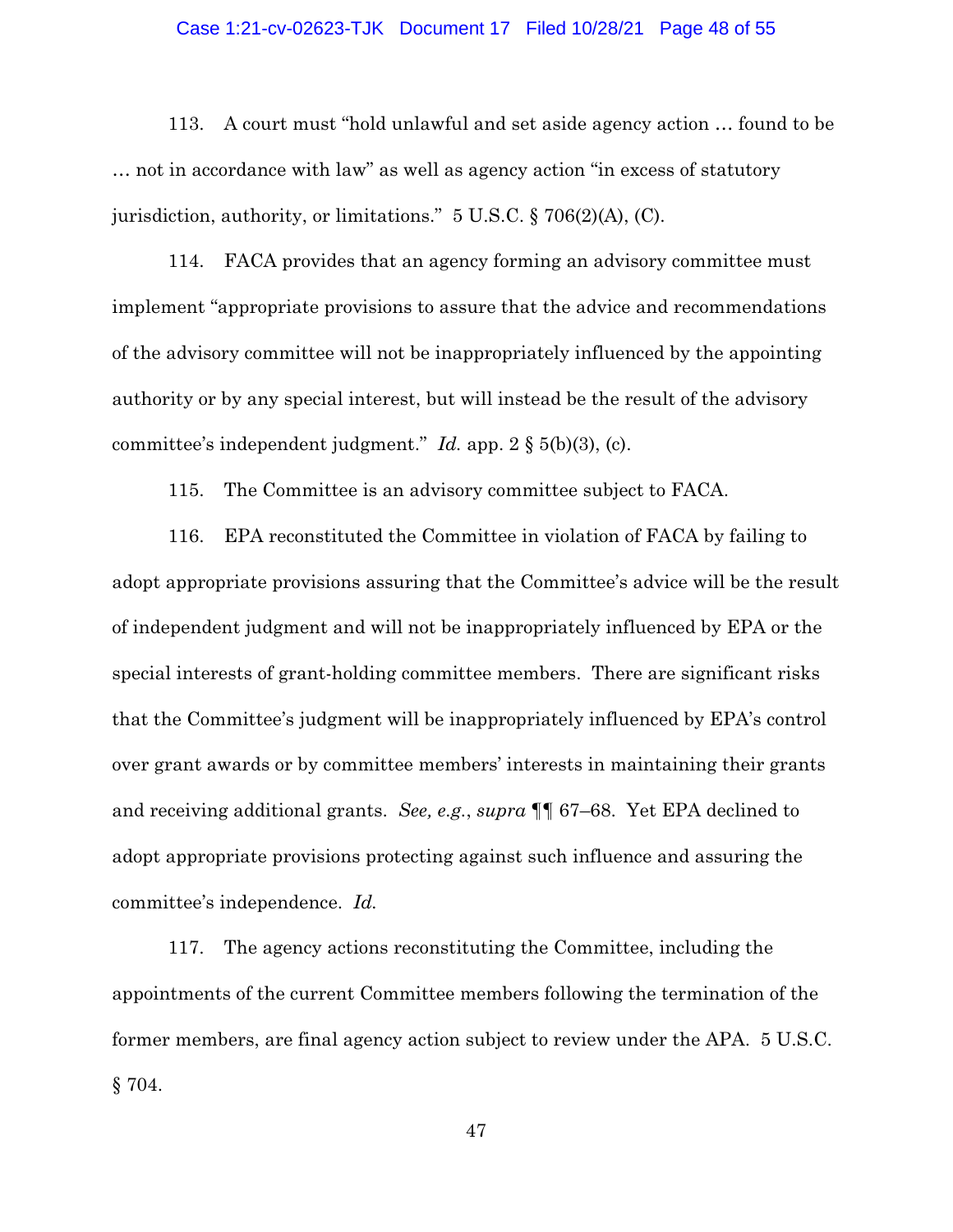#### Case 1:21-cv-02623-TJK Document 17 Filed 10/28/21 Page 49 of 55

118. This Court should hold unlawful and set aside the agency actions reconstituting the Committee because they violated FACA. *Id.* § 706(2)(A), (C).

## **Count VII—Violation of Administrative Procedure Act EPA Acted Arbitrarily and Capriciously in Reconstituting the Committee**

119. Plaintiffs incorporate by reference the allegations contained in the preceding paragraphs as though set forth fully herein.

120. A court must "hold unlawful and set aside agency action, findings, and conclusions found to be … arbitrary, capricious, an abuse of discretion, or otherwise not in accordance with law." 5 U.S.C. § 706(2)(A).

121. In reconstituting the Committee, EPA acted arbitrarily and capriciously by failing to follow governing regulations and policies. EPA did not follow the FACA Implementing Regulations' requirement that an advisory committee "must be fairly balanced in its membership in terms of the points of view represented and the functions to be performed." 41 C.F.R. § 102-3.30(c). Nor did EPA follow the Implementing Regulations' requirement that agencies constituting advisory committees should consider certain enumerated factors, including the "economic … impact" of the committee's recommendations and the "business" perspectives necessary to the committee. *Id.* pt. 102-3, subpt. B, app. A. In addition, EPA did not comply with its own policy and the GSA's recommendation directing the agency to "consider" a "cross-section of stakeholders directly affected/interested and qualified when selecting advisory committee members," such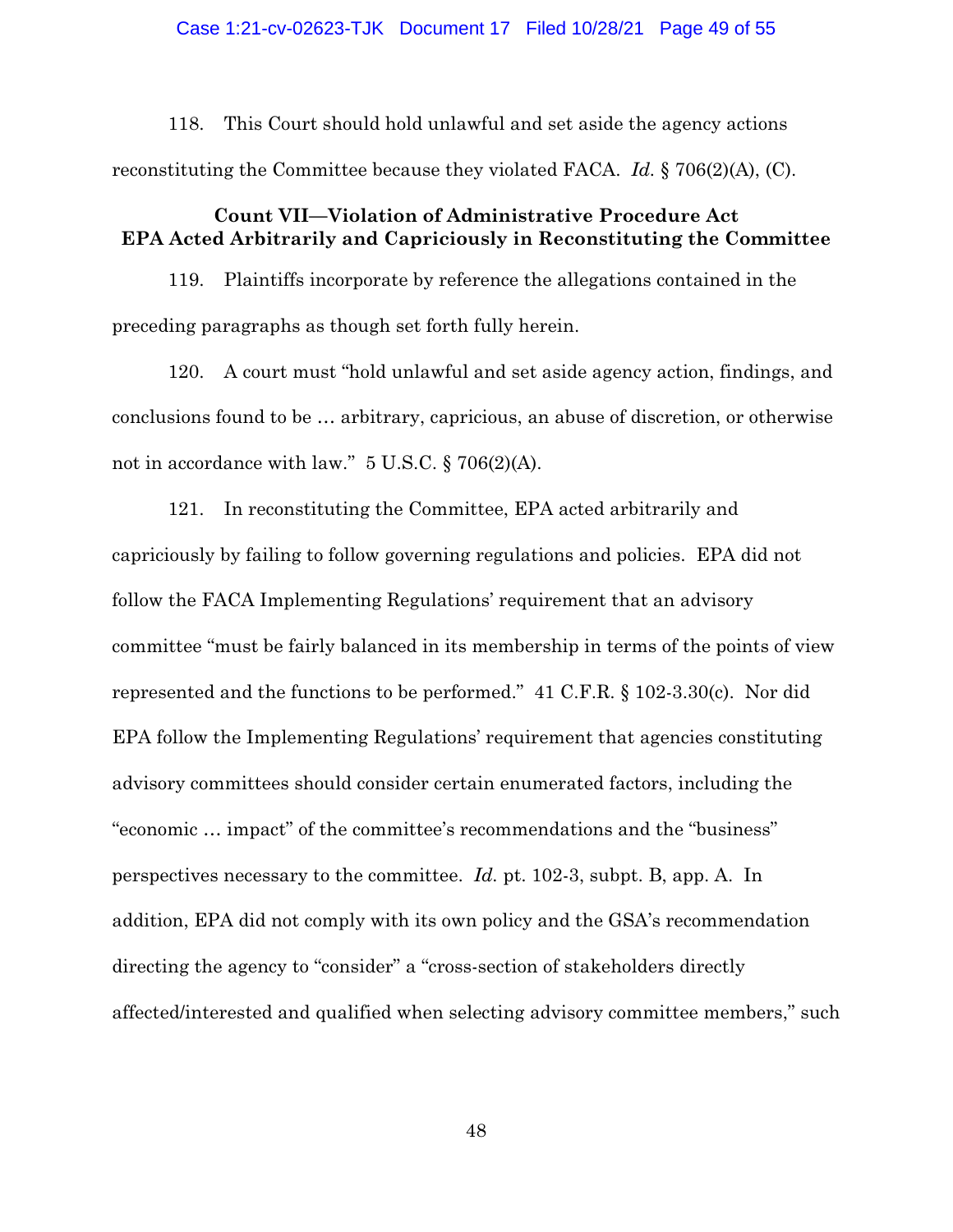#### Case 1:21-cv-02623-TJK Document 17 Filed 10/28/21 Page 50 of 55

as industry stakeholders implicated by the Committee's work. EPA Handbook §§ 3.3.2, 4.3.2; *see id.* § 5.21.

122. EPA acted arbitrarily and capriciously because it did not reasonably explain how the new membership of the Committee—lacking industry representation and highly dependent on EPA grants—is fairly balanced or free from inappropriate influence.

123. EPA acted arbitrarily and capriciously by failing to acknowledge or explain the reversal of (a) its longstanding policy of including representatives of regulated industry on its advisory committees, (b) its policy of considering a crosssection of stakeholders directly affected by and interested in the committee when selecting members, and (c) its Conflict of Interest Policy policing grant-based conflicts on an appointment-by-appointment basis. Indeed, EPA offered no explanation for ignoring its prior concerns about—and limitations on—grant-based influence.

124. EPA acted arbitrarily and capriciously by failing to adequately consider relevant or important aspects of the problem, including those specifically identified by FACA, the Implementing Regulations, and agency policies. In particular, EPA did not adequately consider (a) the balance of the Committee's membership in terms of the points of view represented and the functions to be performed by the advisory committee, (b) regulatory factors that should be considered to achieve a balanced advisory committee, including the economic impact of the committee's recommendations, business perspectives necessary to the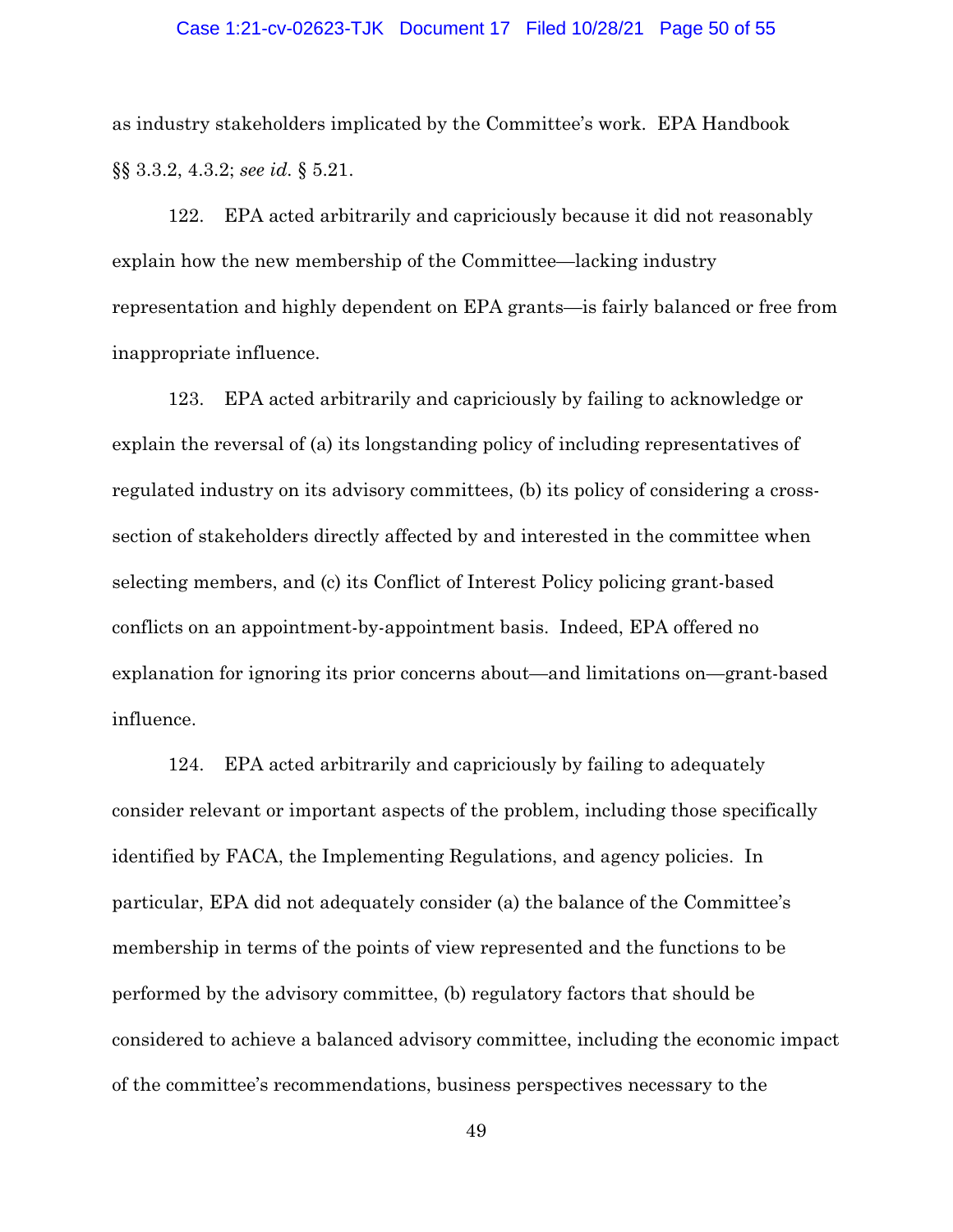#### Case 1:21-cv-02623-TJK Document 17 Filed 10/28/21 Page 51 of 55

committee, or stakeholders directly affected by, involved in, or interested in the subject matter of the committee, (c) protections to prevent inappropriate influence and assure independent judgment, and (d) the extent to which EPA grants could affect committee members' ability to provide independent advice to EPA. *See* 41 C.F.R. § 102-3.30(c); *id.* pt. 102-3, subpt. B, app. A; EPA Handbook §§ 3.3.2, 4.3.2, 5.2.1. These errors are compounded by the fact that EPA apparently did consider and weight heavily factors that are not identified as relevant by FACA or the Implementing Regulations, specifically the race and gender of appointees. *See* Ex. 5, CASAC Appointment Announcement.

125. EPA acted arbitrarily and capriciously by failing to consider alternatives that were within the ambit of the existing policy. Rather than firing the entire Committee, EPA could have pursued less drastic alternatives, such as terminating fewer members or reconstituting the Committee with at least one dissenter and some grant-based ethical restrictions in place. Yet nothing in EPA's justifications for reconstituting the Committee indicates that it considered these narrower solutions. In doing so, EPA entirely failed to consider that important aspect of the problem.

126. The agency actions reconstituting the Committee, including the appointments of the current Committee members following the termination of the former members, are final agency action subject to review under the APA. 5 U.S.C. § 704.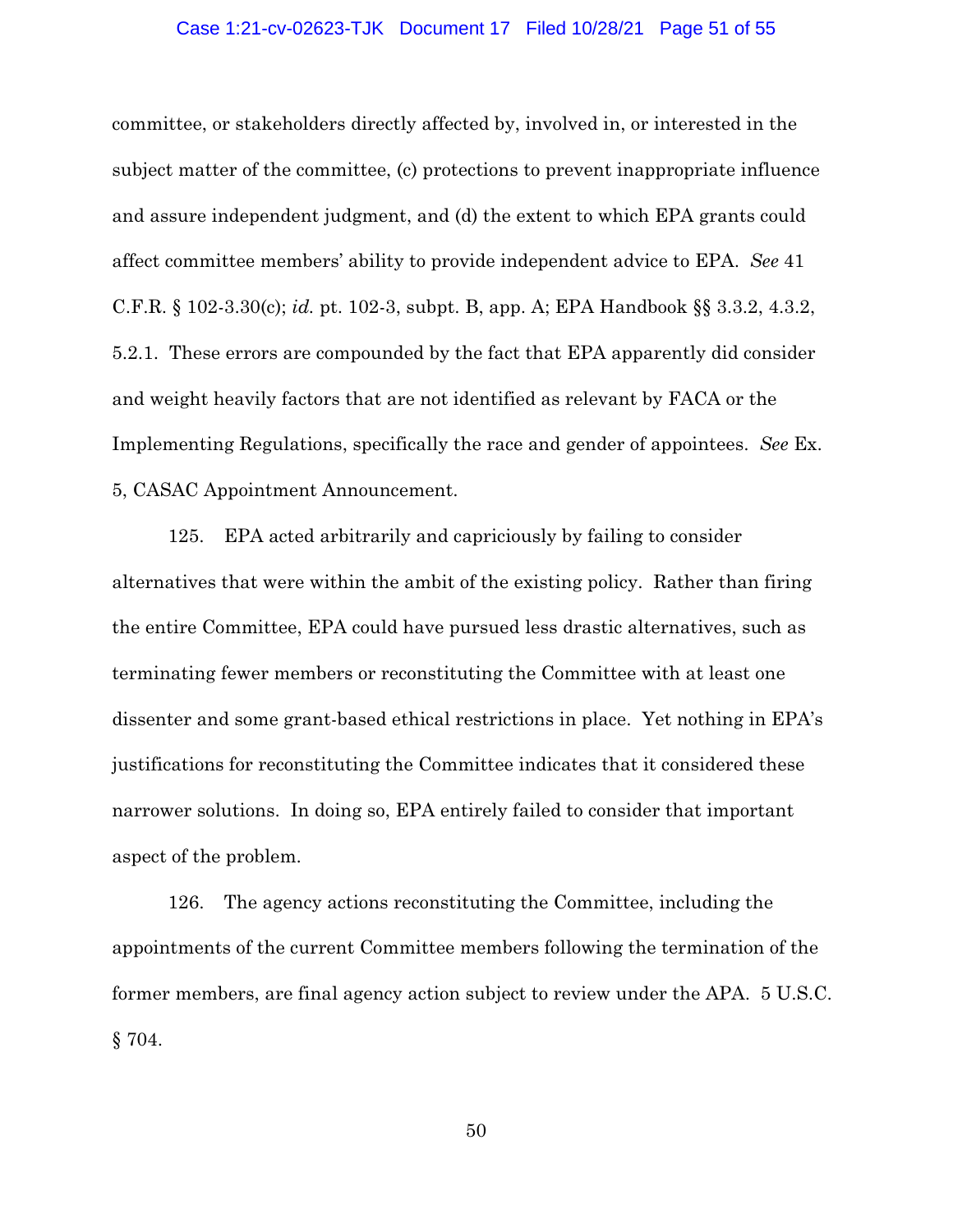127. This Court should hold unlawful and set aside the agency actions reconstituting the Committee because they were arbitrary and capricious. *Id.*  $$706(2)(A).$ 

# **Count VIII—Mandamus The Committee and its Chair Are Subject to Mandamus Because the Committee Is Not in Compliance with Law**

128. Plaintiffs incorporate by reference the allegations contained in the previous paragraphs as though set forth fully herein.

129. The Court has authority over "any action in the nature of mandamus to compel an officer or employee of the United States or any agency thereof to perform a duty owed to the plaintiff." 28 U.S.C. § 1361.

130. The Committee is clearly obligated to comply with, and to be constituted in accordance with, federal law, including FACA and the Implementing Regulations.

131. As set forth above, the Committee is clearly not in compliance with law because it lacks fair balance, it is not adequately protected from inappropriate influence, and/or its reconstitution was arbitrary and capricious.

132. Plaintiffs have no adequate alternative remedy against the Committee and its Chair because the Committee is not an agency subject to the APA, and FACA provides no private right of action.

133. The Committee and its Chair are therefore subject to mandamus.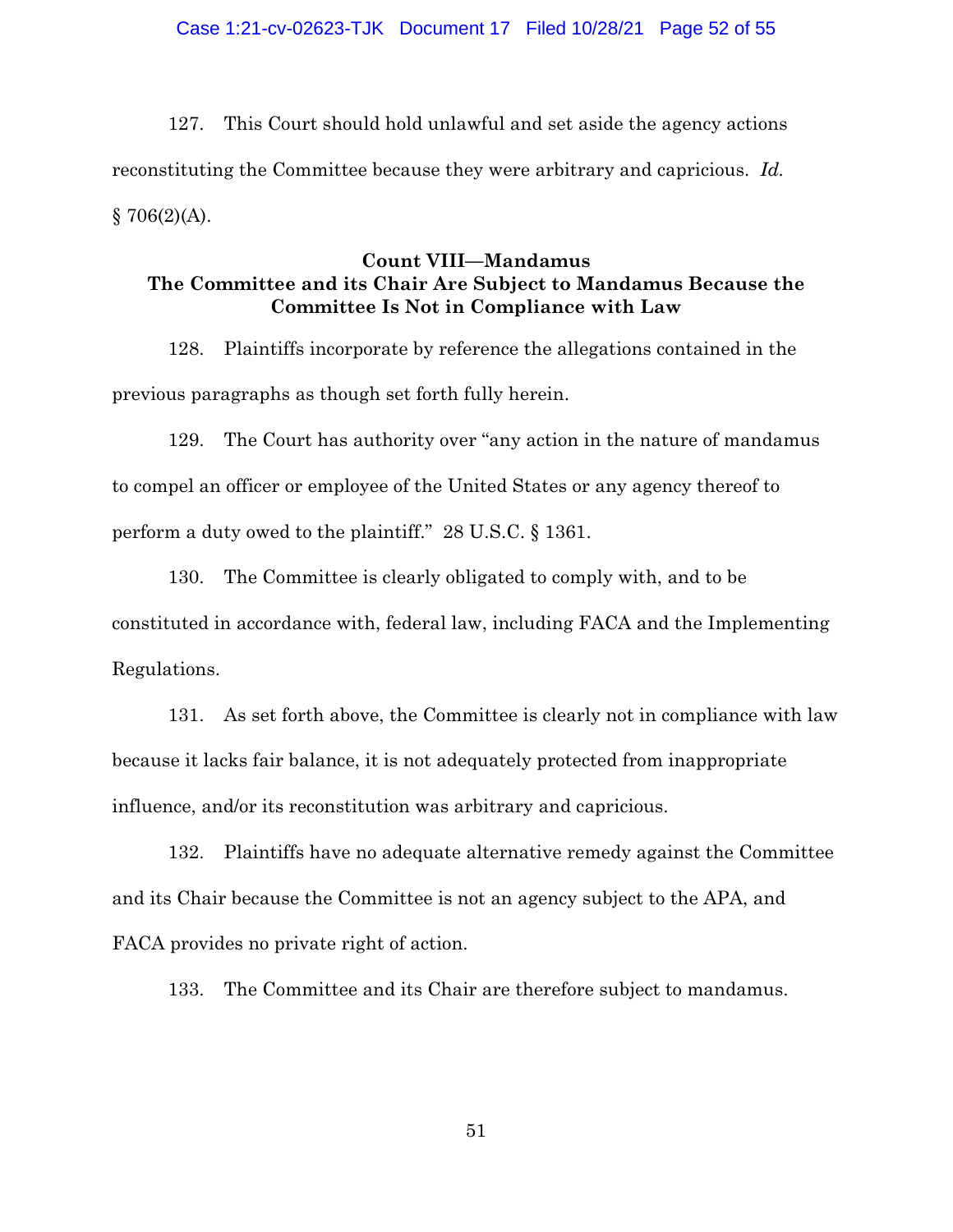### **PRAYER FOR RELIEF**

Wherefore, Plaintiffs pray for the following relief:

1. A declaration, order, and judgment holding that EPA and the Administrator violated the APA, FACA, and the Implementing Regulations in reconstituting the Board and the Committee, that the committees are not lawfully constituted, and that any report, recommendation, or other action of the committees does not reflect the views of a lawfully constituted committee;

2. A preliminary and permanent injunction and writs of mandamus barring the Board, the Committee, and their respective Chairs from conducting any committee activities until the relevant committee is lawfully constituted;

3. A preliminary and permanent injunction barring EPA and the Administrator from receiving, relying on, or otherwise using any report, advice, or other action of the Board, the Committee, or any of their members until the relevant committee is lawfully constituted;

4. A declaration, order, and judgment holding unlawful, enjoining, and setting aside the appointments of the current members of the Board and the Committee;

5. A preliminary and permanent injunction requiring EPA and the Administrator to reconstitute the Board and the Committee with fairly balanced membership and adequate protections against inappropriate influence;

6. An award of all costs and attorneys' fees pursuant to any applicable statute or authority; and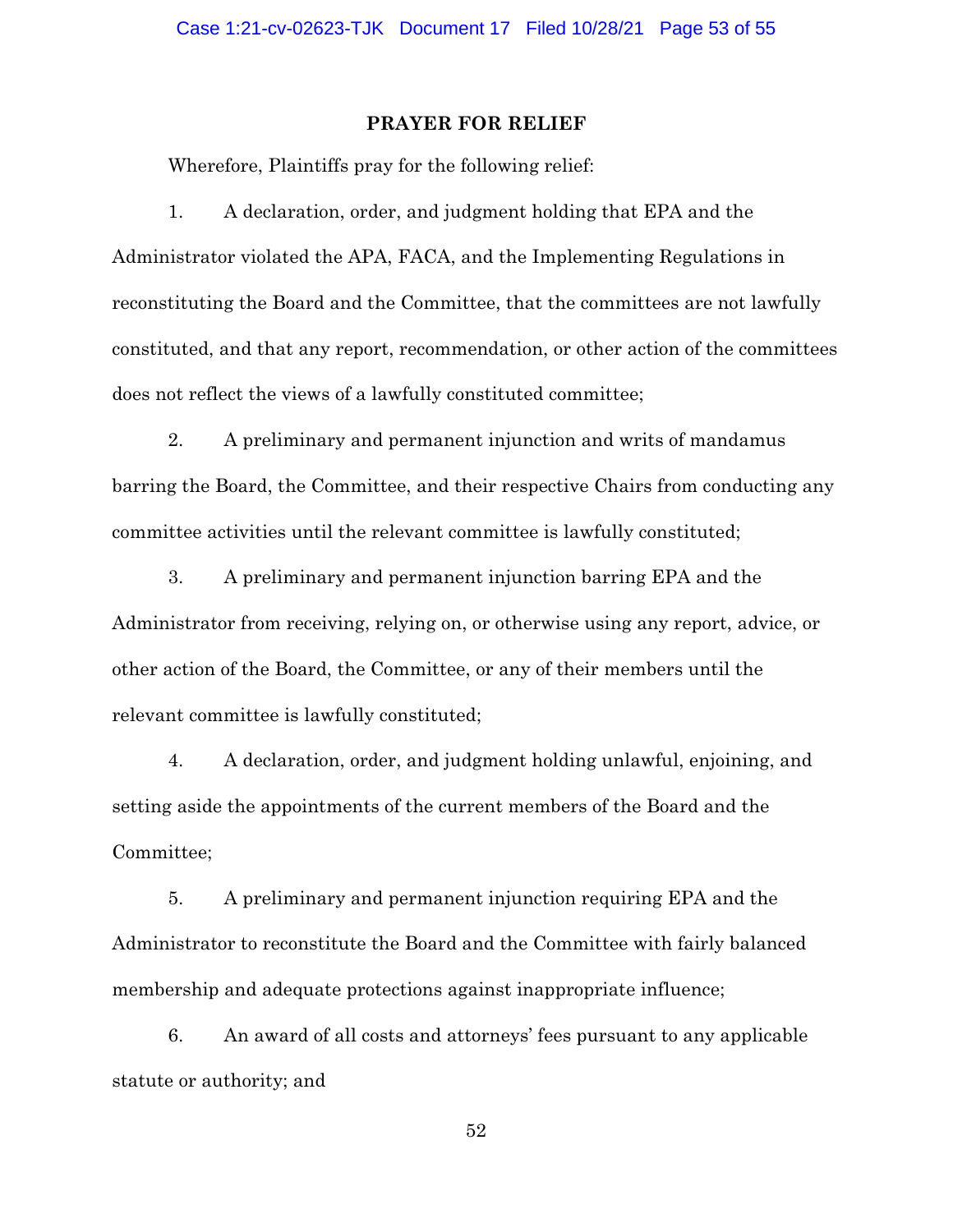7. Any other relief this Court deems just and proper.

Dated: October 28, 2021 Respectfully submitted,

*/s/ Brett A. Shumate* 

Brett A. Shumate (D.C. Bar No. 974673) Stephen J. Kenny (D.C. Bar No. 1027711) Joseph P. Falvey (D.C. Bar No. 241247) JONES DAY 51 Louisiana Avenue, N.W. Washington, D.C. 20001 Telephone: (202) 879-3939 Facsimile: (202) 626-1700

*Counsel for Plaintiffs*